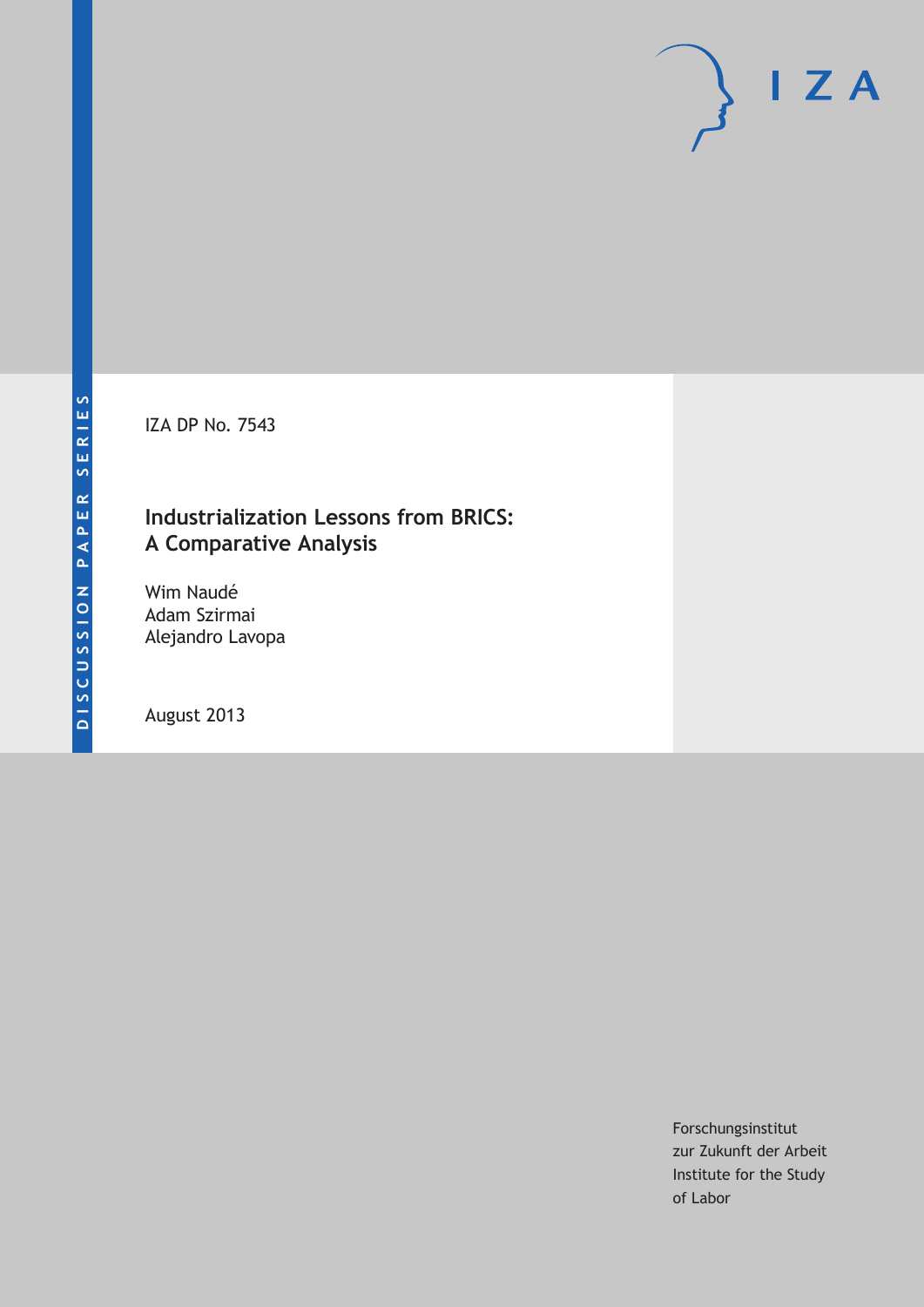# **Industrialization Lessons from BRICS: A Comparative Analysis**

# **Wim Naudé**

*MsM, University of Maastricht, UNU-MERIT and IZA*

# **Adam Szirmai**

*UNU-MERIT, University of Maastricht*

# **Alejandro Lavopa**

*UNU-MERIT, University of Maastricht*

Discussion Paper No. 7543 August 2013

IZA

P.O. Box 7240 53072 Bonn **Germany** 

Phone: +49-228-3894-0 Fax: +49-228-3894-180 E-mail: [iza@iza.org](mailto:iza@iza.org)

Any opinions expressed here are those of the author(s) and not those of IZA. Research published in this series may include views on policy, but the institute itself takes no institutional policy positions. The IZA research network is committed to the IZA Guiding Principles of Research Integrity.

The Institute for the Study of Labor (IZA) in Bonn is a local and virtual international research center and a place of communication between science, politics and business. IZA is an independent nonprofit organization supported by Deutsche Post Foundation. The center is associated with the University of Bonn and offers a stimulating research environment through its international network, workshops and conferences, data service, project support, research visits and doctoral program. IZA engages in (i) original and internationally competitive research in all fields of labor economics, (ii) development of policy concepts, and (iii) dissemination of research results and concepts to the interested public.

IZA Discussion Papers often represent preliminary work and are circulated to encourage discussion. Citation of such a paper should account for its provisional character. A revised version may be available directly from the author.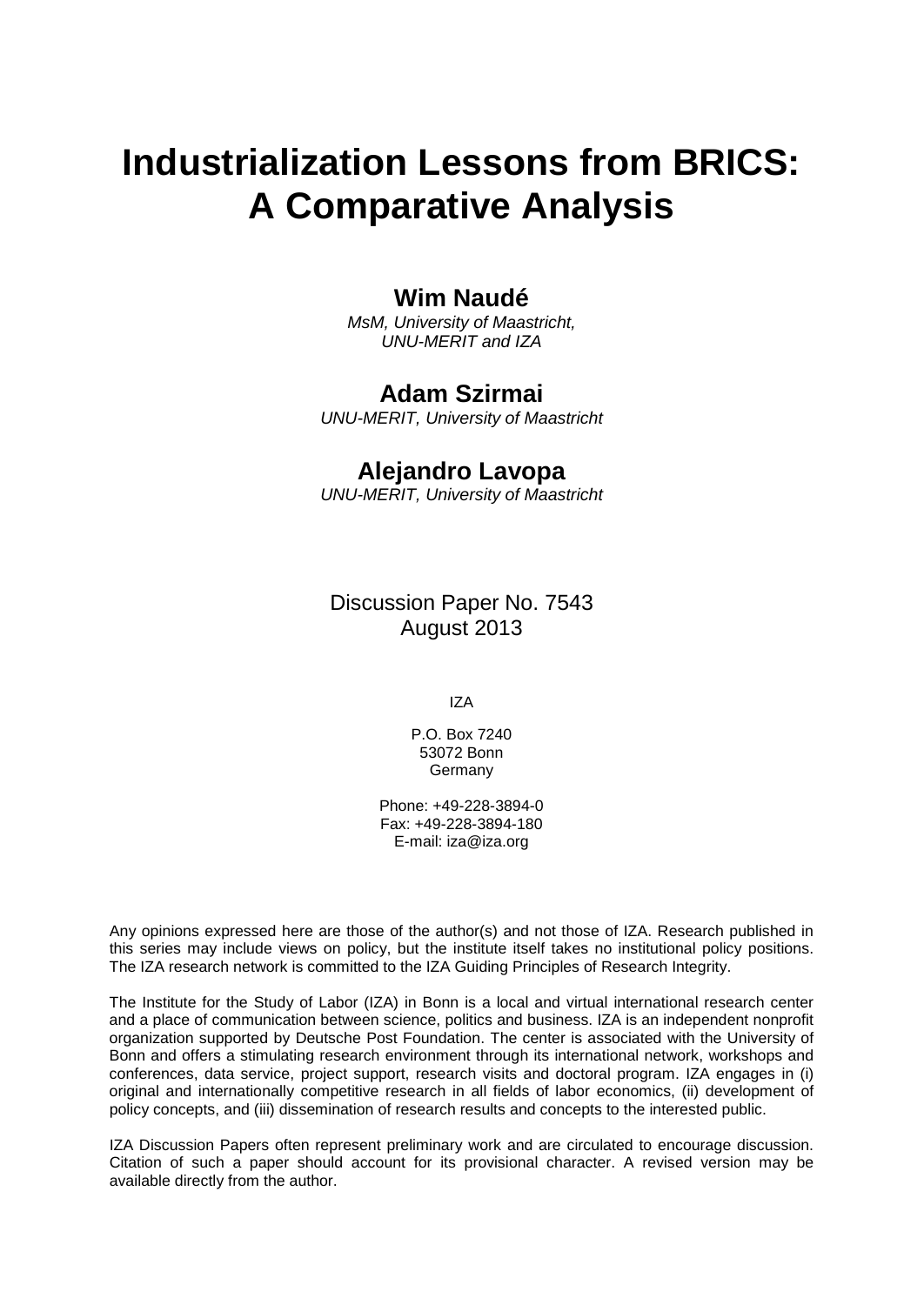IZA Discussion Paper No. 7543 August 2013

# **ABSTRACT**

# **Industrialization Lessons from BRICS: A Comparative Analysis**

To date there has been few systematic and comparative empirical analyses of the nature of economic development in Brazil, Russia, India, China and South Africa (BRICS). We contribute to addressing this gap by exploring the patterns of structural change between 1980 and 2010, focusing on the manufacturing sector. We show that three of the BRICS are experiencing de-industrialization (Brazil, Russia and South Africa). China is the only country where an expanding manufacturing sector accounts for a significant part of aggregate growth. We explore the differences in patterns and causes of manufacturing between China and the other BRICS. These differences are down to differences in industrial policy: in China industrial policy supported both foreign and domestic investment for technological catch-up. It is the only country where FDI favoured the manufacturing sector and manufactured exports, and where domestic investment started becoming increasingly important compared to FDI from 1995 onward.

JEL Classification: F23, L52, L53, O25, O40, O33, O34

Keywords: foreign direct investment, multinational enterprises, industrialization, technology, innovation, entrepreneurship, Brazil, Russia, China, India, South Africa

Corresponding author:

Wim Naudé Maastricht School of Management P.O. Box 616 6200 MD Maastricht The Netherlands E-mail: [naude@msm.nl](mailto:naude@msm.nl)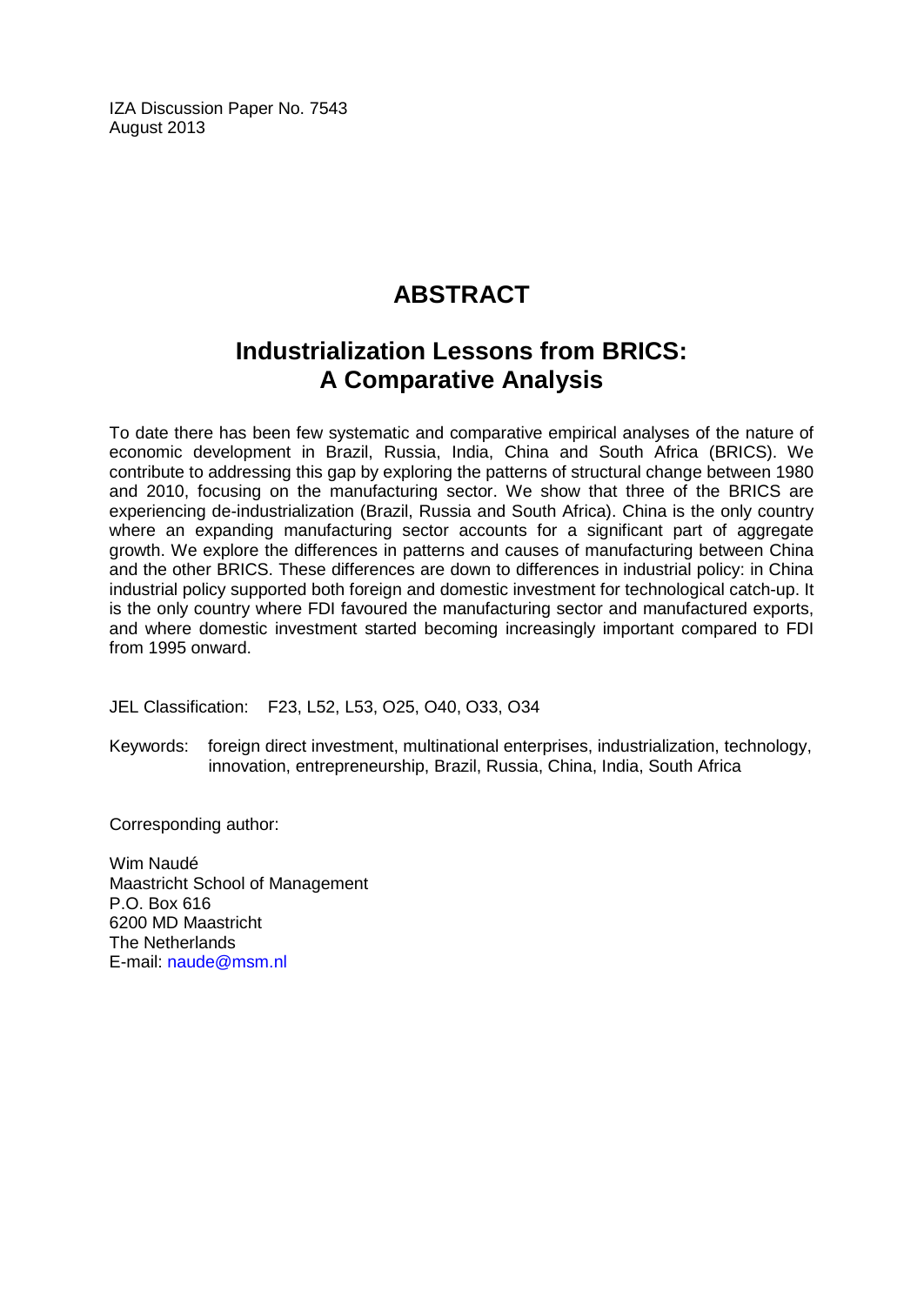### **1. Introduction**

Scholars and policy makers alike remain fascinated by the development experiences of a group of emerging economies – Brazil, Russia, India, China and South Africa – often referred to as the BRICS (O'Neill, 2001). These economies have a sizeable impact on the global economy. In terms of combined GDP they are already larger than USA and the European Union. Whereas BRICS only accounted for less than 4 per cent of world exports during the early 1980s, by 2010 their combined share reached 13 per cent of world exports. They are regional economic leaders and they are attracting substantial amounts of foreign direct investment. This makes them interesting and important global decision-makers. But how much do their development experiences, particularly their success or failures in industrialization and manufacturing compare, and what can other countries, aspiring to industrial development learn from them?

Our concern with industrialization in general, and manufacturing specifically, is based on the recognition within the traditions of endogenous growth theory, evolutionary economics and institutional economics that manufacturing (industrialization) is important for economic development (Szirmai, 2012). Technological progress is in turn, necessary for successful industrialization (Von Tunzelmann, 1997; Fu, Pietrobelli and Soete, 2010). Hence in this paper we study and compare the industrialization experiences of the BRICS from the perspective of the links between structural change and technological upgrading.

We will focus on three specific issues: first the role manufacturing played in structural change and economic development in the BRICS; second how the experiences of the BRICS compare with regard to technological upgrading and catch up; and third, how oreign and domestic investment have contributed to structural change and catch up.

Our contribution is that to date there have been few systematic and comparative empirical analyses of the nature of industrialization in BRICS. An important first step in the analysis of structural change in four of the BRICS is provided in a recent paper by De Vries et al. (2012). Our paper complements theirs by providing a more detailed analysis of structural change within manufacturing, and moreover by detailing and discussing the respective roles of FDI and domestic investment over the period 1980 to 2010.

The paper is structured as follows. In section 2 we discuss the major issues in the literature on structural change, specifically relating to the role of technological upgrading through foreign and domestic sources. In section 3 we describe structural changes in BRICS between 1980 and 2010, emphasising manufacturing growth and changes within manufacturing. Then, in section 4 we analyse the extent of technology upgrading and the relative roles of MNEs and domestic investment. Section 5 concludes.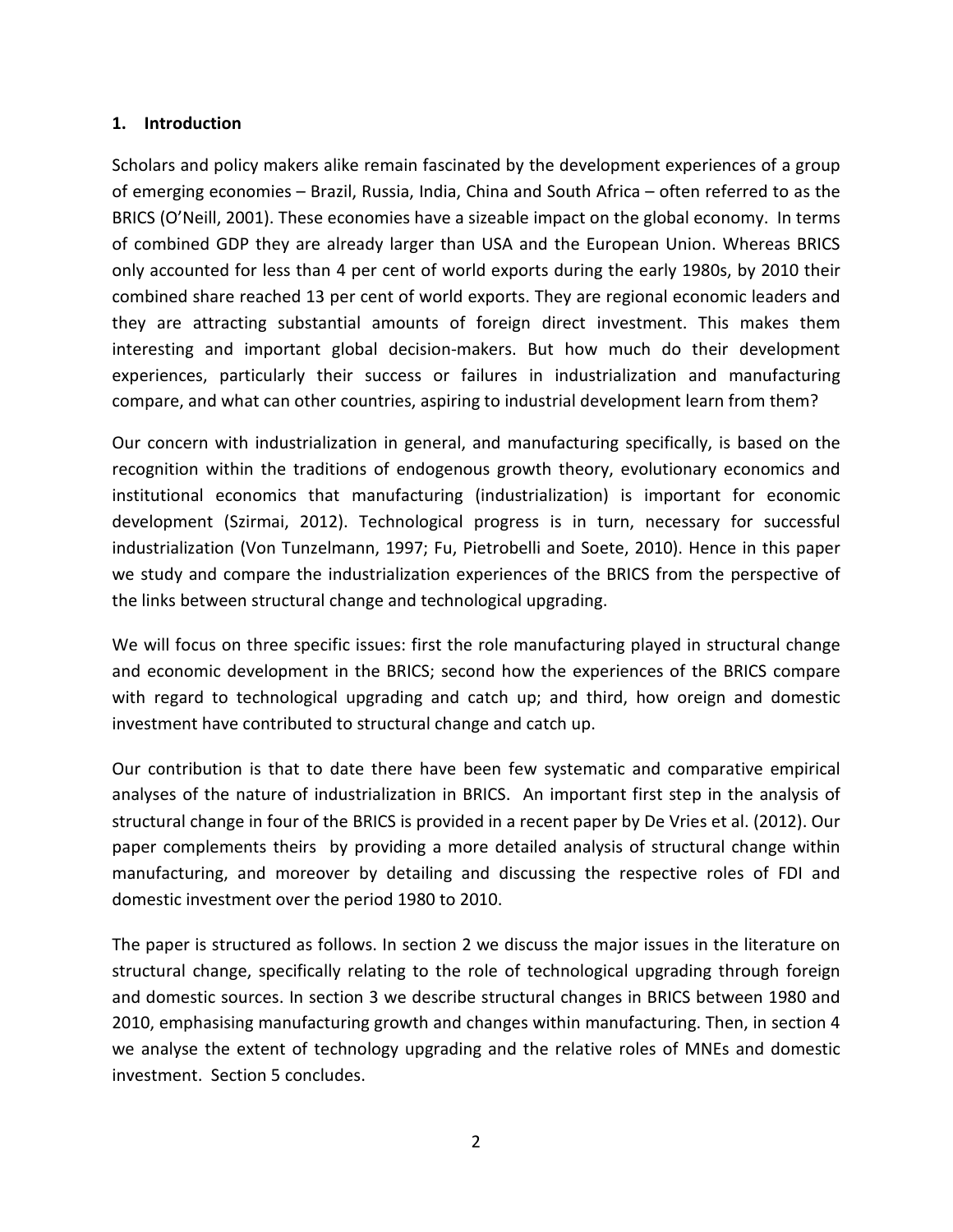# **2. Literature Review: Structural Change and Technological Upgrading**

Industrialization – the rise of the manufacturing sector1 – has been a *sine qua non* of structural economic change and development ever since the first Industrial Revolution (Szirmai, 2012a; O'Brien, 2001). It is associated with higher productivity growth and per capita incomes, described as a "structural bonus" (Timmer and Szirmai, 2000).

Among the central issues in the literature on industrialization are technological change[2,](#page-4-0) and innovation, and the relative contributions of multinational enterprises (MNEs) and domestic investment in facilitating technological upgrading. Technology "gaps" characterises differences in per capita income and productivity between countries (Fagerberg, 2005, Kemeny, 2010, Szirmai, 2012b,c; Verspagen, 2005). Technology gaps provide a huge potential for catch up in the tradition of Gerschenkron (1982) and Abramovitz (1986), if absorptive capacities are in place – in the absence of which countries can fall behind.

The main channels through which emerging economies can access international knowledge and technology are through FDI and domestic investment. We will discuss these channels in the following sub-sections.

# *2.1 FDI-Assisted Technological Catch-Up*

 $\overline{a}$ 

Technological progress and its diffusion were important for the First Industrial Revolution in Britain in the 18<sup>th</sup> century. It was also vital for the (second revolution) industrialization of Continental Europe and the USA in the  $19<sup>th</sup>$  century, and for the (third revolution) industrialization of Japan and the East Asian NIEs in the  $20<sup>th</sup>$  century (O'Brien, 2001; Veloso and Soto, 2001). In each case catch up resulted from lagging countries accessing technology developed in leading nations, adapting it effectively to local circumstances, and subsequently relying more on indigenous innovation. Technology has become more important as ever, in the current modular and flexible production systems that has come to characterize the world economy. Indeed Marsh (2012) claims that the world is experiencing a new industrial revolution, lead by networked production, mass customization and new technologies, such as 3-D printing.

Multinational Enterprises (MNEs) can diffuse technologies to developing countries in three ways: (i) by directly transferring technology to affiliate or joint ventures (JV); (ii) through spillover effects , and/or (iii) through doing R&D within a developing country (Lloyd, 1996).

<sup>1</sup> Industrialization is defined as a socio-economic process that includes 'a rapid transformation in the significance of manufacturing activity in relation to all other forms of production and work undertaken within national (or local) economies' (O'Brien, 2001:7360).

<span id="page-4-1"></span><span id="page-4-0"></span><sup>2</sup> Technologies are 'rules and ideas that direct the way goods and services are produced' (Kemeny, 2010:1544).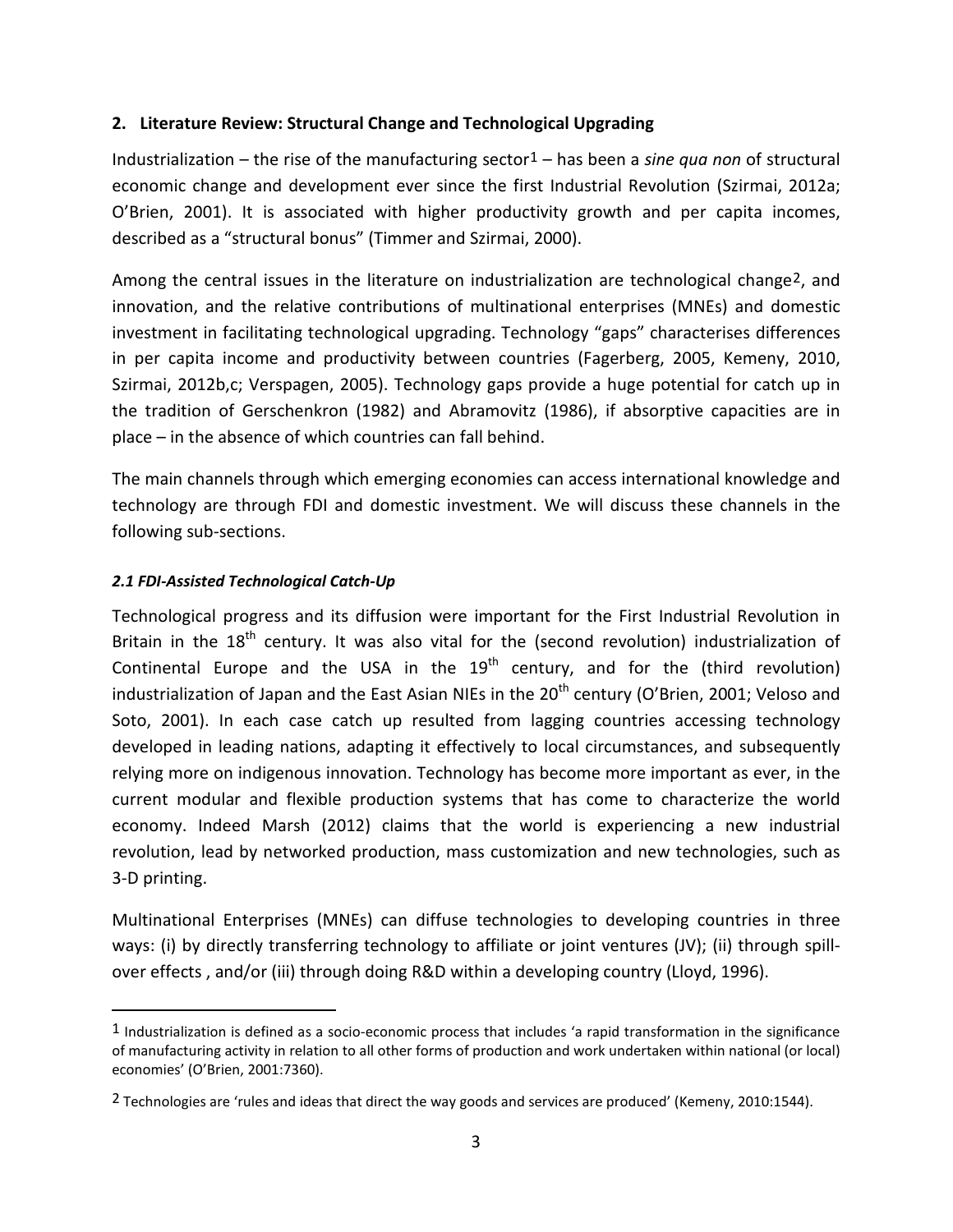The importance of such diffusion is well recognised. . For instance Fu, Pietrobelli and Soete (2010: 1206) states that "FDI has been 'a major vehicle for the transfer of advanced foreign technology to developing countries for a long time" (see also Veloso and Soto, 2001:88). More particularly FDI is "a vehicle through which developing country firms learn about new technology" (Harrison and Rodriguez-Clare, 2010: 4100). With MNEs as the "main engines of innovation in the world economy' (Franco et al., 2011:1249) such industrialization has been labelled "transnational-assisted restructuring" (Lloyd, 1996). Once sufficient absorptive capacities have developed, MNEs can bring technology and know-how to a local economy. This can take place either through foreign direct investment (FDI) and/or through non-equity modes (NEMs) of international production and/or through their global R&D activities.

It should be stressed that the context within which technology became available was important. For instance in  $18<sup>th</sup>$  century Britain the country's access to cheap energy (coal), its location in terms of seaborne trade, and the substantial investments made by the state in the Royal Navy (lowering transport costs) as well as other measures to protect intellectual capital created a favourable context for industrialization (see O'Brien, 2001; Robinson, 2009; Von Tunzelmann, 1997). Similar considerations apply to China's recent industrial success, as section 4 below will make clear: relatively low-cost resources (labour in China vs. coal in Britain), trade (export-driven growth), a large domestic market and government policies and infrastructural investments. Importantly they played this role in conjunction with the adoption or acquisition of existing foreign technology<sup>3</sup> - with the latter first and foremost applied to make existing goods and later improve these through incremental innovations (Puga and Trefler, 2010). Indeed, China's industrialization has been described as foreign technology-led industrialization (Ozawa, 2011).

The point thus is that foreign technology-driven industrialization commences through innovations based on the adoption of foreign technologies that require lower-skilled human and entrepreneurial resources. As time passes a country can begin to add its own innovations, expanding the global technological frontier (Eberhardt et al., 2011). As such innovation, in a broad sense, is inherently part of the structural economic transformation process countries need to undergo (Fagerberg et al., 2010).

The much faster industrialization of China, as compared to that of Europe or the USA, reflects in part the "stage skipping" phenomenon, made possible by the country benefitting from the much more rapid diffusion of technologies by foreign firms and domestic efforts for acquisition of technology. The catch up country does not have to go through every stage of technological development. It can immediately jump from relatively backward levels of technology to

<span id="page-5-0"></span><sup>3</sup> As Eberhardt et al. (2011:6) point out 'foreign firms conduct R&D in China primarily to adopt existing products and patent existing innovations'.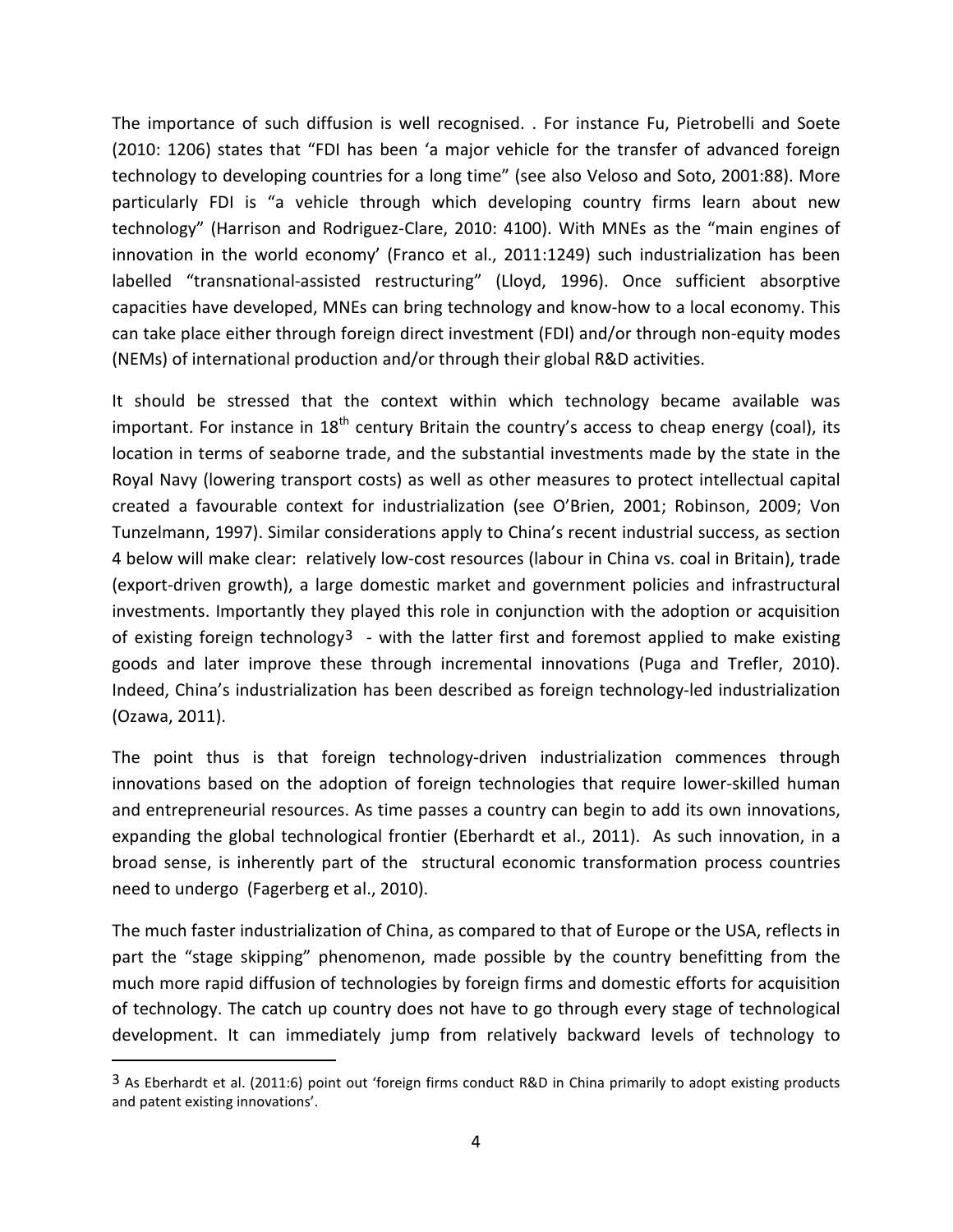relatively advanced levels. In some technological fields, Chinese industrialization involved "leapfrogging", jumping directly from the imitation of mature technologies to innovation at the global frontier (Li and Lee, 2011).

In recent years it has been not only the technology transfer role of MNEs and FDI that has received attention as a mechanism for industrialization. The global fragmentation of production has also contributed to industrialization through the greater ease through which parts of a product's manufacturing may be outsourced and located in various countries (Nixson, 2012)[4](#page-5-0).

The emergence of global value chains has been driven by two broad 'unbundling' forces (Baldwin 2003). The "first unbundling" was due to better transport and freight handling and the liberalization of trade. These enabled geographically concentrated production. The second 'unbundling' resulted due to improvements in information and communication technologies (see Baldwin 2003).

Since the mid-1980s multinational enterprises (MNEs) used these better technologies and transport to break up their production processes across the globe; described as the spatial 'disintegration of production' (Feenstra, 1998). It allowed these MNEs to combine 'the high technology they developed at home with low-wage workers abroad' (Baldwin, 2011:7). Through this global value chains<sup>[5](#page-6-0)</sup> (GVCs) ('global production sharing') in production emerged (see for instance Houseman et al. 2010; Grossman and Helpman 2005; Kaplinksi 2011; Nordas 2008; Yi 2003; Hummels et al. 2001). International trade started to shift from 'trade in goods' to 'trade in tasks' (Bournakis et al. 2011). World trade in parts and components increased from US \$ 502 billion in 1992/1993 to US \$ 1,1762 billion by 2005/2006 (Athukorala and Menon 2010).

For industrially lagging countries the rise of global production sharing has radically changed the range of industrial policy instruments available– and has increased the importance of complementarities between foreign sources of technology and domestic absorption capabilities. This is because successful industrial development now requires countries to be competitive not in the complete production of some good, but in the production only of a component ('trade in tasks') wherein they need exceptional capabilities. Integrating a country's producers into global value chains may imply that the traditional focus of industrial policy on 'lumpy, complex industry' may not be appropriate anymore (Baldwin 2003; Kaplinksi 2011).

<span id="page-6-1"></span><sup>4</sup> In the following paragraphs we rely on Naudé and Szirmai (2012). See also Szirmai et al (2013).

<span id="page-6-0"></span><sup>5</sup> This is defined as 'the break-up of a production process into vertically separated stages carried out in two or more countries' (Athukorala and Menon, 2010:1).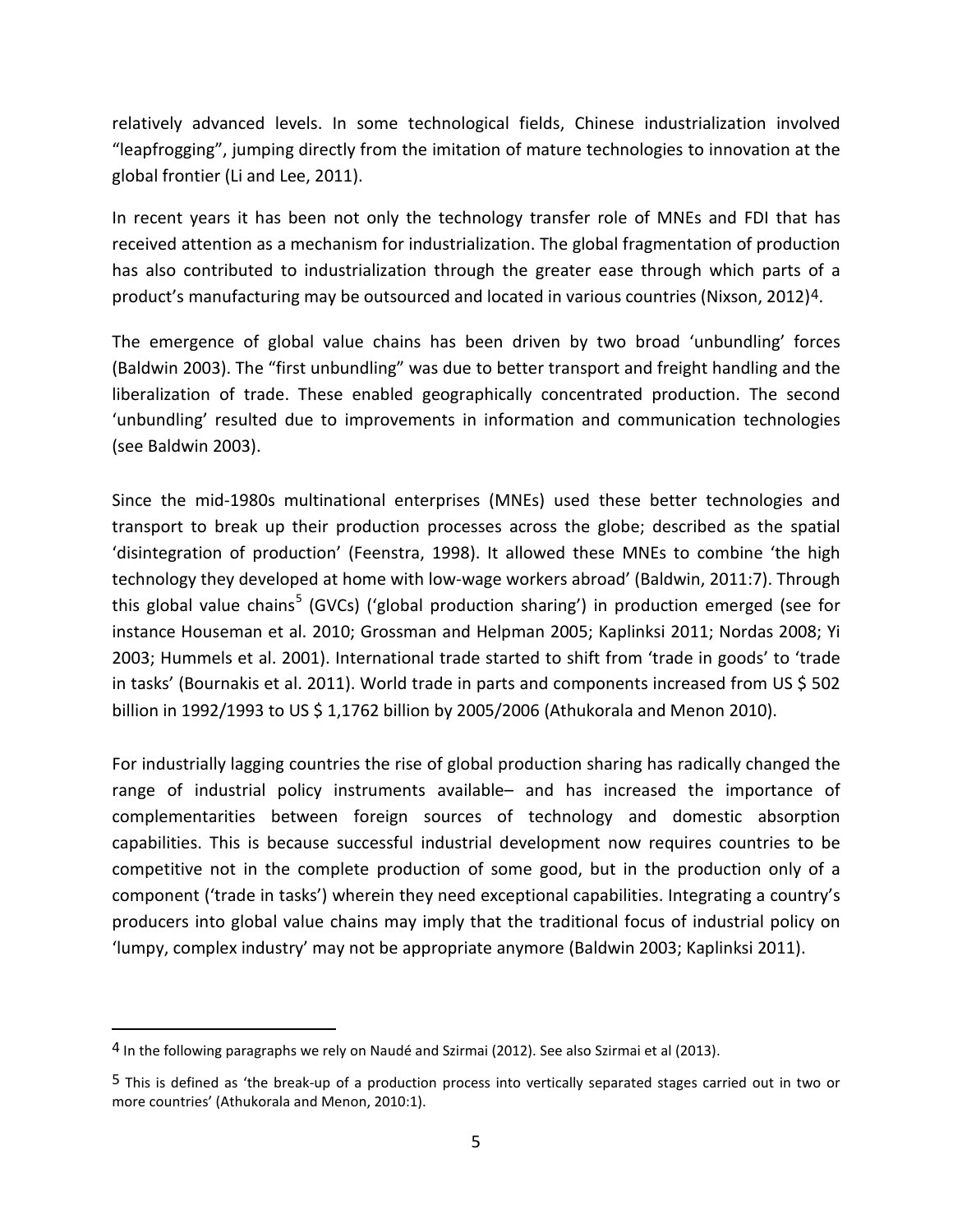This development has opened up a range of opportunities for poorer countries, which may be more likely to be able to find a niche in which to specialize rather than be competitive along the entire production chain (Gimet et al. 2010). In other words finding a comparative advantage in a 'slice' of the production chain may perhaps be easier than finding a comparative advantage in the entire production chain and can be shaped by industrial policies (Coxhead and Jayasuriya, 2010). According to Baldwin (2011:2) global value chains have made industrialization for lagging countries much easier and quicker, stating that global value chains have *"...opened a new industrialization path. Today, nations can industrialize by joining a supply chain...there is no need to build a supply chain...the concept of a one-nation supply chain has disappeared'*. Global production sharing has also been shown, at least in theory, to result in static and dynamic efficiency gains (Bournakis et al. 2011; Rodriguez-Clare 2010 and Grossman and Rossi-Hansberg 2008).

But, as always, matters are not so simple. FDI and MNEs can perhaps better be seen as a twoedged sword in industrialization. The two-edged sword applies to both the technology transfer and global value chain integrating roles of FDI and MNEs.

As far as FDI as a vehicle for technology transfer is concerned, it is difficult to establish empirically whether and how important FDI is. It is econometrically difficult to identify the separate impact of FDI on host country economic performance, including productivity of firms (Harrison and Rodriguez-Clare, 2010:4100). Among others, this is due to high correlations between FDI inflows and trade openness, to endogeneity (and reverse causality) problems, and to 'omitted' variables associated with unobserved country heterogeneity.

Whether or not outward FDI by multinational enterprises is a source of technology transfer to developing countries is a question that has resulted in a an large empirical literature. Generally researchers' strategy have been to test whether the presence of a MNE in a developing country or region has increased the productivity of local firms or has had an impact on factor markets<sup>[6](#page-6-1)</sup> (Harrison and Rodriguez-Clare, 2010).

There exist in principle two productivity influences  $-$  one is a direct productivity influence through for instance joint ventures (JVs), where the partner firm in a developing country directly benefits from the technological and managerial know-how of its foreign partner. A second influence is due to externalities whereby domestic firms' performance and productivity are affected – either positively or negatively - by the presence of the foreign firm or JV. The

<span id="page-7-0"></span><sup>6</sup> In this paper our concern is with the technological spillovers, and hence we will not discuss the empirical literature on the impact of FDI on factor markets, except to refer the reader to the survey in Harrison and Rodriguez-Clare (2010), who conclude that MNEs do pay their workers higher wages and are more likely to comply with minimum wages and international labour standards.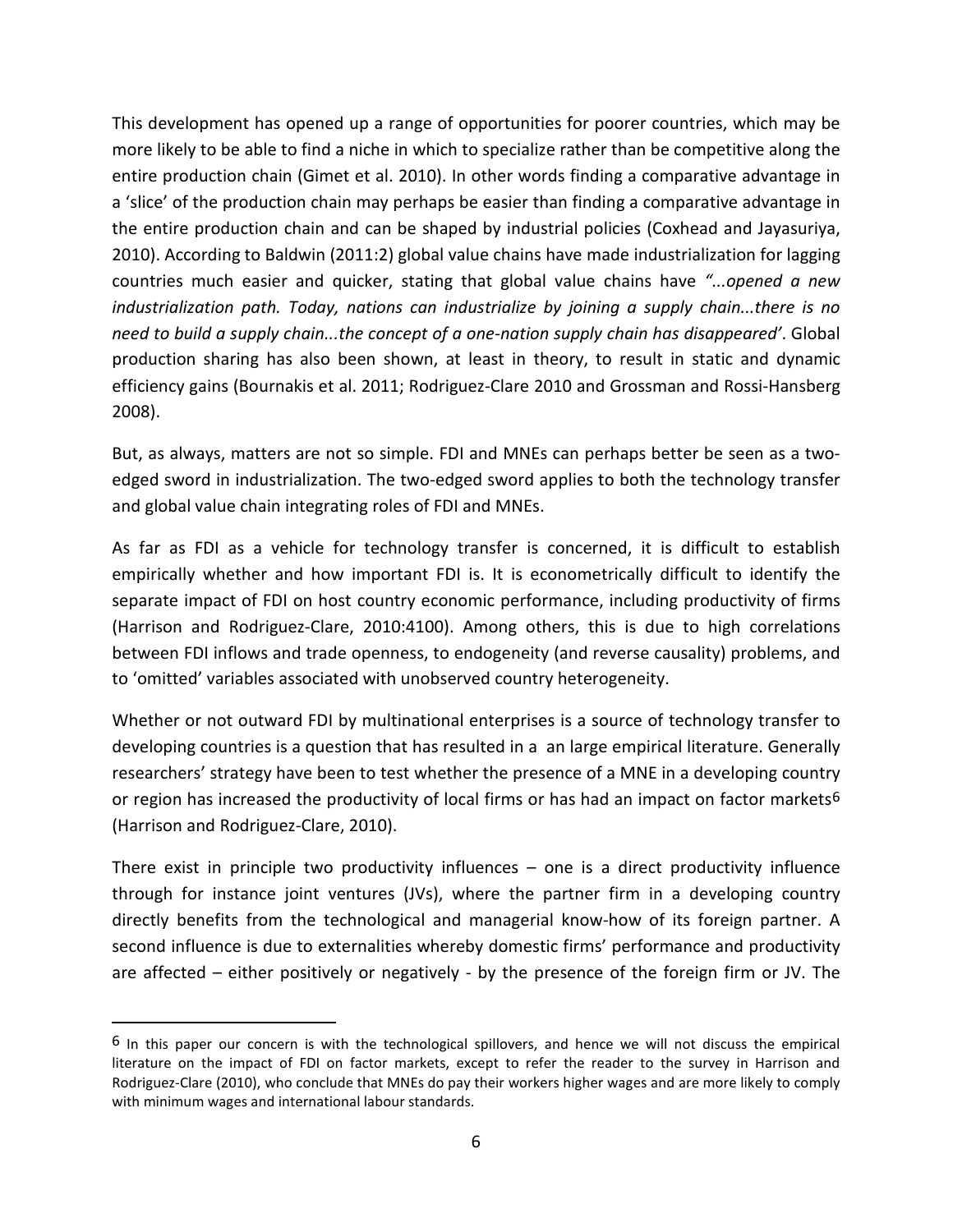latter can occur through the competition from the MNE, through demonstration effects, through knowledge and technology flows and/or through supplier-buyer relations. Effects on competitors are referred to as horizontal spillovers and the effects on buyers and suppliers as vertical spillovers.

Empirical evidence has provided certainty on only one aspect as far as the productivity enhancing effects of FDI is concerned. This is that MNEs and foreign invested firms are significantly more productive than domestic firms (with productivity usually measured in terms of output per worker or total factor productivity – TFP) (Tuan et al., 2009). It is also the case that JVs and foreign firms are more innovative, as measured in terms of the R&D and patent filings. For instance Eberhardt et al. (2011) using a firm-level panel dataset from China finds that foreign-invested firms have been responsible for most of the R&D and patent applications since the late 1990s – and they quote Hu (2010) who found that between 1995 and 2004 patenting by MNEs in China increased on average by 30 per cent per year. Finally, MNEs are often (e.g. in China and Brazil) the companies that are primarily responsible for the growth of exports.

Although many of the studies on the productivity of joint ventures suffer from methodological shortcomings – such as endogeneity problems – a few studies that do control for this confirm that joint ventures are more productive due to their foreign shareholding (see e.g. Javorcik, 2004). This finding can be taken as support for industrial policies encouraging joint ventures. It is consistent with China's experiences in which the promotion of joint ventures was a high priority in the country's strategy to obtain foreign technology. Indeed as Harrison and Rodriguez-Clare (2010:4104) pointed out until recently 'wholly owned foreign firms are a rarity in China; most firms are joint ventures between locally (frequently state-owned) and foreign enterprises'. However, after 2000, the Chinese government relaxed the rules for foreign investment and allowed fully foreign-owned firms to operate on the Chinese market.

With respect to productivity spillovers the literature is mixed. Empirical studies have found horizontal spillovers in the same industry to be insignificant. This may not be surprising given that MNEs do not have any incentives for sharing their technological advantages with competitors in the domestic market (Harrison and Rodriguez-Clare, 2010). In fact, evidence for negative horizontal spillovers have been found, which may imply that MNE activity causes a reduction in the market share of domestic firms (Aitken and Harrison, 1999) or that MNEs lure highly skilled labour away from domestic firms in neighbouring regions (Wang et al. forthcoming). On the other hand, vertical spillovers may be empirically more significant – particular backward spillovers that are generated when MNEs or joint ventures buy inputs from domestic producers. In such a case it is in their interest to ensure that these local suppliers supply high quality and reliable inputs. This evidence has been taken to support industrial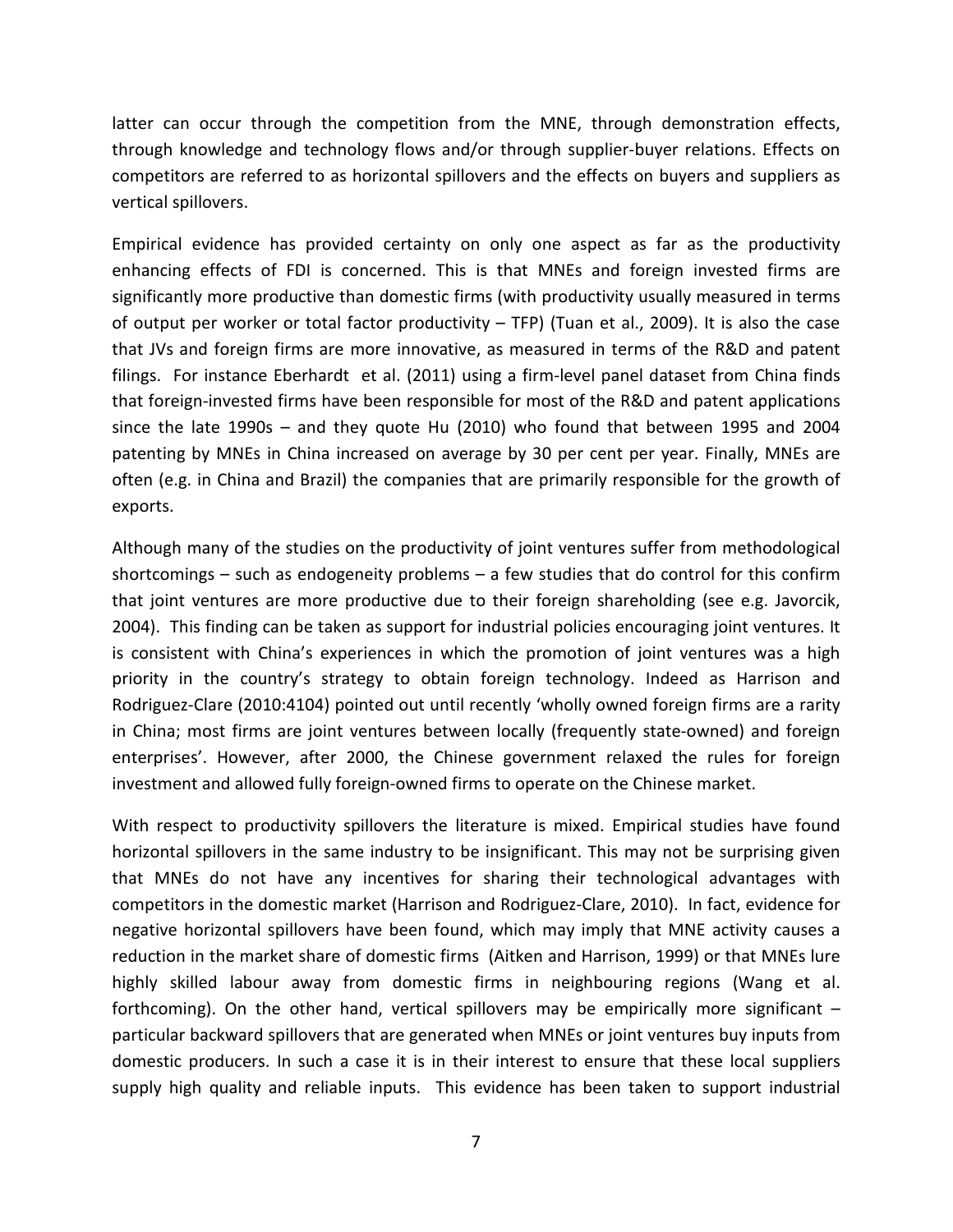policies that require foreign firms to source their inputs locally – so-called domestic content requirements - or that subsidize the use of domestic inputs by MNEs. These types of industrial policies have been used in emerging economies like Brazil, China, India and South Africa.

As far as integration into global value chains through MNEs is concerned, it may imply that although industrialization may be easier, it may also be less "meaningful" (Baldwin 2011). Thus we may not observe the same strong association between industrial exports and development as was the case earlier in the 20th century. Moreover, integration into global value chains and upgrading within the value chain will require a greater emphasis than before on innovation, transport and agglomeration effects, and less emphasis on "old" industrial policy instruments such as tariffs, exchange rate policy and quotas. This implies, as we already mentioned, that domestic investment in innovation capabilities becomes more, not less, important in the industrialization process (Szirmai et al., 2013).

We explore further in section four whether and how FDI has been harnessed to obtain technology in the BRICS and what role has it played in the past in successful (or unsuccessful) industrialization experiences in these countries. Before doing so, however, we need to discuss the second channel of accessing technology, namely investing domestic resources in innovation and national innovation systems and their support.

# *2.2 Domestic Investment for Technology Adoption*

Whereas technological transfer through FDI may be important in theory, in practice it is often constrained due to a lack of domestic absorptive capacity. Hence domestic investment is also important. Some authors have raised the question of whether an exclusive reliance on FDI as driver of industrialization may not be ultimately self-defeating. Amsden (2011) for instance argues that the excessive reliance on foreign multinationals in Latin America explains its weaker performance compared with Asia where domestic firms have been more important. Through fragmentation of global production (outsourcing) these firms may hinder industrial catch-up and may even cause premature de-industrialization. Through transfer of technology and knowhow they may potentially speed up catch-up – but this is not automatic (Fagerberg et al., 2010). The lack of development of indigenous innovative capabilities may hence delay development. Empirical evidence seems to back this up. In a survey of the literature Harrison and Rodriguez-Clare (2010) conclude that 'there is generally mixed evidence on the relationship between FDI and a country's growth' and that 'other complementary policies need to be in place to maximize the gains from inward foreign investment' (p.4100).

An enduring idea in thinking about MNEs and technological progress in developing countries is that the stage of development matters, and that FDI and domestic absorptive capacities will interact in different ways across different stages of development. Kemeny (2010) offers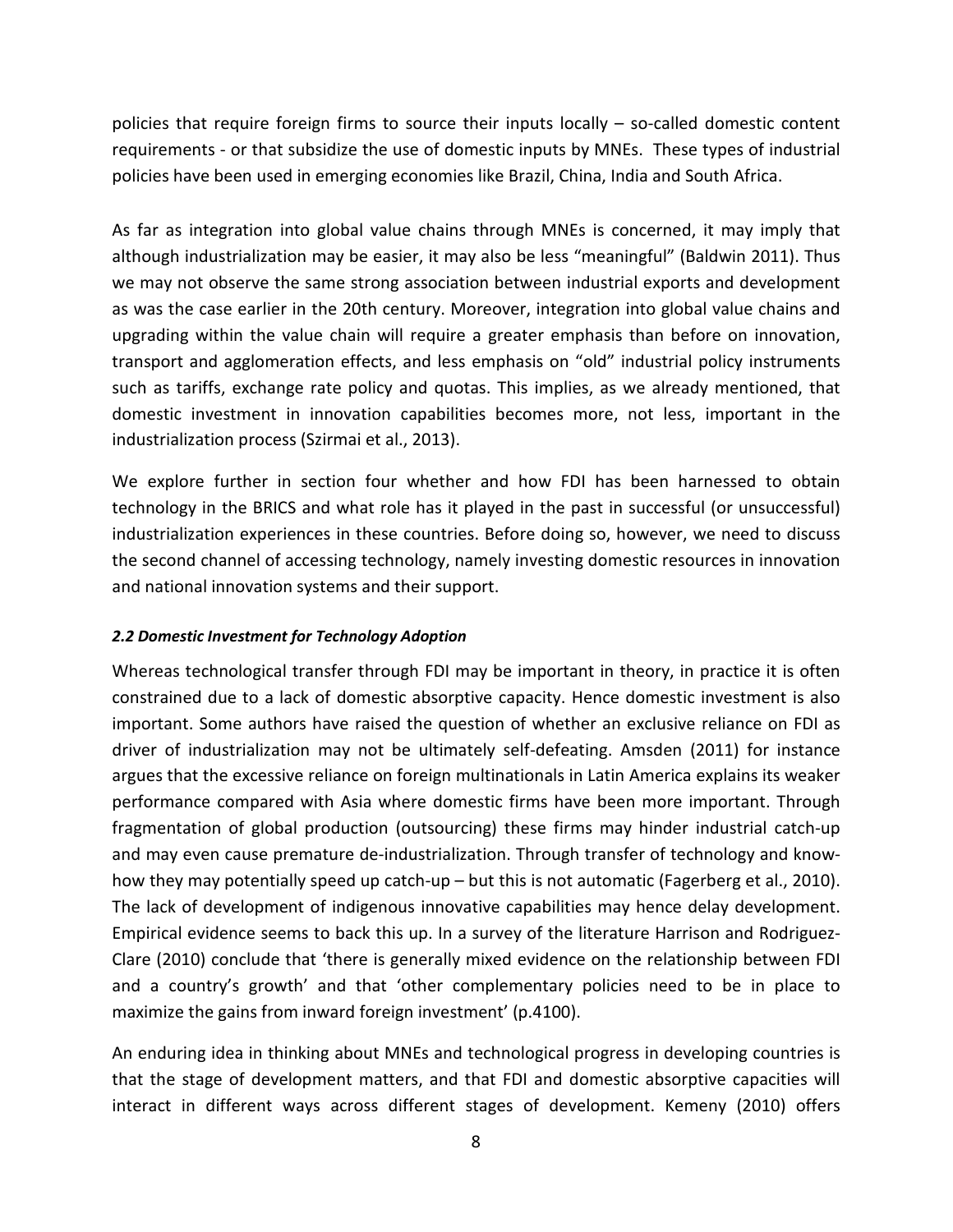empirical evidence for this view. Using an unbalanced panel of 142 countries from 1975 to 2000 and using a GMM estimator to control for unobserved heterogeneity and endogeneity issues, he finds that FDI does indeed have a positive effect on technological upgrading, but that this effect depends on a country's level of development and absorptive capability. The conclusion is that poor countries can benefit substantially from FDI, but only if they have made complementary investments in absorptive capabilities. For more developed countries, which produce on the technological frontier, it is their absorptive capacities, rather than FDI that seem to play the most significant role in explaining economic growth and improvements in technological performance.

Countries often go beyond implementing complementary policies, given their understanding of the shortcomings of technology transfer through FDI. Some countries (such as e.g. Korea and Japan) have even considered MNEs as a threat to local production capacity and a cause for possible premature de-industrialization. Therefore, they have restricted the activities of MNEs either through trade barriers or through restrictions on sectors, firms and locations for FDI, often requiring a domestic partner as a condition for allowing MNEs to invest. At present, even countries with quite liberalized trade and investment regimes often place restrictions on foreign investments in service sectors such as finance, transport and communications, and restrict foreign ownership of land (UNCTAD, 2011). But given the increasingly indispensible role of MNCs in the production and diffusion of knowledge, the policy option of keeping MNCs at arm's length is harder to implement presently than it was in the past (Narula and Lall, 2006).

Whether and how countries benefit from their firms' integration in global value chains (GVCs) will depend on their indigenous innovation system as well as the type of global value chain that a firm finds itself in (Altenburg et al. 2008). According to Fu et al. (2010:1209) 'the risk of falling into a captive relationship, or even of being captured by a leader, diminishes with a stronger innovation system'. According to Altenburg et al. (2008) global value chains can make positive contributions when lead firms encourage innovation along the chain. For instance, Puga and Trefler (2010) document how assembly line firms have learned to "de-bug" production runs of MNEs, and in the process have gained experience in incremental innovations  $-$  the type of innovations that were a feature of all successful industrial revolutions in the past.

Global value chains can stimulate the development of personal networks (Altenburg et al., 2008; Saxenian, 2006). Personal networks have been important in China and India to facilitate the return of skilled professionals from the USA and elsewhere.

The interactions between foreign and domestic investment and foreign and domestic firms are thus of special interest for technological catch-up– but these interactions have generally been neglected in the literature. Moreover in the context of understanding the industrialization experiences of the BRICS, there is only a scant literature dealing with whether and how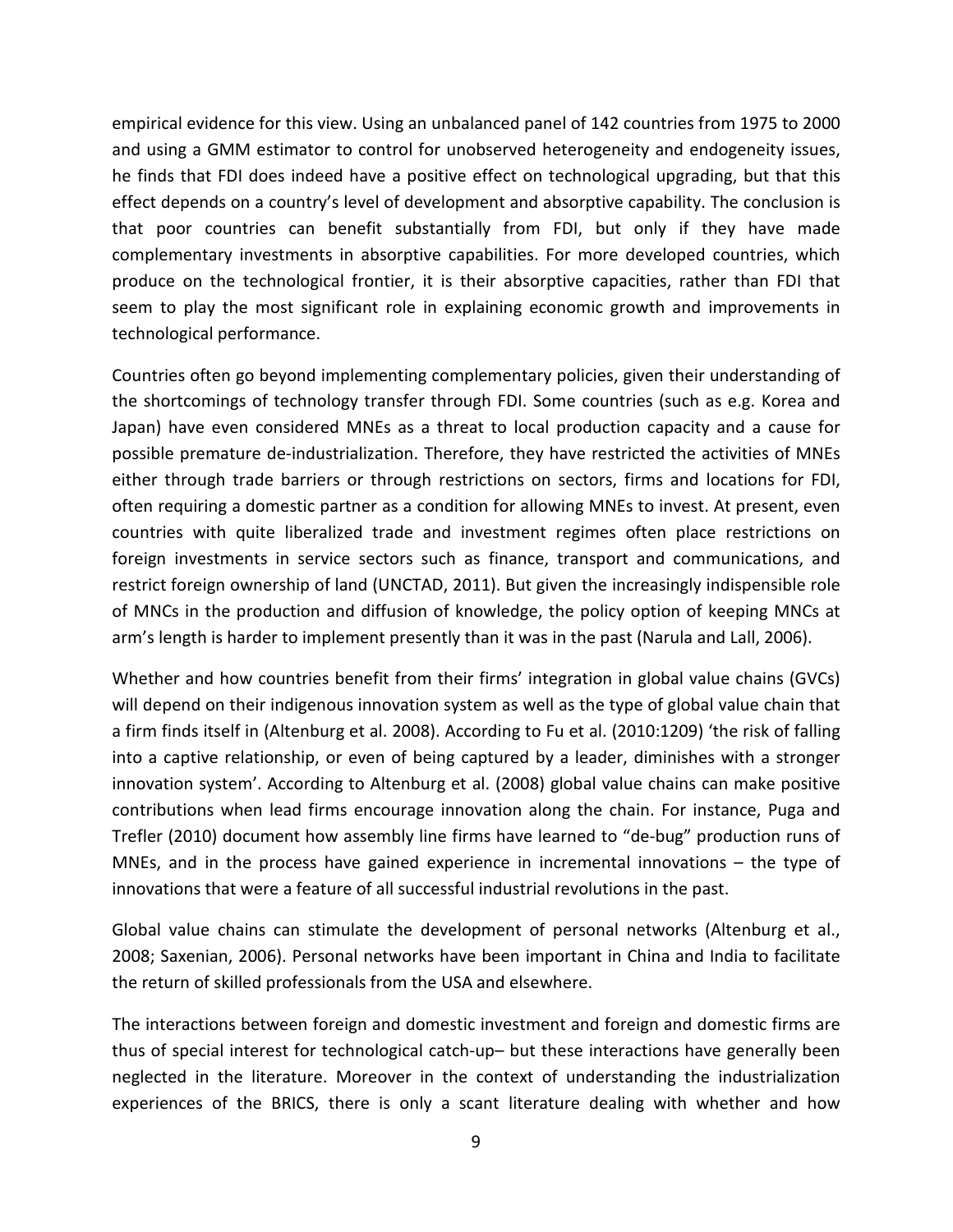domestic investment, especially of the public sector, has facilitated or limited FDI and technology transfer.

The view that industrialization depends domestic capabilities (see e.g. Cimoli et al. 2006; Fagerberg et al., 2007) has led to a literature that advocates the development of 'national systems of production and innovation' (Nelson, 1993). Such systems aim to support the learning, development of absorptive capacities and an environment conducive to the commercialization of innovations (Cimoli, et al., 2006).

Within this literature the assumption of older neoclassical growth theory that technology would "costlessly and unconditionally"be adapted by developing countries is rejected. Rather, it is recognized that technology (and knowledge) is not a pure public good, but more accurately a quasi-public good (Kemeny, 2010). FDI can potentially bring many advantages including the diffusion of technology from lead to follower countries, but this depends on domestic investments - particularly but not exclusively in absorptive capacity and coordination, to overcome the market failures that characterize a quasi-public good such as technology (Franco et al., 2011). As Fu et al. (2010:1204) stress, technological diffusion and adoption depends on "substantial and well-directed technological efforts and on absorptive capacity". And according to O'Brien (2001:7362) "*diffusion is now perceived as a complex process of creative adaptation rather than mere emulation. The transfer of technology only succeeds when a matrix of related capacities into which machinery can fit has been built up and is receptive to change*".

Without well-developed indigenous capabilities, FDI may not be the agent of successful technology transfer (Franco et al., 2011). Its impacts on domestic firms may be insignificant, due to limited linkages and MNE restrictions on technology transfer, or even negative due to the crowding out of domestic firms (both from markets and from access to inputs such as skilled labour and finance). Under such conditions FDI could hinder local innovation, or could even lead to the adoption of inappropriate technologies (for instance labour-saving technologies in labour-surplus economies) in developing countries (Fu et al., 2010).

At firm level, absorptive capacity (also referred to as social capacity) has been defined as "the ability of an organisation to identify, assimilate, and exploit knowledge from its surrounding environment" (Fu et al., 2010:1210). It includes "trust and social capital, sound governmental and non-governmental institutions, human capital development, and managerial and technical competence" (Kemeny, 2010: 1545). The identification and exploitation of knowledge is taken to imply identification of profitable opportunities and commercialization of knowledge (Kemeny, 2010) – essentially characteristics of an entrepreneurial economy (Thurik, 2010). Absorptive capacity and FDI interact over the stages of development (Blonigen and Wang, 2005), with entrepreneurial capacities becoming more important at more advanced stages of development (Thurik, 2010; Ács and Naudé, 2013).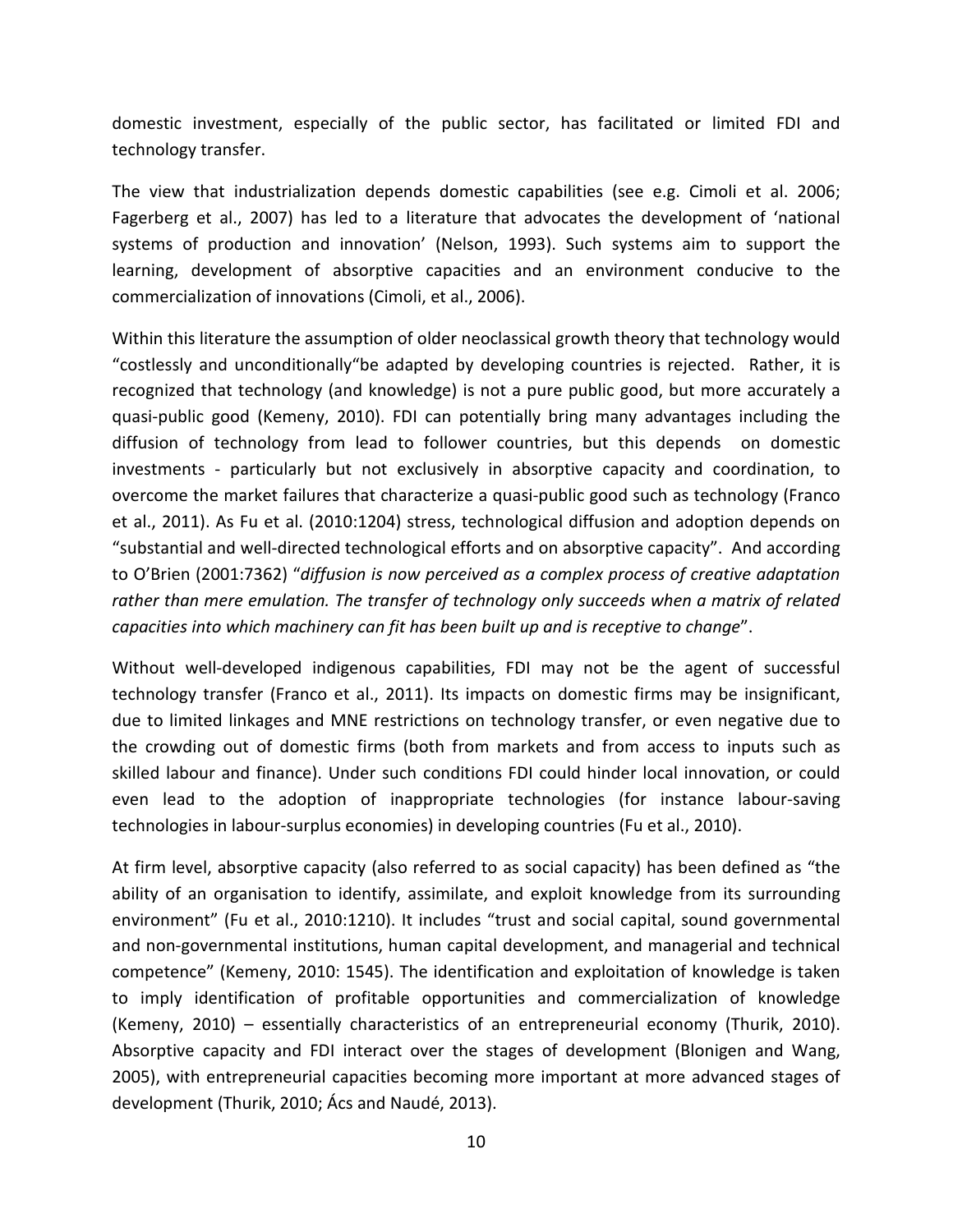### **3. Patterns of Manufacturing Change in BRICS, 1980-2010**

In the previous section we gave an overview of the literature on the sources of technology transfer. We argued that technological advance is central to industrialization and that it can be sourced from MNEs (FDI and GVCs) and from domestic firms and organizations. But, there are shortcomings with both mechanisms. The best outcomes in terms of industrialization may be achieved through a complementary approach. We are interested in whether this conclusion is borne out in the case of the BRICS.

#### *3.1 Structural Change and Manufacturing*

<span id="page-12-0"></span> $\overline{a}$ 

The composition of Value Added and Employment by major sectors in BRICS in 1980[7](#page-7-0) and 2008 is shown in Tables 1a and 1b and the changes that can be observed between these years in Table 2. All sources of data used henceforth are described in the Appendix.

|                  |        | <b>Brazil</b> |        | <b>Russia</b> |        | India  |        | China  |        | <b>South Africa</b> |
|------------------|--------|---------------|--------|---------------|--------|--------|--------|--------|--------|---------------------|
|                  | 1980   | 2008          | 1995   | 2008          | 1980   | 2008   | 1987   | 2008   | 1980   | 2008                |
| Agriculture      | 4.9%   | 6.4%          | 7.2%   | 4.2%          | 37.4%  | 16.3%  | 29.9%  | 9.2%   | 3.5%   | 2.6%                |
| Mining           | 0.5%   | 1.0%          | 6.3%   | 5.0%          | 1.9%   | 1.8%   | 4.5%   | 3.2%   | 13.8%  | 6.1%                |
| Manufacturing    | 21.0%  | 19.4%         | 19.6%  | 16.6%         | 14.9%  | 16.4%  | 22.2%  | 44.7%  | 21.9%  | 18.4%               |
| <b>Utilities</b> | 1.4%   | 2.5%          | 4.2%   | 2.5%          | 1.8%   | 2.2%   | 2.6%   | 2.7%   | 1.8%   | 2.1%                |
| Construction     | 7.6%   | 4.8%          | 6.6%   | 7.2%          | 5.8%   | 6.3%   | 6.4%   | 5.0%   | 4.1%   | 3.3%                |
| <b>Services</b>  | 64.5%  | 65.9%         | 56.1%  | 64.5%         | 38.2%  | 57.1%  | 34.3%  | 35.1%  | 60.8%  | 67.5%               |
| <b>Total</b>     | 100.0% | 100.0%        | 100.0% | 100.0%        | 100.0% | 100.0% | 100.0% | 100.0% | 100.0% | 100.0%              |

#### **Table 1a.** Sectoral shares of Value Added (at constant prices). BRICS, 1980-2008 *(in %)*

**Source:** Authors' estimations based on de Vries et al (2012), Statistics South Africa and UNIDO INDSTAT 2011

<sup>7</sup> In the cases of China and Russia comparable data is only available since 1987 and 1995 respectively. In what follows, our starting point for the two economies will be given by those years.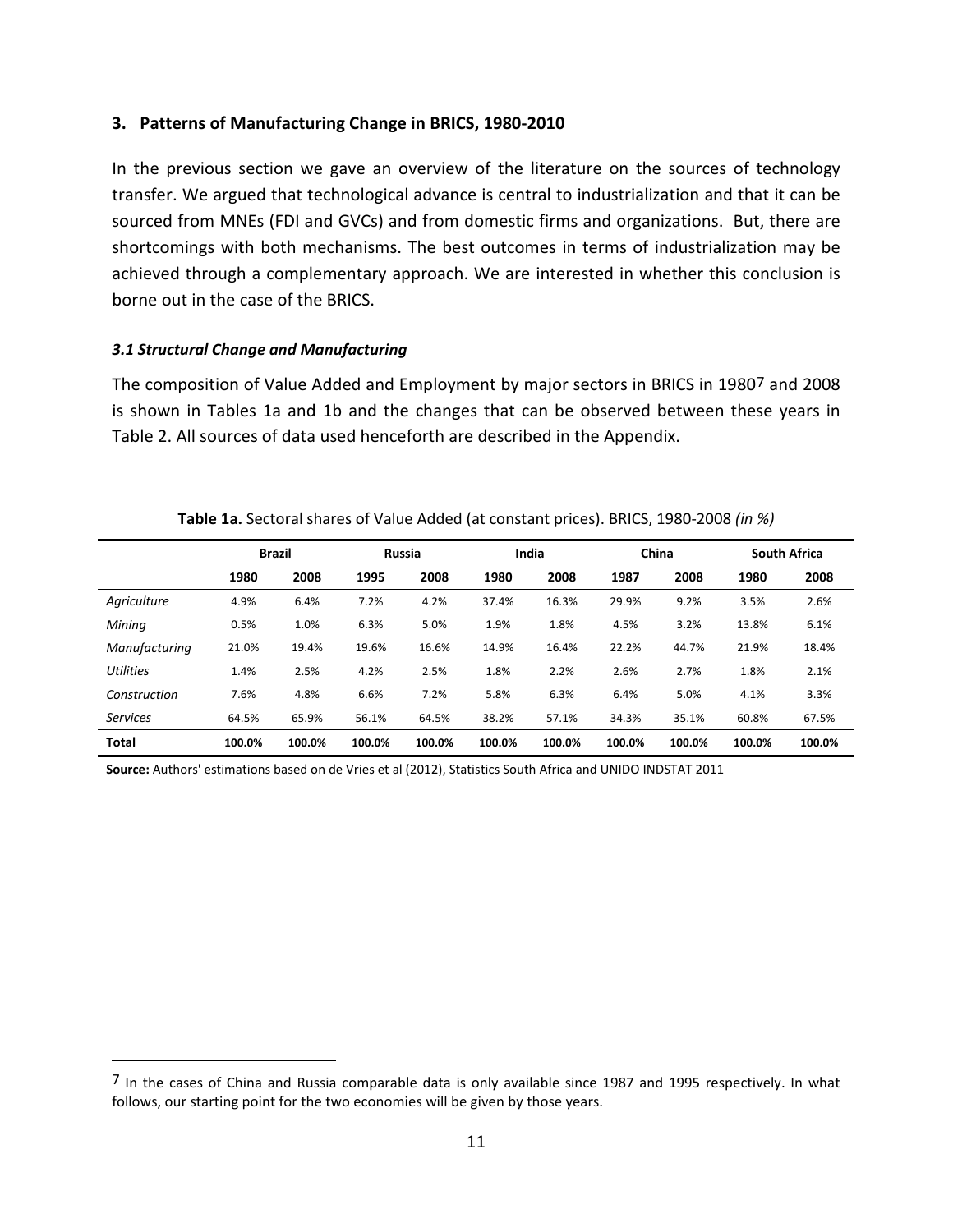|                  | <b>Brazil</b> |        | <b>Russia</b> |        | India  |        |        | China  | <b>South Africa</b> |        |
|------------------|---------------|--------|---------------|--------|--------|--------|--------|--------|---------------------|--------|
|                  | 1980          | 2008   | 1995          | 2008   | 1980   | 2008   | 1987   | 2008   | 1980                | 2008   |
| Agriculture      | 38.4%         | 17.8%  | 27.7%         | 21.5%  | 69.9%  | 54.0%  | 59.2%  | 40.2%  | 12.6%               | 5.7%   |
| Mining           | 0.5%          | 0.3%   | 1.4%          | 1.2%   | 0.5%   | 0.6%   | 1.8%   | 1.3%   | 11.1%               | 2.4%   |
| Manufacturing    | 12.8%         | 13.0%  | 17.3%         | 13.7%  | 10.3%  | 12.3%  | 16.0%  | 18.5%  | 15.0%               | 14.3%  |
| <b>Utilities</b> | 0.8%          | 0.4%   | 1.9%          | 2.3%   | 0.3%   | 0.3%   | 0.3%   | 0.5%   | 1.6%                | 0.7%   |
| Construction     | 8.9%          | 7.2%   | 7.7%          | 7.3%   | 1.9%   | 6.7%   | 4.5%   | 6.7%   | 7.8%                | 8.3%   |
| <b>Services</b>  | 38.6%         | 61.3%  | 44.0%         | 54.0%  | 17.1%  | 26.0%  | 18.3%  | 32.8%  | 51.8%               | 68.6%  |
| <b>Total</b>     | 100.0%        | 100.0% | 100.0%        | 100.0% | 100.0% | 100.0% | 100.0% | 100.0% | 100.0%              | 100.0% |

**Table 1b.** Sectoral shares of Employment. BRICS, 1980-2008 *(in %)*

**Source:** Authors' estimations based on de Vries et al (2012), Statistics South Africa and UNIDO INDSTAT 2011

Tables 1a and 1b show that China is the only country where the share of manufacturing increased dramatically. By 2008, manufacturing was the sector with the largest share in GDP. [8](#page-12-0) In India, there has been a modest increase in the share of manufacturing, but services have become by far the largest sector of the economy. In Brazil, Russia and South Africa the shares of manufacturing declined somewhat, pointing to de-industrialization, while the shares of services increased. In these three countries the share of services in GDP stood at around 65 per cent in 2008. In South Africa and, to a lesser extent in Russia the relatively large contribution of mining to GDP at the beginning of the period stands out. While in South Africa it accounted for almost 14% of GDP, in Russia this was 6%[9.](#page-13-0) By 2008, the shares of mining had declined, in the case of South Africa very substantially. China and India have experienced most structural change, as indicated by the average of absolute percentage changes, with large declines in the shares of agriculture and large increases in respectively manufacturing and services.

<span id="page-13-1"></span><sup>8</sup> The 2008 manufacturing share of 44 per cent in constant 1995 prices derived from de Vries et al. 2012 is substantially higher than in other published estimates, possibly deriving from confusion concerning data about industry versus manufacturing. But all estimates indicate that the shares of manufacturing in China are extremely high. Thus the share of industry at current prices, including mining and utilities in 2008, published in the *China Statistical Yearbook* of 2010 is 40.5 per cent. The share in constant 1990 prices for 2000 is over fifty per cent.

<span id="page-13-0"></span><sup>9</sup> Given the importance of gas and oil in this country, it would be expected an even larger share in GDP. According to de Vries et al (2012), this fact could be explained due to transfer pricing in which large oil companies use trading companies to bring their output to market. Consequently, part of the value added of mining is computed in wholesale trade.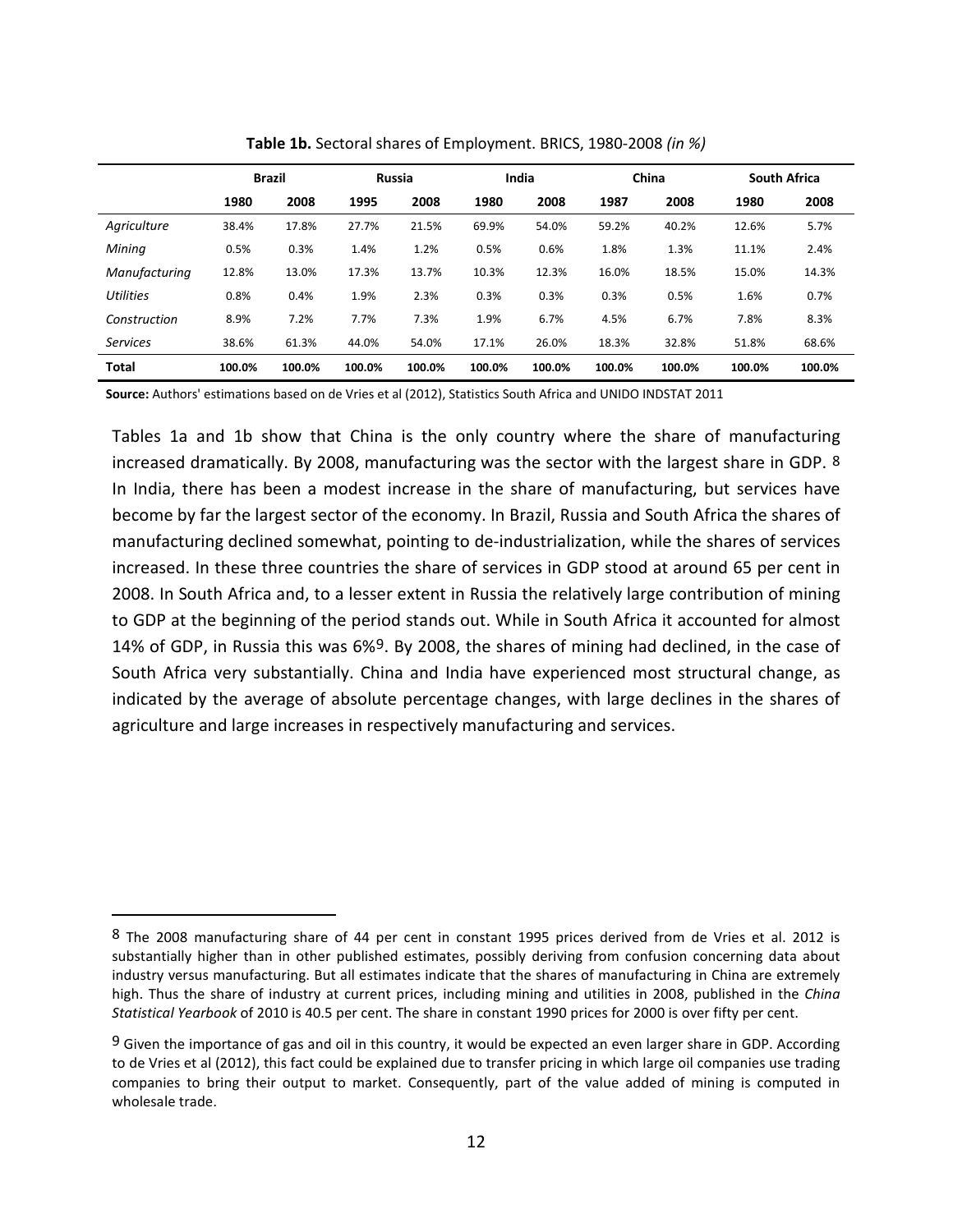|                  |         | <b>Brazil</b> |         | <b>Russia</b>   |          | India           |          | China           |         | <b>South Africa</b> |
|------------------|---------|---------------|---------|-----------------|----------|-----------------|----------|-----------------|---------|---------------------|
|                  |         | (1980-2008)   |         | $(1995 - 2008)$ |          | $(1980 - 2008)$ |          | $(1987 - 2008)$ |         | (1980-2008)         |
|                  | VA      | N             | VA      | N               | VA       | N               | VA       | N               | VA      | N                   |
| Agriculture      | 1.54    | $-20.63$      | $-2.99$ | $-6.18$         | $-21.13$ | $-15.89$        | $-20.70$ | $-18.96$        | $-0.90$ | $-6.99$             |
| Mining           | 0.46    | $-0.20$       | $-1.31$ | $-0.18$         | $-0.11$  | 0.15            | $-1.31$  | $-0.51$         | $-7.66$ | $-8.72$             |
| Manufacturing    | $-1.66$ | 0.24          | $-2.94$ | $-3.58$         | 1.51     | 2.08            | 22.45    | 2.52            | $-3.55$ | $-0.67$             |
| <b>Utilities</b> | 1.10    | $-0.34$       | $-1.63$ | 0.36            | 0.37     | 0.04            | 0.11     | 0.22            | 0.27    | $-0.96$             |
| Construction     | $-2.76$ | $-1.76$       | 0.56    | $-0.40$         | 0.45     | 4.81            | $-1.39$  | 2.23            | $-0.84$ | 0.55                |
| <b>Services</b>  | 1.32    | 22.69         | 8.31    | 9.98            | 18.90    | 8.82            | 0.84     | 14.50           | 6.72    | 16.79               |

**Table 2.** Changes in sectoral shares of Value Added (VA) and Employment (N). BRICS, 1980-2008

*(in percentage points)*

**Source:** Authors' estimations using same sources than Table 1

 $\overline{a}$ 

Thus, China and India's GDP per capita growth<sup>[10](#page-13-1)</sup> has been accompanied by structural changes away from agriculture, and into manufacturing and services, respectively. In Russia, rapid growth since 1997 has not seen a growing manufacturing share – on the contrary, the manufacturing sector's share of value added shrank the most in Russia – by almost 3 percentage points between 1995 and 2008. This de-industrialization[11](#page-14-0) is often typical of gas/oil-rich countries. The other resource-rich BRICS economy – South Africa – has likewise experienced a shrinking manufacturing share – but strangely an even larger decline in the relative share of mining, over a period that includes one of the strongest commodity booms since the Second World War. As in Russia, the service sector has become the dominant sector in South Africa, and is also dominant in Brazil. In fact, the services sector was already by far the largest sector in Brazil in 1980.

Summarizing the above trends, it is clear that the rapid economic growth has typically occurred in the two BRICS where most structural change has taken place and where manufacturing continues to play a substantial role such as China, and to a much lesser extent India. The different patterns of structural change illustrate the extreme heterogeneity of the BRICS.

<sup>10</sup> A comment about the economic growth rates of BRICS is in order. Over the period 1990 to 2008 the average annual GDP per capita growth rates in BRICS were respectively 1.6%, 0.8%, 4.6%, 8.4% and 1.5%. Thus apart from China and perhaps India, growth rates in these economies have been quite modest.

<span id="page-14-1"></span><span id="page-14-0"></span><sup>11</sup> A shrinking share of manufacturing in value added is not per se an indication of premature de-industrialization. This depends on the level of per capita income at which de-industrialisation takes place, as well as the productivity dynamics within the manufacturing sector. If the share of manufacturing starts declining too early and the sector is stagnant, than de-industrialisation is problematic.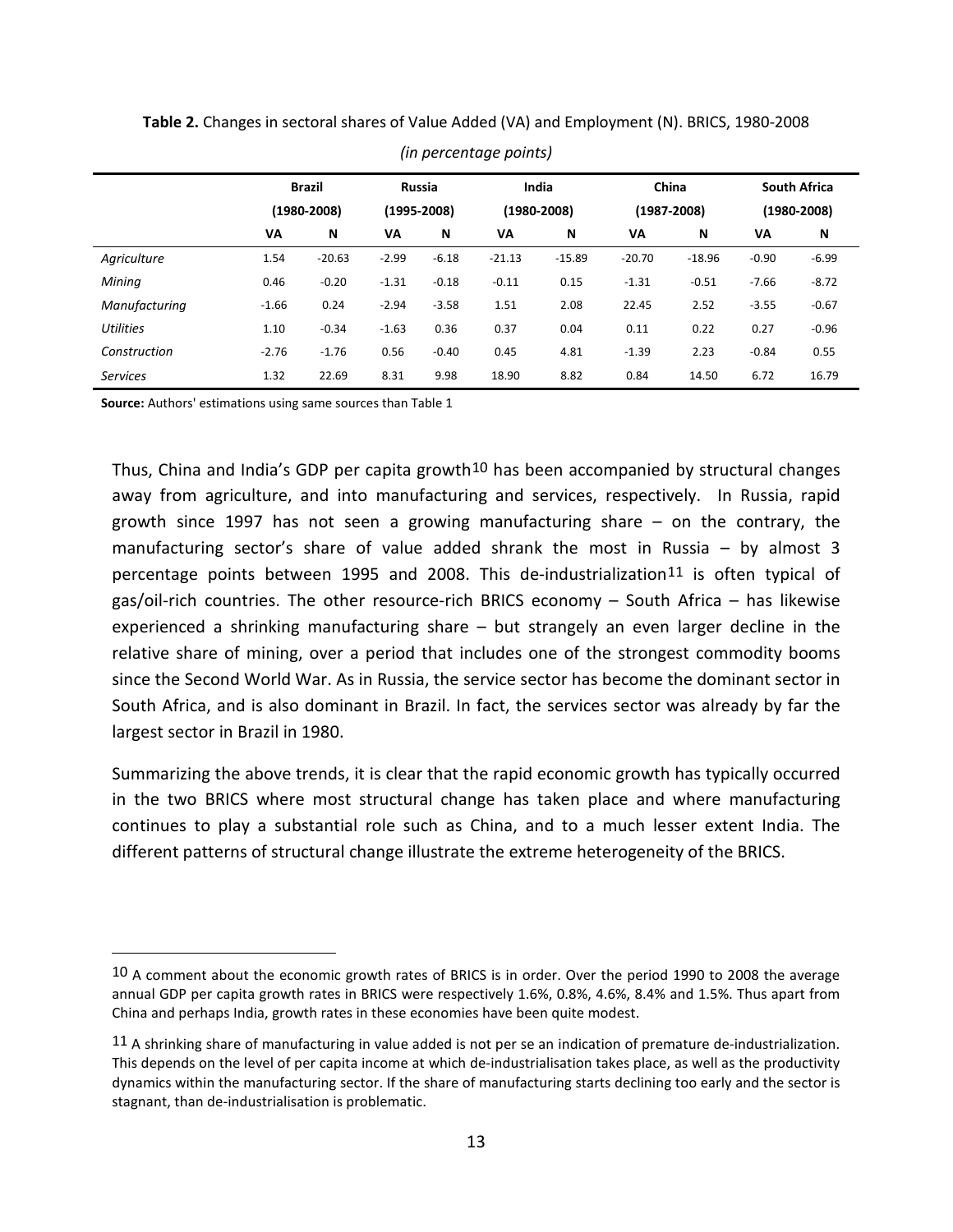#### *3.2 Structural change within manufacturing*

To better understand the role of the manufacturing sector it is also necessary to consider the changing composition of a country's manufacturing sector. Within this sector a number of prominent changes have taken place. Tables 5 to 6 summarize the percentage changes in the main manufacturing sub-sectors over the period under investigation in the BRICS countries.

|                                                |        | <b>Brazil</b> |        | Russia |                          | India  |        | China  |        | <b>South Africa</b> |
|------------------------------------------------|--------|---------------|--------|--------|--------------------------|--------|--------|--------|--------|---------------------|
|                                                | 1980   | 2008          | 1995   | 2008   | 1980                     | 2008   | 1987   | 2008   | 1980   | 2008                |
| Food, beverages and tobacco                    | 15.5%  | 13.1%         | 18.5%  | 20.4%  | 12.3%                    | 10.5%  | 14.9%  | 10.7%  | 18.3%  | 17.0%               |
| Textiles and textiles products                 | 12.2%  | 7.9%          | 2.7%   | 1.6%   | 22.0%                    | 15.1%  | 14.3%  | 8.4%   | 5.8%   | 3.4%                |
| Leather, leather and footwear                  | 1.8%   | 0.9%          | 0.4%   | 0.3%   | $\overline{\phantom{a}}$ | ٠      | 1.1%   | 1.6%   | 1.1%   | 0.6%                |
| Wood and products of wood and cork             | 2.6%   | 1.5%          | 2.9%   | 2.7%   | 8.5%                     | 1.4%   | 1.3%   | 2.5%   | 2.2%   | 1.9%                |
| Pulp, paper, paper products and publishing     | 7.2%   | 6.8%          | 4.1%   | 5.5%   | 3.9%                     | 2.8%   | 3.4%   | 3.6%   | 7.7%   | 6.5%                |
| Coke, refined petroleum products, nuclear fuel | 3.8%   | 5.5%          | 6.0%   | 5.6%   | 1.2%                     | 3.3%   | 6.5%   | 1.3%   | 6.0%   | 10.5%               |
| Chemicals and chemical products                | 11.8%  | 16.0%         | 6.7%   | 6.6%   | 8.3%                     | 15.9%  | 12.2%  | 10.1%  | 2.9%   | 8.3%                |
| Rubber and plastics products                   | 3.9%   | 2.5%          | 2.0%   | 3.6%   | 2.3%                     | 1.8%   | 3.2%   | 3.4%   | 3.1%   | 5.3%                |
| Other non-metallic mineral products            | 4.2%   | 3.5%          | 6.8%   | 6.7%   | 4.6%                     | 5.6%   | 7.9%   | 7.2%   | 5.4%   | 3.8%                |
| <b>Basic metals and metal products</b>         | 11.3%  | 11.2%         | 17.6%  | 17.8%  | 15.8%                    | 16.3%  | 15.0%  | 13.1%  | 18.1%  | 16.0%               |
| <b>Machinery NEC</b>                           | 5.8%   | 7.8%          | 8.5%   | 8.3%   | 7.1%                     | 4.9%   | 9.5%   | 11.2%  | 7.4%   | 4.8%                |
| Electrical and optical equipment               | 7.6%   | 7.2%          | 5.4%   | 7.1%   | 6.4%                     | 11.6%  | 5.9%   | 16.7%  | 3.9%   | 4.2%                |
| Transport equipment                            | 7.5%   | 11.3%         | 10.2%  | 7.0%   | 4.8%                     | 6.4%   | 2.6%   | 8.2%   | 11.5%  | 9.5%                |
| Furniture, manufacturing n.e.c. and recycling  | 4.9%   | 4.6%          | 8.3%   | 6.8%   | 2.7%                     | 4.5%   | 2.2%   | 2.0%   | 6.6%   | 8.1%                |
| Total                                          | 100.0% | 100.0%        | 100.0% | 100.0% | 100.0%                   | 100.0% | 100.0% | 100.0% | 100.0% | 100.0%              |

**Table 5a**. Sectoral shares of Manufacturing Value Added (at constant LCU). BRICS, 1980-2008 *(in %)*

**Source:** Authors' estimations based on de Vries et al (2012), Statistics South Africa and UNIDO INDSTAT 2011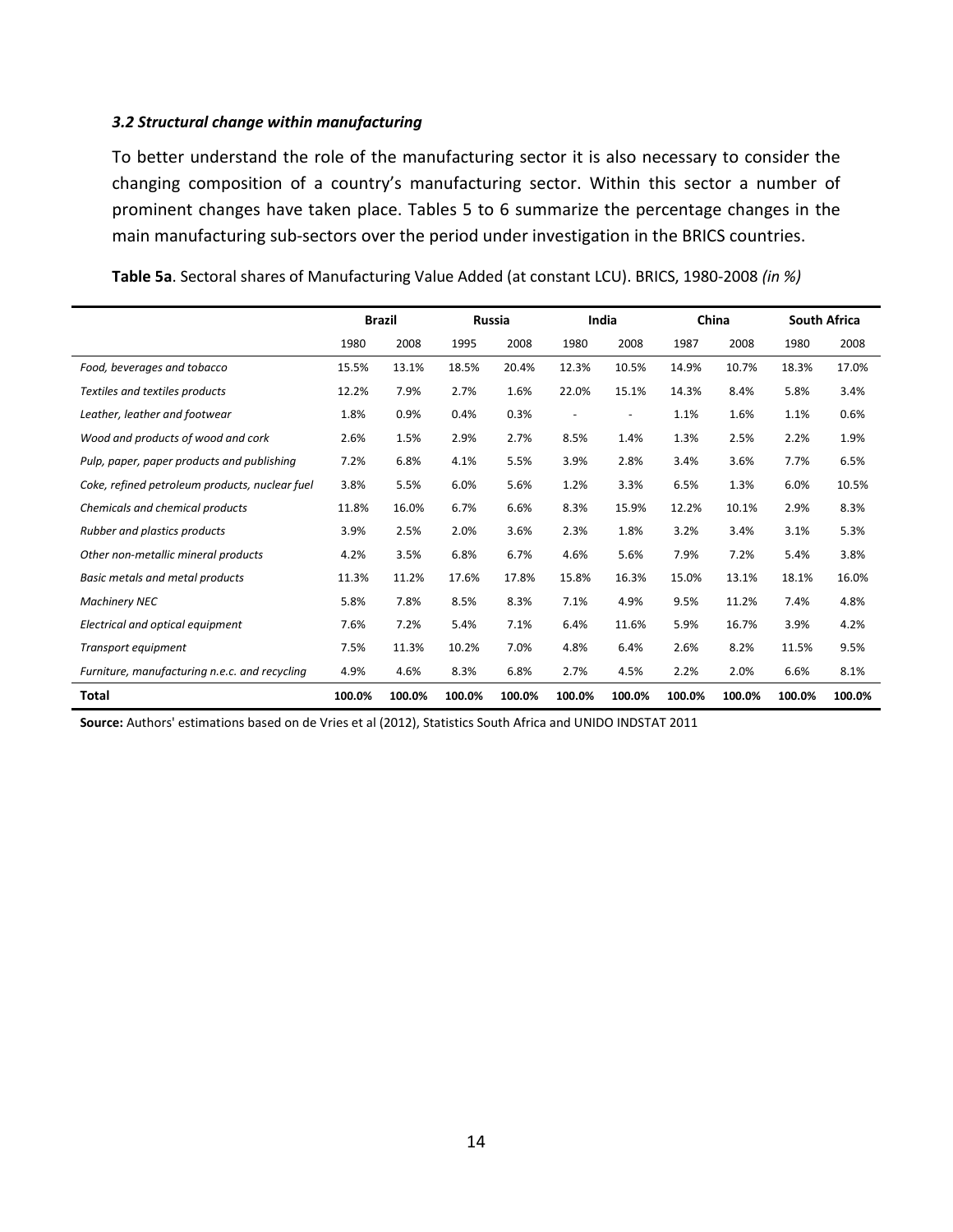|                                                |        | <b>Brazil</b> | Russia |        | India                    |        |        | China  | <b>South Africa</b> |        |
|------------------------------------------------|--------|---------------|--------|--------|--------------------------|--------|--------|--------|---------------------|--------|
|                                                | 1980   | 2008          | 1995   | 2008   | 1980                     | 2008   | 1987   | 2008   | 1980                | 2008   |
| Food, beverages and tobacco                    | 17.3%  | 18.9%         | 12.5%  | 16.4%  | 20.1%                    | 17.0%  | 10.6%  | 10.2%  | 15.0%               | 15.7%  |
| Textiles and textiles products                 | 26.3%  | 23.5%         | 9.3%   | 5.8%   | 34.6%                    | 32.6%  | 15.0%  | 15.1%  | 15.4%               | 9.0%   |
| Leather, leather and footwear                  | 4.9%   | 5.1%          | 1.5%   | 0.9%   | $\overline{\phantom{a}}$ |        | 2.2%   | 4.6%   | 2.5%                | 1.4%   |
| Wood and products of wood and cork             | 4.7%   | 3.8%          | 4.1%   | 5.2%   | 13.4%                    | 9.7%   | 3.4%   | 6.9%   | 5.7%                | 4.2%   |
| Pulp, paper, paper products and publishing     | 5.9%   | 4.9%          | 2.7%   | 4.0%   | 2.3%                     | 3.2%   | 4.9%   | 8.0%   | 5.1%                | 6.6%   |
| Coke, refined petroleum products, nuclear fuel | 0.8%   | 1.3%          | 1.9%   | 2.0%   | 0.1%                     | 0.1%   | 0.5%   | 0.7%   | 1.2%                | 1.2%   |
| Chemicals and chemical products                | 5.0%   | 4.0%          | 5.1%   | 4.8%   | 3.0%                     | 3.7%   | 5.6%   | 5.5%   | 5.4%                | 5.4%   |
| Rubber and plastics products                   | 2.9%   | 3.4%          | 1.8%   | 2.9%   | 0.6%                     | 1.2%   | 5.1%   | 8.2%   | 3.0%                | 4.0%   |
| Other non-metallic mineral products            | 5.1%   | 5.0%          | 7.4%   | 6.9%   | 8.6%                     | 8.8%   | 13.6%  | 5.8%   | 5.6%                | 5.2%   |
| Basic metals and metal products                | 7.9%   | 8.6%          | 9.7%   | 11.0%  | 6.7%                     | 6.9%   | 8.3%   | 6.8%   | 18.0%               | 15.3%  |
| <b>Machinery NEC</b>                           | 4.0%   | 5.0%          | 19.8%  | 15.4%  | 2.0%                     | 2.6%   | 11.7%  | 8.1%   | 5.9%                | 7.9%   |
| Electrical and optical equipment               | 3.7%   | 4.3%          | 9.8%   | 8.7%   | 1.3%                     | 2.0%   | 5.6%   | 10.7%  | 5.3%                | 5.3%   |
| Transport equipment                            | 3.5%   | 4.7%          | 11.2%  | 11.1%  | 1.4%                     | 2.5%   | 3.3%   | 4.2%   | 7.1%                | 10.9%  |
| Furniture, manufacturing n.e.c. and recycling  | 8.0%   | 7.5%          | 3.3%   | 4.9%   | 5.7%                     | 9.6%   | 10.2%  | 5.4%   | 4.7%                | 8.0%   |
| <b>Total</b>                                   | 100.0% | 100.0%        | 100.0% | 100.0% | 100.0%                   | 100.0% | 100.0% | 100.0% | 100.0%              | 100.0% |

# **Table 5b**. Sectoral shares in Manufacturing Employment. BRICS, 1980-2008 *(in %)*

**Source:** Authors' estimations based on de Vries et al (2012), Statistics South Africa and UNIDO INDSTAT 2011

#### **Table 6**. Changes in sectoral shares in Manufacturing Value Added and Employment.

#### BRICS, 1980-2008 *(in %)*

|                                                | <b>Brazil</b>   |         | Russia          |         |                          | India                    | China           |         | <b>South Africa</b> |         |
|------------------------------------------------|-----------------|---------|-----------------|---------|--------------------------|--------------------------|-----------------|---------|---------------------|---------|
|                                                | $(1980 - 2008)$ |         | $(1995 - 2008)$ |         |                          | $(1980 - 2008)$          | $(1987 - 2008)$ |         | $(1980 - 2008)$     |         |
|                                                | VA              | N       | VA              | N       | VA                       | N                        | VA              | N       | VA                  | N       |
| Food, beverages and tobacco                    | $-2.38$         | 1.53    | 1.91            | 3.93    | $-1.87$                  | $-3.02$                  | $-4.21$         | $-0.41$ | $-1.31$             | 0.65    |
| Textiles and textiles products                 | $-4.31$         | $-2.79$ | $-1.13$         | $-3.50$ | $-6.82$                  | $-1.95$                  | $-5.96$         | 0.02    | $-2.36$             | $-6.43$ |
| Leather, leather and footwear                  | $-0.83$         | 0.17    | $-0.08$         | $-0.60$ | $\overline{\phantom{a}}$ | $\overline{\phantom{a}}$ | 0.51            | 2.37    | $-0.45$             | $-1.13$ |
| Wood and products of wood and cork             | $-1.04$         | $-0.88$ | $-0.21$         | 1.18    | $-7.15$                  | $-3.72$                  | 1.27            | 3.49    | $-0.26$             | $-1.45$ |
| Pulp, paper, paper products and publishing     | $-0.38$         | $-1.03$ | 1.45            | 1.38    | $-1.19$                  | 0.90                     | 0.22            | 3.12    | $-1.17$             | 1.45    |
| Coke, refined petroleum products, nuclear fuel | 1.70            | 0.52    | $-0.36$         | 0.09    | 2.04                     | 0.00                     | $-5.24$         | 0.14    | 4.49                | 0.04    |
| Chemicals and chemical products                | 4.20            | $-1.03$ | $-0.09$         | $-0.31$ | 7.59                     | 0.67                     | $-2.11$         | $-0.06$ | 5.35                | $-0.10$ |
| Rubber and plastics products                   | $-1.38$         | 0.49    | 1.60            | 1.07    | $-0.50$                  | 0.56                     | 0.23            | 3.16    | 2.20                | 0.96    |
| Other non-metallic mineral products            | $-0.62$         | $-0.03$ | $-0.15$         | $-0.51$ | 1.00                     | 0.18                     | $-0.75$         | $-7.82$ | $-1.63$             | $-0.38$ |
| <b>Basic metals and metal products</b>         | $-0.07$         | 0.77    | 0.21            | 1.32    | 0.51                     | 0.19                     | $-1.95$         | $-1.60$ | $-2.09$             | $-2.67$ |
| <b>Machinery NEC</b>                           | 1.96            | 0.99    | $-0.23$         | $-4.43$ | $-2.29$                  | 0.58                     | 1.77            | $-3.60$ | $-2.59$             | 1.94    |
| Electrical and optical equipment               | $-0.45$         | 0.58    | 1.70            | $-1.07$ | 5.20                     | 0.69                     | 10.79           | 5.06    | 0.30                | 0.01    |
| Transport equipment                            | 3.86            | 1.15    | $-3.16$         | $-0.10$ | 1.61                     | 1.07                     | 5.61            | 0.93    | $-1.99$             | 3.81    |
| Furniture, manufacturing n.e.c. and recycling  | $-0.27$         | $-0.44$ | $-1.49$         | 1.56    | 1.87                     | 3.84                     | $-0.19$         | $-4.83$ | 1.49                | 3.27    |

**Source:** Authors' estimations using same sources than Table 1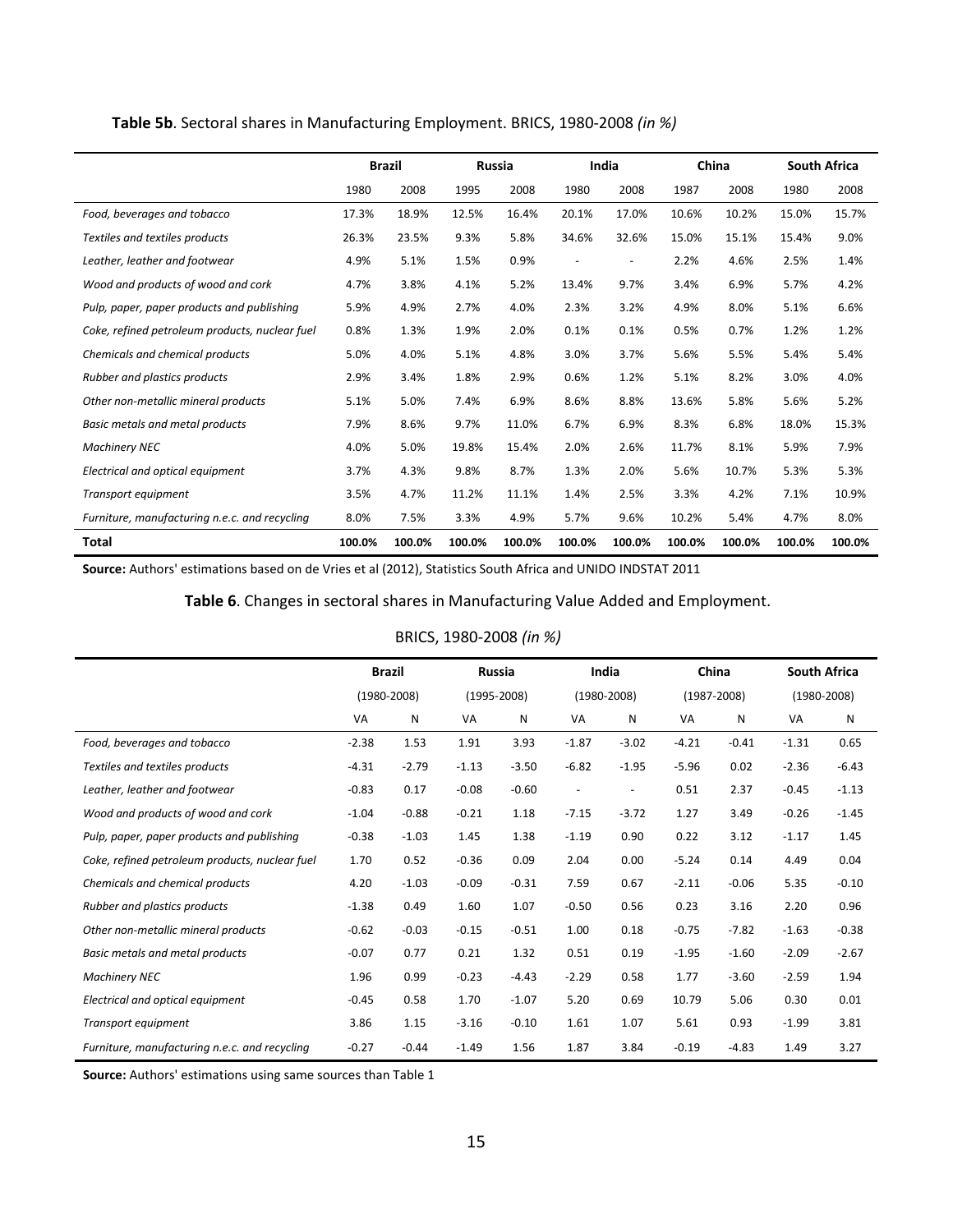These tables suggest that there has been a gradual shift from more labour intensive manufacturing to more capital-intensive (and higher skill-intensive) manufacturing in BRICS countries. Thus sectors such as food processing, textiles, leather and footwear and wood and wood products (typically labour- and low-skill intensive sectors) tend to decline in importance. Value added shares have been increasing in more capital intensive sectors such as chemicals, machinery, electrical and optimal equipment and transport equipment.

Some country-specific features that stand out are the increase in value added share in the petroleum and chemicals sub-sectors in Brazil, India and South Africa, the transport equipment sector in China and Brazil, rubber and plastics in Russia. Importantly the share of high-tech activities in electrical and optical equipment in China and India has been increasing.

The types of manufactured goods and services exported provide an interesting further glimpse into the different patterns of structural change in BRICS that has so far been identified. In the case of services exports – significant in Brazil, India and South Africa – the main sub-sectors have been renting of machinery and equipment and other business activities in Brazil, IT services in India, and transport services in South Africa.

A breakdown of shares in manufactured exports is shown in Table 8. Looking at Table 8 we see that the most radical changes in the structure of manufactured exports have taken place in China and India. These countries managed to transform their specialization pattern within manufacturing exports, shifting from an export structure concentrated in labour intensive and low-tech products (mainly Food and Textiles) towards a structure concentrated in capital intensive and high-tech products (Metal products, Machinery and Electrical equipment in China and Chemicals and Other manufacturing goods in India). Less radical changes, but in the same direction, can be observed in Brazil and South Africa, where Transport equipment, machinery and electrical equipment have gained shares. In contrast, Russian manufacturing exports show a trend towards a specialization in refined petroleum products (driven by its oil and gas resources).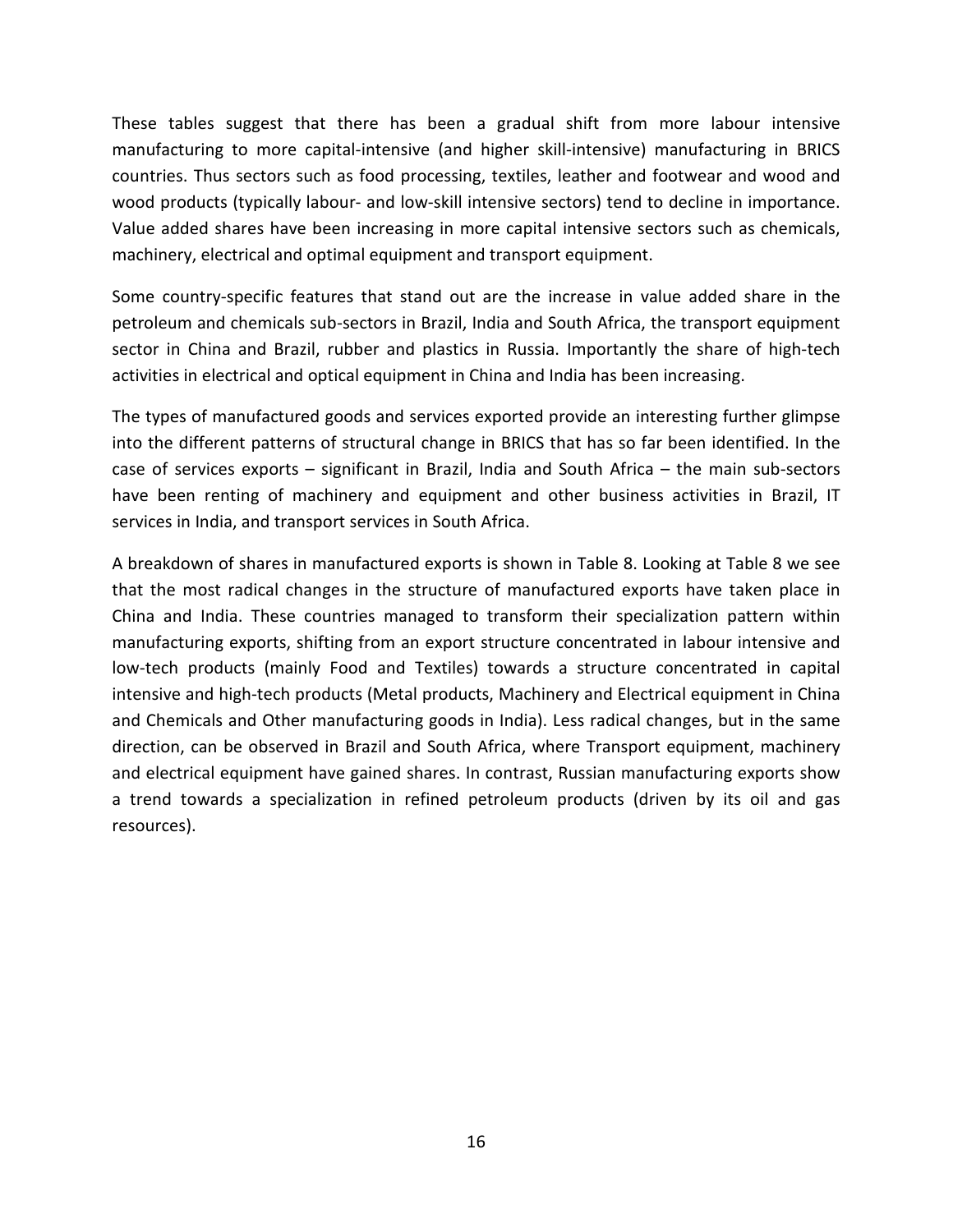|                                                   | <b>Brazil</b> |      |                | <b>Russia</b> |      |         | India |      |         | China |      |                | <b>South Africa</b> |      |         |
|---------------------------------------------------|---------------|------|----------------|---------------|------|---------|-------|------|---------|-------|------|----------------|---------------------|------|---------|
|                                                   | 1983          | 2009 | ch.            | 1996          | 2009 | ch.     | 1980  | 2009 | ch.     | 1985  | 2009 | ch.            | 198<br>$\Omega$     | 2009 | ch.     |
| Food, beverages and tobacco                       | 32.8          | 30.5 | $-2.4$         | 2.7           | 3.3  | 0.6     | 9.6   | 5.2  | $-4.4$  | 15.7  | 1.9  | $-13.7$        | 18.8                | 7.1  | $-11.6$ |
| Textiles and textiles products                    | 4.6           | 0.9  | $-3.6$         | 1.2           | 0.2  | $-1.0$  | 26.6  | 5.5  | $-21.0$ | 22.4  | 4.9  | $-17.5$        | 1.5                 | 0.8  | $-0.7$  |
| Leather, leather and<br>footwear                  | 6.4           | 2.5  | $-3.9$         | 0.7           | 0.2  | $-0.5$  | 12.1  | 8.0  | $-4.1$  | 4.8   | 10.4 | 5.6            | 0.9                 | 0.4  | $-0.5$  |
| Wood and products of wood<br>and cork             | 1.6           | 1.6  | 0.0            | 2.2           | 3.0  | 0.8     | 0.8   | 0.1  | $-0.7$  | 0.0   | 0.7  | 0.7            | 0.4                 | 0.3  | $-0.2$  |
| Pulp, paper, paper products<br>and publishing     | 3.3           | 5.0  | 1.7            | 4.1           | 2.3  | $-1.8$  | 0.2   | 0.5  | 0.3     | 0.0   | 0.9  | 0.9            | 3.9                 | 3.1  | $-0.7$  |
| Coke, refined petroleum<br>products, nuclear fuel | 7.2           | 3.2  | $-4.0$         | 18.7          | 40.7 | 22.0    | 2.1   | 16.2 | 14.2    | 41.0  | 1.3  | $-39.6$        | 0.6                 | 3.7  | 3.1     |
| Chemicals and chemical<br>products                | 8.2           | 11.5 | 3.3            | 14.1          | 11.6 | $-2.5$  | 10.6  | 12.6 | 2.0     | 5.4   | 5.6  | 0.2            | 14.5                | 10.2 | $-4.3$  |
| Rubber and plastics products                      | 0.9           | 2.3  | 1.4            | 1.0           | 0.8  | $-0.2$  | 2.2   | 1.2  | $-1.0$  | 0.8   | 3.4  | 2.6            | 0.6                 | 1.2  | 0.6     |
| Other non-metallic mineral<br>products            | 0.7           | 1.4  | 0.7            | 0.8           | 0.8  | 0.0     | 1.2   | 1.2  | $-0.1$  | 0.2   | 2.0  | 1.8            | 1.5                 | 0.8  | $-0.7$  |
| Basic metals and metal<br>products                | 13.9          | 13.1 | $-0.8$         | 39.0          | 26.6 | $-12.4$ | 7.6   | 9.9  | 2.3     | 3.5   | 8.6  | 5.1            | 40.6                | 39.1 | $-1.5$  |
| Machinery NEC                                     | 5.9           | 7.9  | 2.0            | 3.9           | 3.0  | $-0.8$  | 6.1   | 4.8  | $-1.3$  | 0.9   | 22.0 | 21.1           | 4.0                 | 9.6  | 5.7     |
| <b>Electrical and optical</b><br>equipment        | 3.1           | 5.6  | 2.4            | 3.4           | 2.9  | $-0.4$  | 3.5   | 6.6  | 3.1     | 1.5   | 26.5 | 25.0           | 1.6                 | 3.9  | 2.4     |
| Transport equipment                               | 10.8          | 13.3 | 2.6            | 7.8           | 3.2  | $-4.7$  | 14.4  | 6.5  | $-7.9$  | 0.8   | 5.7  | 4.9            | 2.9                 | 14.4 | 11.5    |
| Furniture, manufacturing<br>n.e.c. and recycling  | 0.5           | 1.1  | 0.7            | 0.4           | 1.3  | 0.9     | 3.1   | 21.6 | 18.5    | 3.2   | 6.0  | 2.8            | 8.3                 | 5.0  | $-3.0$  |
| <b>Total</b>                                      | 100           | 100  | $\blacksquare$ | 100           | 100  |         | 100   | 100  | ÷,      | 100   | 100  | $\blacksquare$ | 100                 | 100  |         |

**Table 8.** Change in sectoral composition of manufacturing exports from BRICS. 1980-2009 *(Share over manufacturing exports) Percentage*

**Source:** Authors' estimations based on UN-COMTRADE

# **4. Technological Upgrading and Industrialization**

In the previous section we noted that most rapid economic growth has occurred in BRICS where most structural change has taken place and where manufacturing continues to play a substantial role in production and exports such as China, and to a lesser extent India. We also noted that structural change has taken place within manufacturing, away from labour intensive manufacturing towards more capital (and technological/skill) intensive production. This is likely to create further impetus for technological upgrading, with the notable exception of Russia.

#### *4.1. Domestic Absorption Capability*

In section 2 we detailed the importance of both MNEs and domestic absorption capabilities for achieving domestic technological upgrading. In the remainder of this statistical overview, we investigate the extent to which structural change has been driven by MNEs/FDI or by domestic investments in absorptive capabilities. We start with the latter, investigating the extent of investment and achievements in science and technology in the BRICS.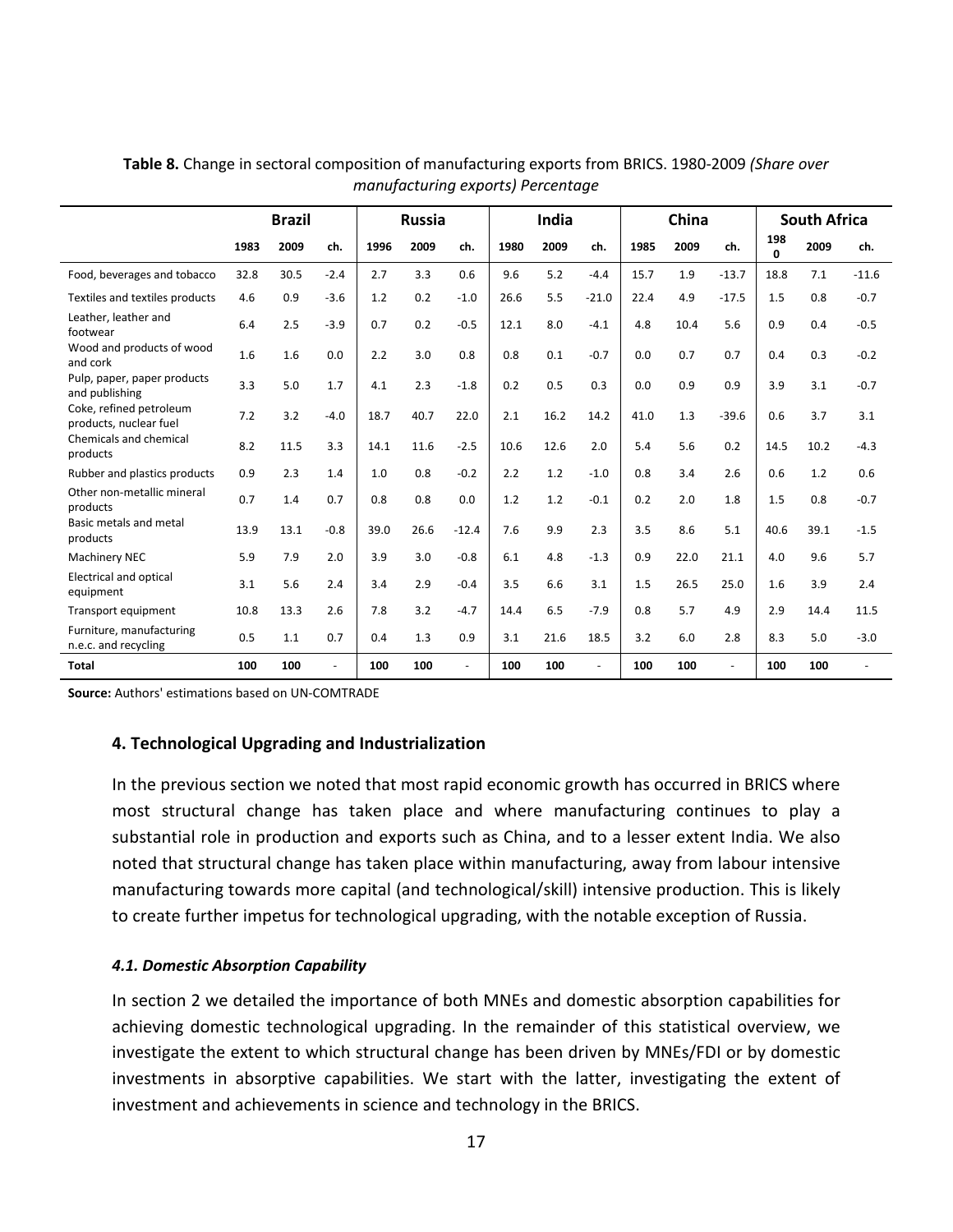We measure scientific and technological investment in BRICS using three commonly used indicators: (i) R&D as percentage of GDP; (ii) Patents granted by the US Patent Office and (iii) Scientific papers per head of population. These measures include input as well as output measures of science and technological capability. Figure 8 presents the extent of R&D in BRICS. We compare the investments made by BRICS to those in the USA using smoothed five-year averages.





*Source: Authors' estimations based on Castellacci and Natera (2011)*

 $\overline{a}$ 

Figure 8 shows that over the period 1981-2008 R&D expenditures were far above the average for middle income countries (Mid-Y) in all of the BRICS (except China before 1986).<sup>[12.](#page-14-1)</sup> The most significant growth in R&D has been in China (especially since 1996) and in India (although the level of R&D in the latter country is still the lowest of all the BRICS). It is noticeable that in the case of Russia R&D expenditure in 2008 is lower than in 1981 (with a strong decline since 2001

<span id="page-19-0"></span><sup>12</sup> The group of middle income countries has been defined following World Bank's WDI classification. Note however that this group covers a diverse range of income levels starting from countries close to a low income level, such as India, and those nearly graduating into the high income group. Therefore, an alternative way to better benchmark BRICS performances could have been to use upper middle income and lower middle income levels instead.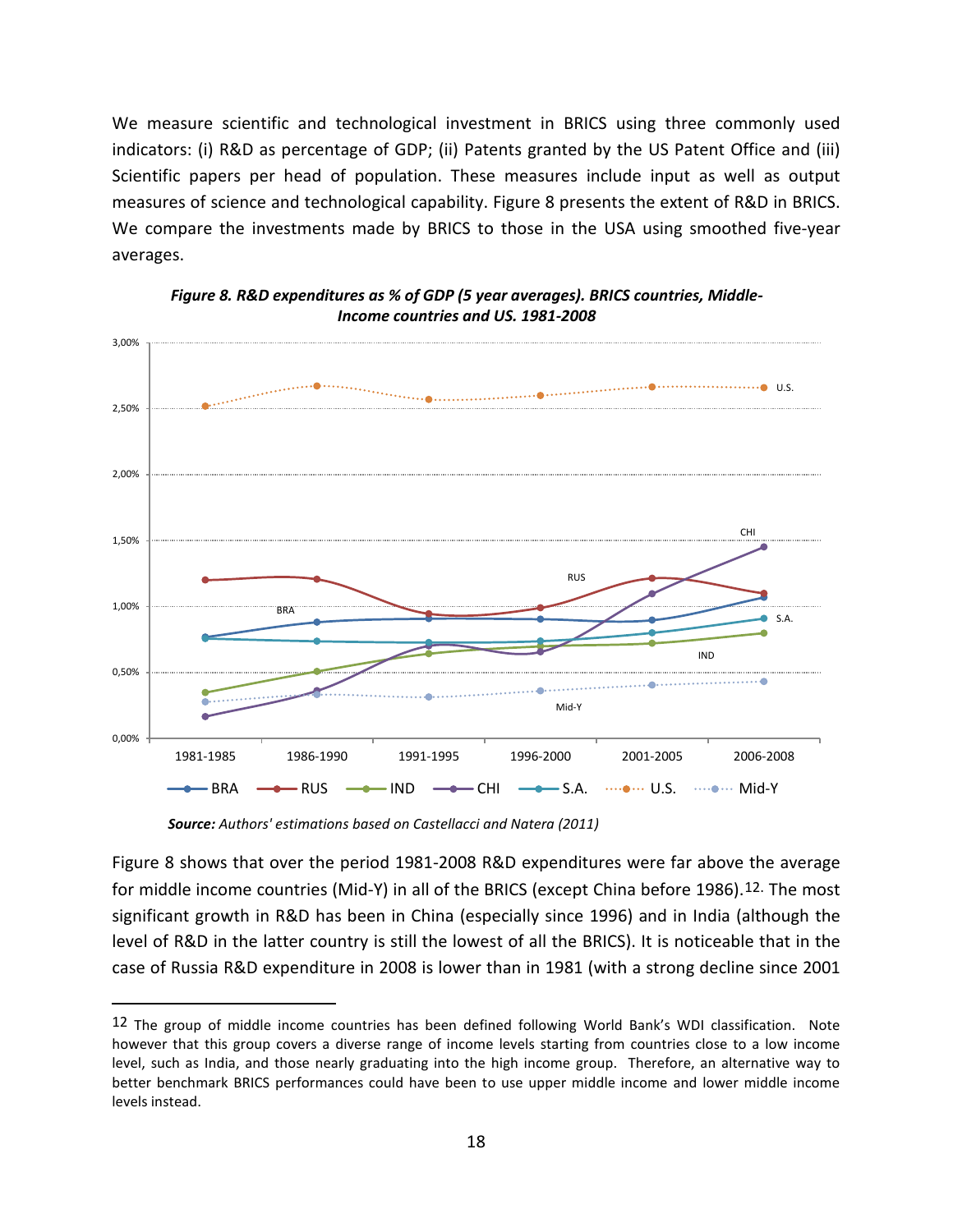in Russia). In South Africa and Brazil there are very modest increases in the R&D percentages since 1981. The figure also illustrates how large the gap is between the best BRICS performer, China and the USA. Finally, India and China were at about the same level of R&D expenditures as late as 1996-2000, but thereafter China left India far behind and become the best performer among the BRICS.

The second indicator of achievement in science and technology is the number of patents granted by the US Patent and Trademark Office (USPTO). It is an output indicator of achievement. For the BRICS the trends since 1979 are depicted in Figure 9. From this figure the remarkable achievements of China and India are evident. In China, unlike in the other countries, the growth in the number of patents registered shows no sign of slowing down. In India, growth in new patent registrations has been rapid between 1994 and 2000, but has thereafter tapered off, as was the case with R&D expenditures. The other counties – most notably Russia, Brazil and South Africa have seen a decline in patents since 2000. South Africa is perhaps the worst performer – by the early 1980s the country was second only to Russia with regard to patent registrations, but by 2008 it was producing the least number of new patents.



*Figure 9. Number of Patents granted in the USPTO (5 year sum). BRICS countries, 1979-2008.*

A third indicator of achievement in science and technology is the number of scientific papers published per head of population. Figure 11 depicts the situation in this regard for BRICS. With

*Source: Authors' estimations based on OECD Stats online*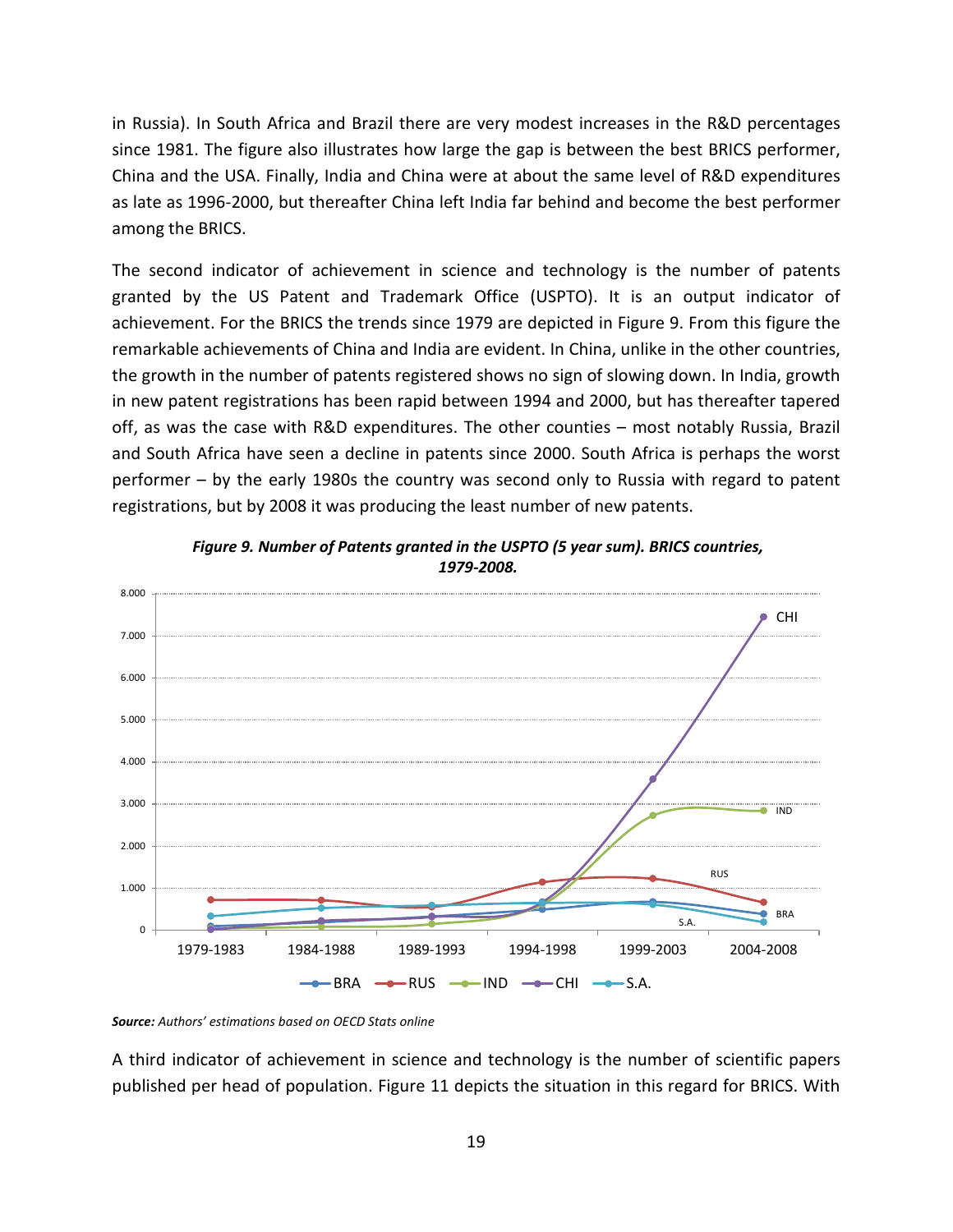the exception of South Africa, it reflects a positive trend. Russia stands out as by far the most productive country in this respect. China and India contribute very large numbers of papers in absolute terms, but given their large populations, the per capita results are low. Brazil has made considerable progress. In 1981-5, it started out with similar levels of scientific publications as India and China, achieved sustained growth surpassing that of middle-income countries and reached levels similar to those of South Africa. The latter country, consistent with the trends in figures 8 and 9, has experienced a sharp decline in scientific publishing since the early 1990s. In contrast, patents have been declining in Brazil, Russia and South Africa, although they remain the countries with the highest per capita numbers of scientific articles. The latter reflect higher levels of educated workers (particularly scholars) in these countries.



*Figure 10. Number of scientific and engineering articles per million of inhabitants (5 year averages in BRICS and average middle-income country, 1981-2008*

*Source: Authors' estimations based on Castellacci and Natera (2011)*

Investment in science and technological innovation is at the core of most of BRICS' industrial development strategies. Consider for instance that in Brazil public spending on science doubled between 2003 and 2010. In 2010 the country adopted an ambitious innovation policy that aims to increase total spending on science and technology further to 2 per cent of GDP by 2020. According to the country's minister for science, technology and innovation, 'Innovation is not an option, it is imperative' (Massarani, 2012).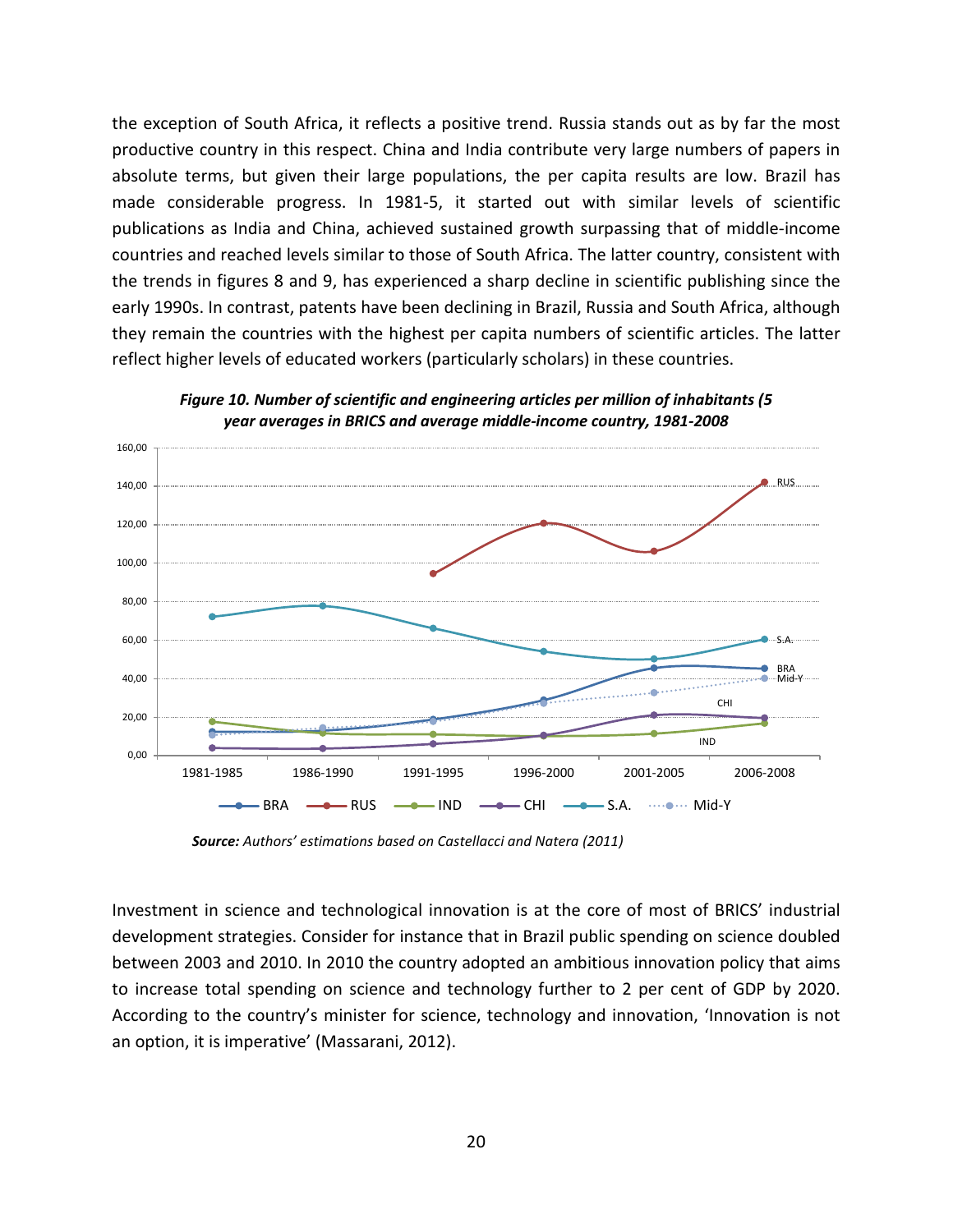# *4.2 The Contribution of MNEs*

The growing technological sophistication, rising labour productivity and patterns of growth and structural change discussed in the previous sections have been influenced by the extent to which BRICS have been integrated into the global economy through the actions of Multinational Enterprises (MNEs). The channels through which MNEs influence a host country's economy – particularly technological catch-up – have been discussed in section 2 of this paper.

In this section we document the extent of MNE activity in BRICS. We measure this in two ways: (i) the amount and share of inward FDI going to these countries and (ii) the amount of FDI as a percentage of Gross Fixed Capital Formation (GFCF).

Figure 11 presents statistics on inward FDI flowing to BRICS in comparison to the total for middle-income countries.



*Figure 11. BRICS share in Global Inward FDI compared to other Middle-Income economies, 1980-2010 (%)*

*Source: Authors' estimations based on UNCTAD stats online*

From Figure 11, it is clear that inward FDI may be potentially important to understand the patterns of growth and structural change that BRICS have achieved. Compared to middle income countries, BRICS are clearly increasing their share in total FDI. For instance in 1980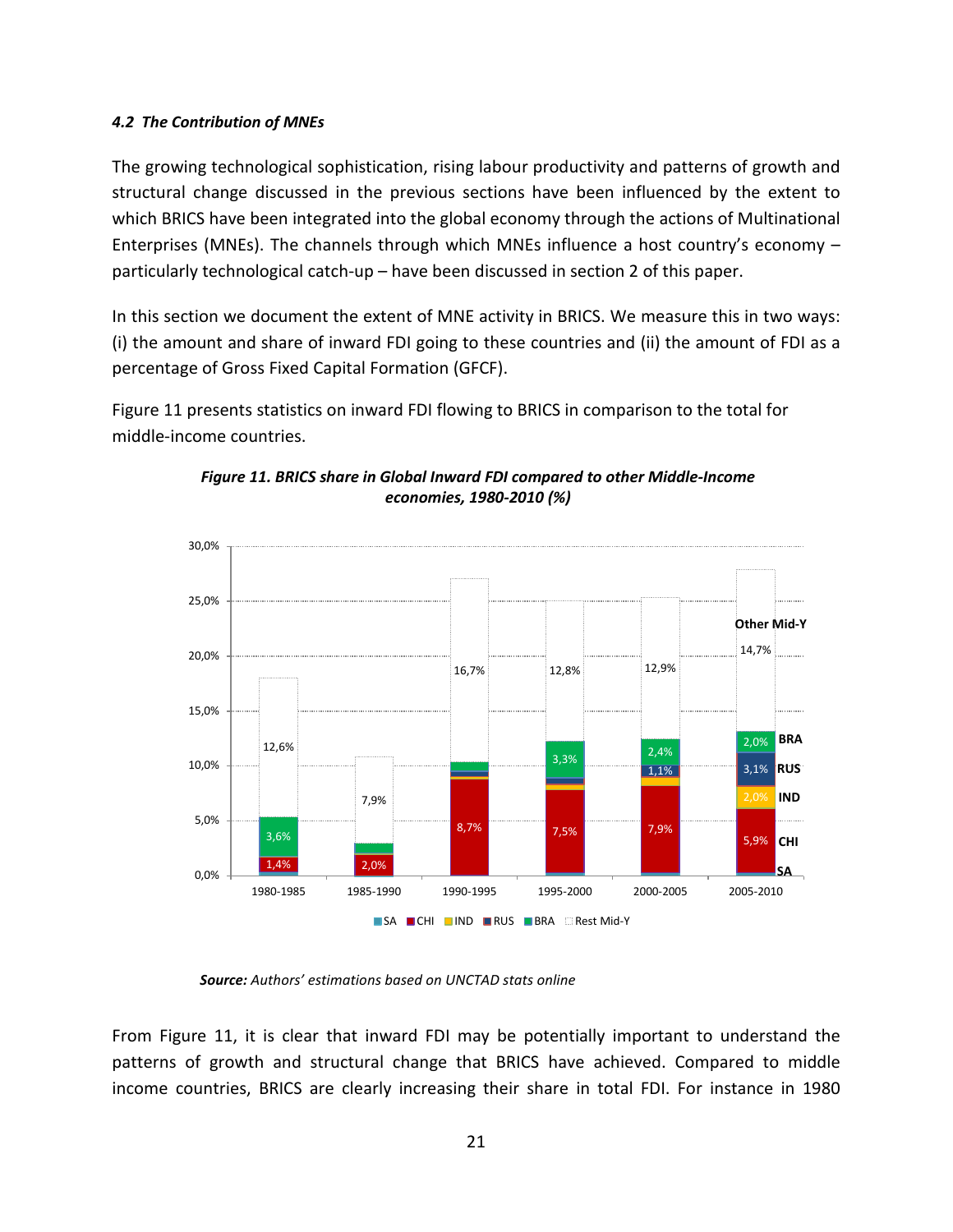BRICS received only 5 per cent of global FDI, while other middle-income countries already attracted 12 per cent. Thirty years later, BRICS account for 13 per cent of global FDI, while all other middle-income countries together account for only 15 per cent. Thus, most of the increase in the share of middle-income countries in global inward FDI has gone to BRICS. The bulk has gone to China – especially after the period 1985-1990, and to India and Russia – especially in the period after 2005; Russia's oil-rich economy has attracted significant foreign investment. The share of FDI to Brazil peaked in 1995-2000. Whether this inflow of FDI has been significant is a hotly debated issue. It depends on the relationship with domestic investment, as well as the type of sectors to which FDI flowed. The share of South Africa, once important, has become negligible in 2005-2010.

In order to analyze the importance of FDI in Gross Fixed Capital Formation (GFCF) in each country we need to focus on Greenfield FDI. Greenfield investment is foreign investment that actually involves the creation of new capital facilities in the host economy (as opposed to the part of FDI which consists of mergers with and acquisitions of existing firms and activities). In Table 9a and 9b we present estimates on GFCF broken down into domestic investment and foreign Greenfield investment in three years 1987, 1997 and 2007, both in absolute terms and as percentage of GDP.

**Table 9a.** Gross Fixed Capital Formation, Domestic Investment and Greenfield FDI. BRICS 1987, 1997 and 2007 (in billions of current dollars)

|                           |      | <b>Brazil</b> |       |                          | Russia |       |      | India |       |       | China |         |      | <b>South Africa</b> |      |
|---------------------------|------|---------------|-------|--------------------------|--------|-------|------|-------|-------|-------|-------|---------|------|---------------------|------|
|                           | 1987 | 1997          | 2007  | 1987                     | 1997   | 2007  | 1987 | 1997  | 2007  | 1987  | 1997  | 2007    | 1987 | 1997                | 2007 |
| Domestic Inv.             | 54.1 | 141.9         | 210.3 | -                        | 71.8   | 241.0 | 63.4 | 95.2  | 389.0 | 99.7  | 270.3 | 1,292.2 | 15.3 | 23.1                | 56.3 |
| Green Field<br><b>FDI</b> | 1.0  | 9.4           | 28.0  | $\overline{\phantom{a}}$ | 2.4    | 32.5  | 0.2  | 3.2   | 20.9  | 2.3   | 42.9  | 74.2    | 0.0  | 1.5                 | 1.4  |
| <b>GFKF</b>               | 55.1 | 151.3         | 238.4 | $\overline{\phantom{0}}$ | 74.2   | 273.5 | 63.6 | 98.4  | 410.0 | 102.1 | 313.2 | 1,366.4 | 15.3 | 24.6                | 57.7 |

**Source:** Authors' estimations based on UNCTAD

**Table 9b.** Gross Fixed Capital Formation, Domestic Investment and Greenfield FDI, as % of GDP. BRICS 5-year averages: 1986-1990, 1996-2000, 2006-2010

|                        |       | Brazil |           |                          | Russia |           |       | India |         |       | China |       |       | <b>South Africa</b> |       |
|------------------------|-------|--------|-----------|--------------------------|--------|-----------|-------|-------|---------|-------|-------|-------|-------|---------------------|-------|
|                        | 86-90 | 95-01  | $06 - 10$ | 86-90                    | 95-01  | $06 - 10$ | 86-90 | 95-01 | $06-10$ | 86-90 | 95-01 | 06-10 | 86-90 | 95-01               | 06-10 |
| Domestic Inv.          | 22.1% | 14.9%  | 15.8%     | $\overline{\phantom{0}}$ | 16.3%  | 18.4%     | 23.7% | 23.1% | 30.9%   | 27.2% | 29.8% | 40.3% | 19.1% | 15.5%               | 20.4% |
| <b>Green Field FDI</b> | 0.5%  | 1.8%   | 1.9%      | $\overline{\phantom{0}}$ | 0.9%   | 2.7%      | 0.1%  | 0.6%  | 1.8%    | 0.8%  | 3.2%  | 2.0%  | 0.0%  | 0.5%                | 0.3%  |
| <b>GFKF</b>            | 22.6% | 16.7%  | 17.7%     | -                        | 17.2%  | 21.2%     | 23.8% | 23.7% | 32.8%   | 28.0% | 33.0% | 42.3% | 19.2% | 16.0%               | 20.7% |

**Source:** Authors' estimations based on UNCTAD

As we can see, with the exception of Brazil, all countries show an increasing trend in their ratio of GFCF to GDP. The most impressive increase is found in China (which reaches 42.3% of GDP in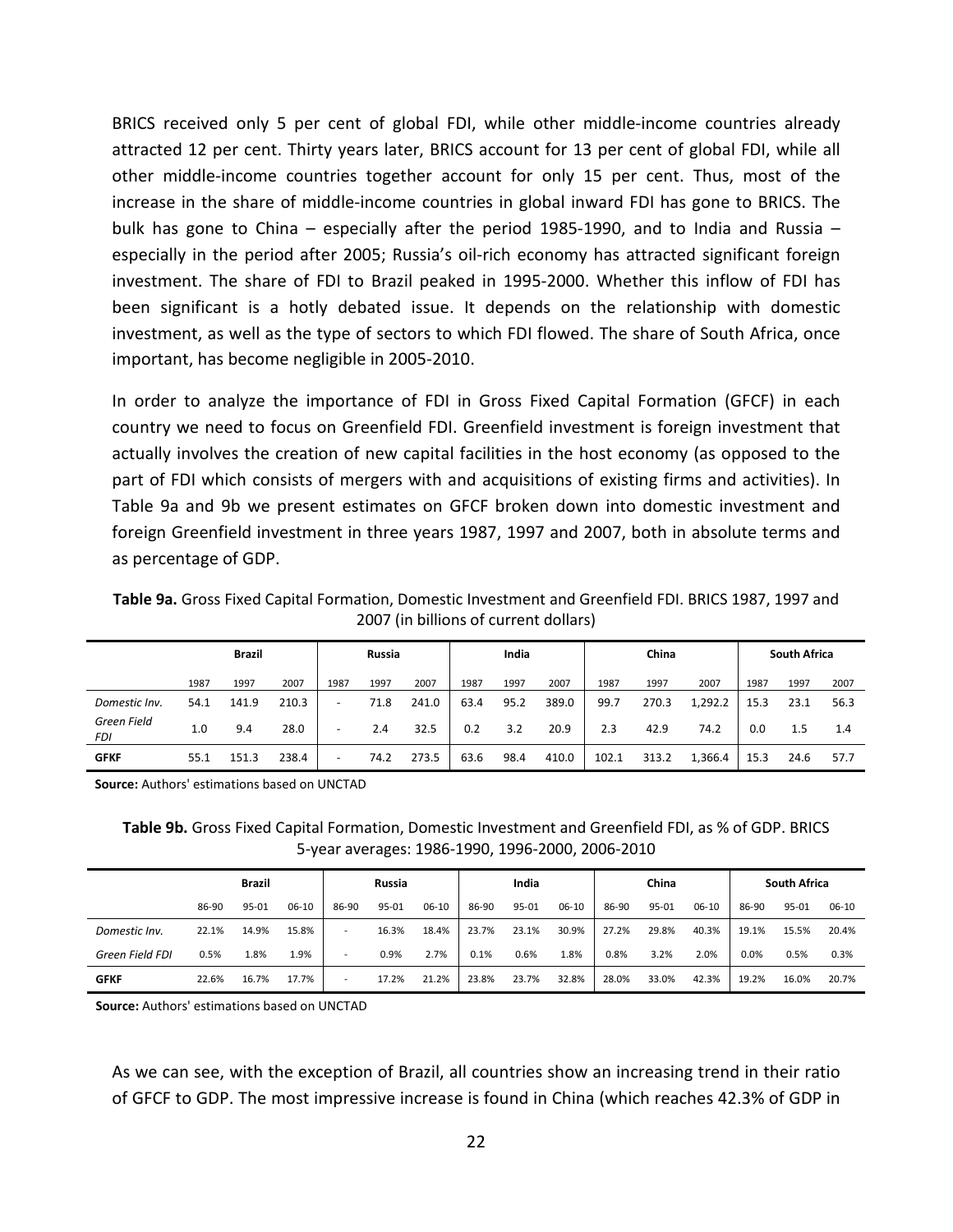2007), followed by India (32.8%). In all cases, it is interesting to notice that most of this increase driven by large increases in domestic investment rather than foreign Greenfield investment.

To better capture the relationship between domestic and foreign investment in GFCF, Figure 12 depicts the share of Greenfield FDI in GFCF in each of BRICS and in the remaining middle income economies.





*Source: Authors' estimations based on UNCTAD stats online*

In terms of trends we see two different patterns. In Brazil, China and South Africa, we see an initial increase in the share of foreign investment, followed by a decline. In Russia and India we see a sustained increase in the importance of FDI in total investment. In terms of levels, FDI is most important in the most recent period in Russia and Brazil, least important in South Africa. In the period 2006-10, the middle income countries have higher dependence on foreign investment than the BRICS with the exception of Russia.

It would seem that sustained growth and structural transformation accompanied or driven by technological transfer may require inflows of FDI, but may also need strong growth in domestic fixed investment. It is worth noting that the contribution of FDI to total capital formation is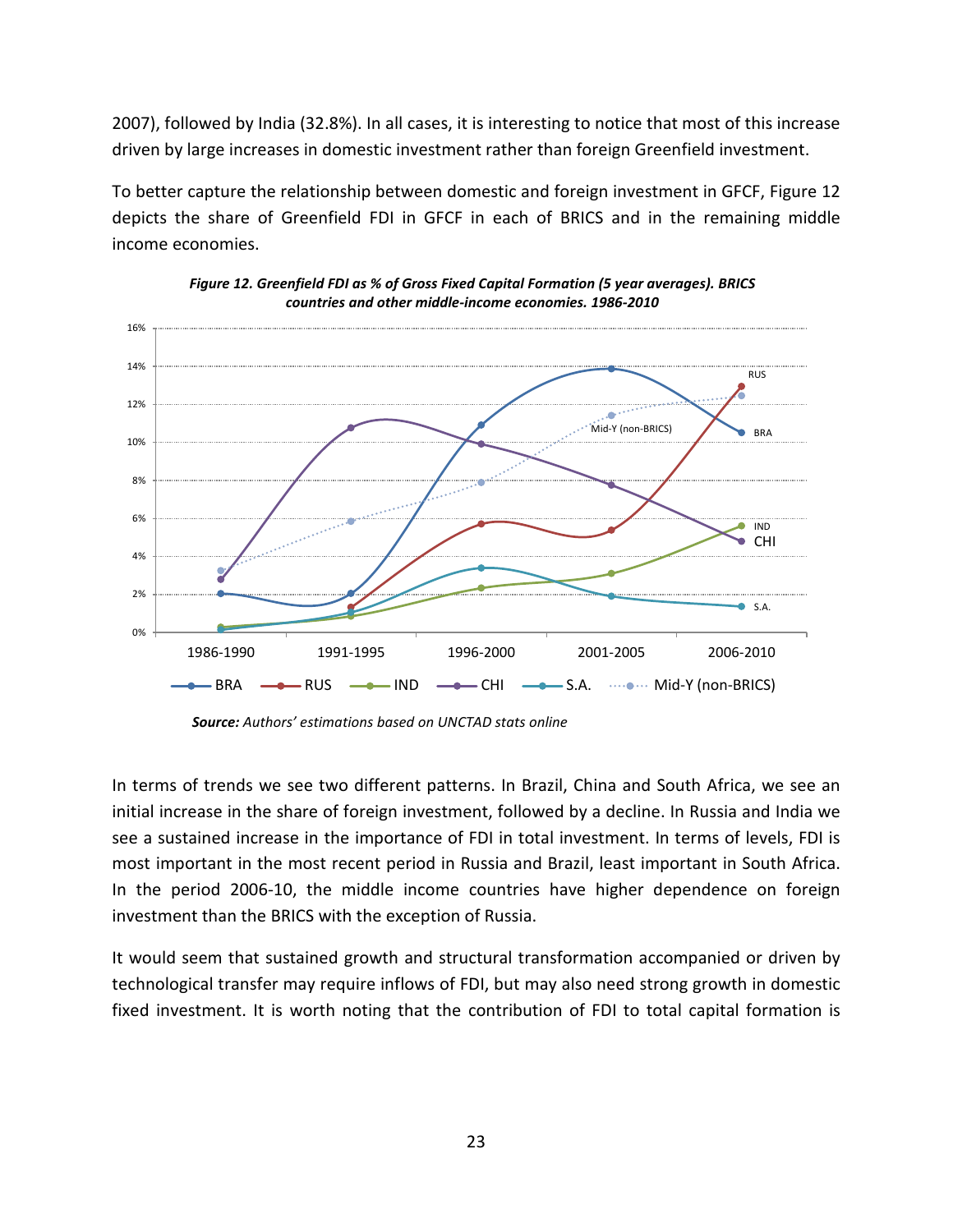substantial in all countries except South Africa (between 5 and [13](#page-19-0) per cent).<sup>13</sup> But the overwhelming part of gross fixed capital formation derives from domestic investment.

Secondly, we need to consider the sectoral destination of FDI. Table 10 shows 5-year averages of the distribution by major sectors of total FDI going into the BRICS countries in three timeinterval[s14](#page-25-0).

|                  |       | <b>Brazil</b> |         |                          | Russia    |           |                          | India |         |       | China |           |                          | <b>South Africa</b> |         |
|------------------|-------|---------------|---------|--------------------------|-----------|-----------|--------------------------|-------|---------|-------|-------|-----------|--------------------------|---------------------|---------|
|                  | 81-85 | 96-00         | $06-10$ | 81-85                    | $96 - 00$ | $06 - 10$ | 86-90                    | 95-99 | $06-10$ | 84-88 | 96-00 | $06 - 10$ | 81-85                    | $96 - 00$           | $06-10$ |
| Agriculture      | 0.6%  | 0.3%          | 1.5%    | $\overline{\phantom{a}}$ | 0.5%      | 1.9%      | 9.6%                     | 2.7%  | 0.3%    | 2.2%  | 1.5%  | 1.3%      | $\overline{\phantom{a}}$ | 0.3%                | 0.1%    |
| Mining           | 2.9%  | 1.4%          | 14.8%   | $\overline{\phantom{a}}$ | 12.4%     | 29.8%     | 0.4%                     | 0.3%  | 0.8%    | 24.4% | 1.7%  | 0.6%      | $\overline{\phantom{a}}$ | 16.1%               | 36.7%   |
| Manufacturing    | 73.8% | 18.1%         | 36.8%   | $\overline{\phantom{0}}$ | 35.1%     | 26.4%     | 86.6%                    | 61.2% | 27.3%   | 37.3% | 59.7% | 56.0%     | $\overline{\phantom{a}}$ | 35.4%               | 28.1%   |
| <b>Utilities</b> | 0.0%  | 15.0%         | 4.5%    | $\overline{\phantom{0}}$ | 0.0%      | 2.3%      | 0.0%                     | 5.5%  | 4.5%    | 7.2%  | 6.9%  | 2.3%      | $\overline{\phantom{a}}$ | 0.0%                | 0.0%    |
| Construction     | 0.0%  | 0.4%          | 3.6%    | $\overline{\phantom{a}}$ | 2.7%      | 3.9%      | 0.0%                     | 2.0%  | 7.8%    | 1.6%  | 2.9%  | 0.9%      | $\overline{\phantom{a}}$ | 0.2%                | 0.3%    |
| <b>Services</b>  | 22.6% | 64.7%         | 38.7%   | ٠                        | 49.3%     | 35.6%     | 3.4%                     | 28.3% | 59.4%   | 27.4% | 27.3% | 38.8%     | $\overline{\phantom{a}}$ | 47.9%               | 34.8%   |
| Trade (1)        | 4.1%  | 8.1%          | 8.5%    | $\overline{\phantom{0}}$ | 14.6%     | 9.8%      | $\overline{\phantom{a}}$ | 2.6%  | 4.3%    | 3.1%  | 2.7%  | 5.5%      | $\overline{\phantom{a}}$ | 7.6%                | 3.9%    |
| Transport (2)    | 0.2%  | 18.8%         | 4.6%    | $\overline{\phantom{0}}$ | 7.9%      | 3.5%      | $\overline{\phantom{a}}$ | 10.6% | 7.9%    | 2.4%  | 3.4%  | 2.9%      | $\overline{\phantom{a}}$ | 3.7%                | 5.0%    |
| Financing (3)    | 16.5% | 37.4%         | 25.2%   | $\overline{\phantom{0}}$ | 18.2%     | 21.6%     | $\overline{\phantom{a}}$ | 13.9% | 40.4%   | 22.0% | 16.0% | 28.9%     |                          | 36.6%               | 25.9%   |
| Other services   | 1.9%  | 0.3%          | 0.5%    | $\overline{a}$           | 8.7%      | 0.7%      | $\overline{\phantom{a}}$ | 1.1%  | 6.8%    | 0.0%  | 5.2%  | 1.5%      | $\overline{\phantom{a}}$ | 0.1%                | 0.1%    |
| <b>Total</b>     | 100%  | 100%          | 100%    | $\overline{\phantom{a}}$ | 100%      | 100%      | 100%                     | 100%  | 100%    | 100%  | 100%  | 100%      | $\overline{\phantom{m}}$ | 100%                | 100%    |

**Table 10.** Sectoral Distribution of Total FDI. BRICS, 5 year averages in different time-intervals *(in %)*

**Source:** Authors' estimations based on country specific sources (see Appendix)

*(1) Trade, restaurants and hotels*

 $\overline{a}$ 

*(2) Transport and telecommunications*

*(3) Financing, Real Estate and Business*

With the exception of South Africa, all BRICS show an increased importance of Finance, Real Estate and Business services as a destination of FDI. In Brazil, Russia and South Africa one sees a reorientation of FDI over time from manufacturing towards mining. That is, FDI seems to be increasingly orientated to the exploitation of natural resources, and thus - from a pessimistic perspective on resource-based development - less conducive to sustained economic growth and structural transformation.

The opposite seems to be true for China, where the share of mining in total FDI drops dramatically (from 25% in the 1980s to less than 1% in the 2000s), while the manufacturing

<sup>13</sup> From the perspective of technology transfer total FDI including mergers and acquisitions is also of interest. In China most investment is Greenfield investment. The same is true for most other countries. The exception is South Africa where between 2007 and 2009 Greenfield investment is only a small portion (20-30 percent) of total FDI.

<span id="page-25-0"></span><sup>14</sup> The following tables refer to the distribution of total FDI (green fields plus mergers and acquisitions). Unfortunately data on sectoral distribution of green field FDI is rarely available.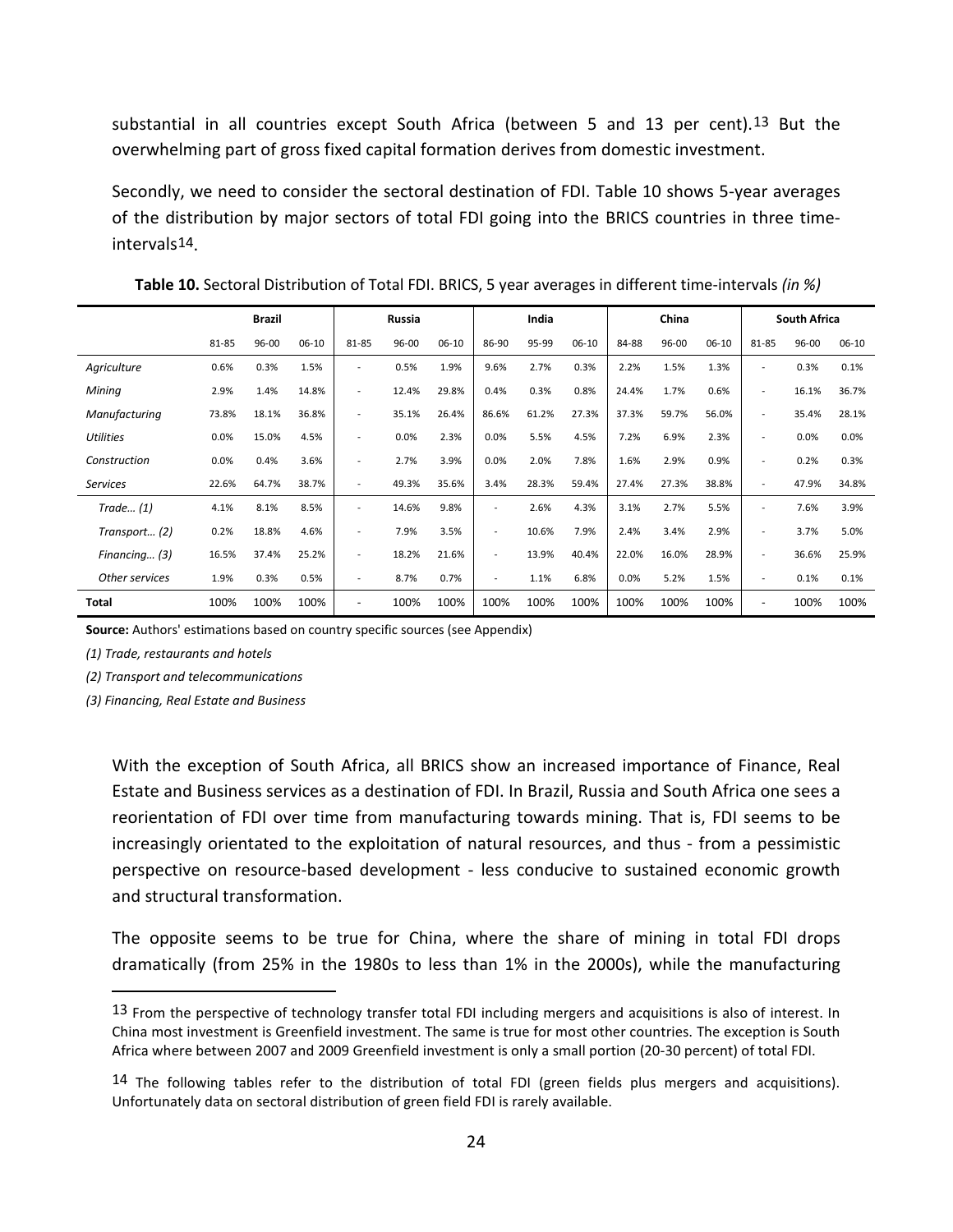sector gains importance over time. This trend in investment has supported the structural changes in sectoral output and exports that we have described earlier.

In contrast to China, India shows a very large decline in the share of FDI going to manufacturing. But in this case the bulk of FDI has flowed into the service sector, in particular finance, real estate and business services. This is again consistent with the structural change of this economy towards services previously described.

Within the manufacturing sector, the various sectoral destinations of inward FDI are shown in Table 11.

|                                                   |       | <b>Brazil</b> |         |                | <b>Russia</b> |           |       | India |         |       | China     |           |       | <b>South Africa</b> |           |
|---------------------------------------------------|-------|---------------|---------|----------------|---------------|-----------|-------|-------|---------|-------|-----------|-----------|-------|---------------------|-----------|
|                                                   | 81-85 | 96-00         | $06-10$ | 81-85          | 96-00         | $06 - 10$ | 86-90 | 95-99 | $06-10$ | 84-88 | $00 - 05$ | $06 - 10$ | 81-85 | 96-00               | $01 - 05$ |
| Food, beverages and tobacco                       | 10.5% | 18.5%         | 10.9%   | ÷              | 63.8%         | 15.8%     | 7.0%  | 10.9% | 4.9%    |       | 6.2%      | 9.3%      |       | 31.0%               | 17.7%     |
| Textiles and textiles products                    | 0.8%  | 2.0%          | 2.0%    | ÷              | 1.5%          | 0.9%      | 4.0%  | 3.6%  | 2.5%    |       | 4.8%      | 2.5%      |       | 0.0%                | 0.0%      |
| Leather, leather and footwear                     | 1.4%  | 0.2%          | 0.7%    | $\overline{a}$ | 0.0%          | 0.0%      | 0.0%  | 0.5%  | 0.2%    | ۰     | 3.1%      | 2.3%      |       | 0.0%                | 0.0%      |
| Wood and products of wood<br>and cork             | 2.3%  | 0.9%          | 0.9%    | $\overline{a}$ | 0.0%          | 7.7%      | 0.0%  | 0.0%  | 0.0%    |       | 0.6%      | 0.3%      |       | 0.0%                | 0.0%      |
| Pulp, paper, paper products<br>and publishing     | 3.2%  | 0.9%          | 9.5%    |                | 11.1%         | 6.0%      | 0.0%  | 3.8%  | 2.4%    |       | 8.4%      | 3.5%      |       | 0.8%                | 8.1%      |
| Coke, refined petroleum<br>products, nuclear fuel | 9.2%  | 0.2%          | 9.1%    | $\overline{a}$ | 0.0%          | 0.2%      | 0.0%  | 6.6%  | 7.7%    |       | 3.4%      | 3.9%      |       | 0.0%                | 0.0%      |
| Chemicals and chemical<br>products                | 16.4% | 16.7%         | 9.1%    |                | 3.8%          | 8.7%      | 33.5% | 21.7% | 14.7%   |       | 10.1%     | 14.3%     |       | 16.6%               | 1.9%      |
| Rubber and plastics products                      | 3.6%  | 3.2%          | 3.6%    |                | 0.0%          | 5.5%      | 0.0%  | 1.3%  | 0.5%    |       | 5.8%      | 3.8%      |       | 0.0%                | 0.0%      |
| Other non-metallic mineral<br>products            | 1.7%  | 6.1%          | 2.6%    |                | 6.1%          | 13.1%     | 0.0%  | 3.9%  | 8.7%    |       | 3.3%      | 4.5%      |       | 0.0%                | 0.0%      |
| <b>Basic metals and metal</b><br>products         | 9.3%  | 3.7%          | 31.7%   | Ē,             | 3.6%          | 10.2%     | 6.1%  | 2.2%  | 13.5%   |       | 6.6%      | 11.1%     |       | 12.8%               | 23.7%     |
| <b>Machinery NEC</b>                              | 11.0% | 7.4%          | 4.1%    | Ē,             | 9.9%          | 8.9%      | 15.4% | 7.4%  | 8.3%    |       | 6.2%      | 7.9%      |       | 0.0%                | 0.0%      |
| <b>Electrical and optical</b><br>equipment        | 9.8%  | 15.7%         | 5.3%    | ÷              | 0.0%          | 8.0%      | 12.8% | 15.7% | 8.3%    |       | 29.7%     | 23.8%     |       | 0.0%                | 0.0%      |
| Transport equipment                               | 18.4% | 23.0%         | 9.6%    |                | 0.0%          | 13.2%     | 12.3% | 22.1% | 22.5%   |       | 9.7%      | 11.5%     |       | 38.8%               | 48.7%     |
| Furniture, manufacturing<br>n.e.c. and recycling  | 2.4%  | 1.2%          | 0.7%    |                | 0.0%          | 1.6%      | 8.8%  | 0.4%  | 5.6%    |       | 2.2%      | 1.3%      |       | 0.0%                | 0.0%      |
| <b>Total</b>                                      | 100%  | 100%          | 100%    |                | 100%          | 100%      | 100%  | 100%  | 100%    |       | 100%      | 100%      |       | 100%                | 100%      |

*Table 11. Sectoral Distribution of FDI within BRICS, 5 year averages in different time-intervals (in % of manufacturing FDI)*

**Source:** Authors' estimations based on country specific sources (see Appendix)

Given the wide range of sources used to construct Table 11, the comparability of FDI structures between countries is quite limited, and thus, we should analyze the data in this table with caution. Nevertheless, some general patterns can be observed. In Brazil and South Africa, FDI is mainly concentrated in four sectors: Food, Chemicals, Basic Metals and Transport equipment. In South Africa, the latter sector is much more important than in Brazil.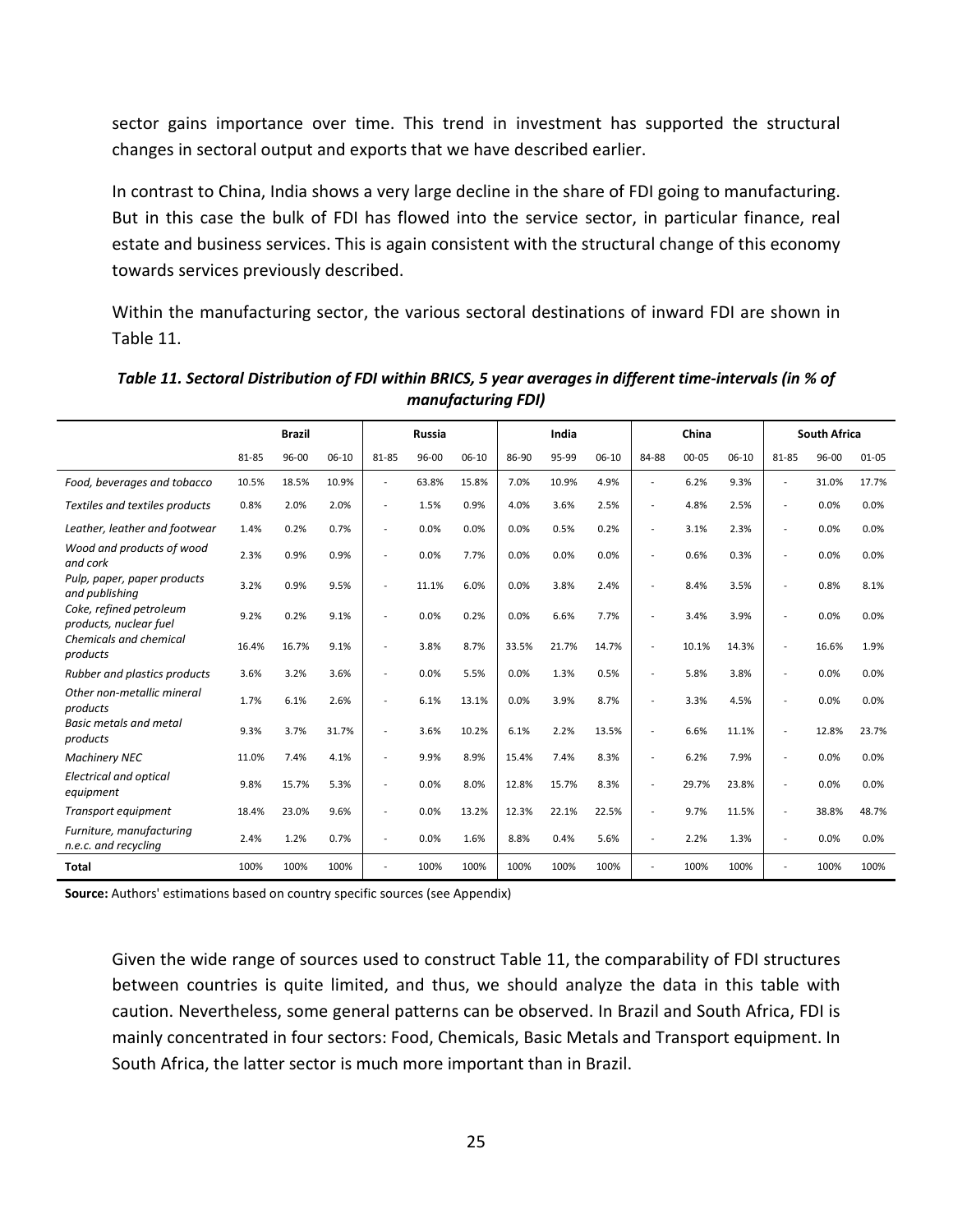Russia follows a similar pattern: Food products and Transport equipment are the major recipients of FDI, along with non-metallic mineral products.

Finally, China and India share with the other BRICS a high share of FDI in Chemicals and Transport equipment, but also show large inflows of FDI into Machinery and Electrical and optical equipment (e.g. Apple's assembly operations).

# **5. Summary and Conclusions**

In this paper we have asked what other countries can learn from the BRICS about how to achieve structural change, industrialization and technological upgrading and how foreign and domestic sources of technology contribute to such developments. We first documented the "rise" of BRICS; then described the extent of their industrialization with particular emphasis on the changes within manufacturing. We also examined the patterns of science, technological change and innovation, and the contributions and patterns of FDI and domestic investment.

We can summarize our findings in the form of a few 'stylized' facts.

# *Firstly, in terms of the patterns of structural change we established that*

- China and India's rapid growth of per capita has been accompanied by structural changes away from agriculture, and into manufacturing and services, respectively. Within manufacturing, structural change has taken place away from labour intensive manufacturing towards more capital (and technological/skill) intensive production.
- In Russia, rapid growth since 1997 has not been accompanied by a growing share of manufacturing in GDP. On the contrary, the manufacturing sector's share in value added shrank most in Russia – by almost 3 percentage points between 1995 and 2008. Nevertheless, in terms of growth and level of GDP per capita Russia has performed rather well. Much of this growth however is a natural resource based recovery from the post 1989 slump. In the long run Russia has been quite stagnant.
- The other resource-rich economy South Africa has likewise experienced a shrinking manufacturing share – but surprisingly an even larger decline in the relative share of mining, over a period that includes one of the strongest commodity booms since the Second World War. South Africa has become a service economy with services accounting for two thirds of GDP in 2008.

# *Secondly, as far as science and technological upgrading is concerned,*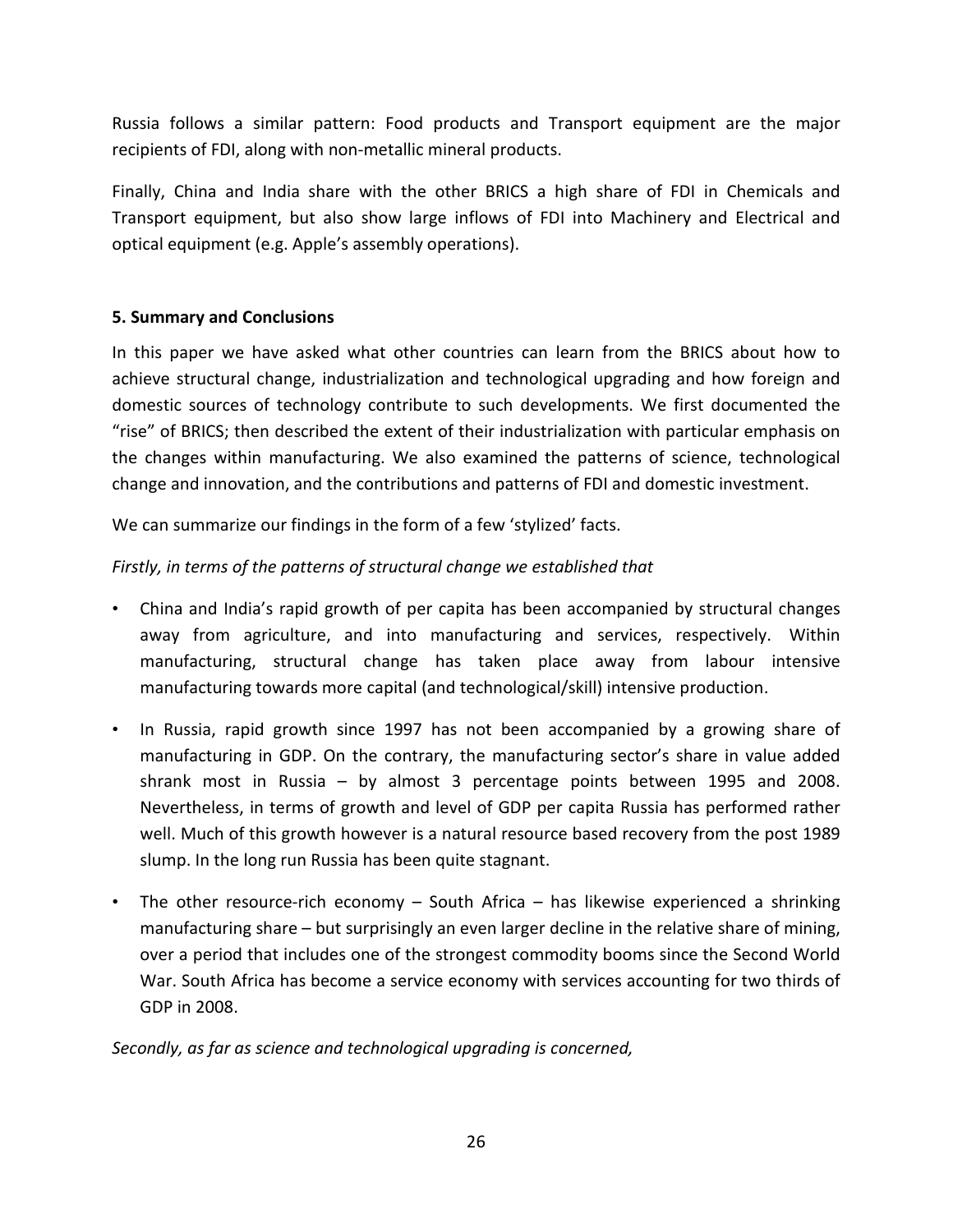- Over the period 1980 to 2006, R&D spending exceeded the mean increase in R&D spending of middle-income countries. The most significant growth in R&D has been in China (especially since 1996) and in India (although the level of R&D in the latter country is still the lowest of all the BRICS).
- It is noticeable that in the case of Brazil, Russia and South Africa R&D expenditure has been stagnating (even declining since 2001 in Russia). It is also striking that gap with respect to the US is still very substantial.
- In terms of patents registered in the US, substantial progress has been made in China, where, unlike in the other countries, the growth in the number of patents registered shows no sign of slowing down. Russia, Brazil and South Africa have seen a decline in patents since 2000, with South Africa perhaps the worst performer. By the early 1980s South Africa was second only to Russia with regard to patent registrations, but by 2008 it was producing the least number of new patents.
- The number of scientific papers published per head population differs substantially, with some progress in Brazil, India and China, and with Russia standing out as the most productive country in this respect. South Africa, in contrast has experienced a sharp decline in scientific publishing since the early 1990s, consistent with the general decline in scientific and technological upgrading in the country reflected in the other indicators.

In sum, technological progress has been most significant in China, followed by India, and by a lesser extent in Brazil, Russia and South Africa. The latter two remain economies that are essentially dominated by natural resource extraction and services, and by difficulties in their political and social transition processes.

One possible explanation for disparate technological progress may be the success and relative failures of the various countries' educational policies. China and India stand out from the other countries in terms of the success of higher education – in turning out and attracting highly skilled labour. Brazil, Russia, China and India are indeed amongst the top five countries in the world in terms of the absolute number of university enrolments in 2007 (Fu et al., 2010). In addition to investments in human capital, increased domestic investment in infrastructure, efforts to attract return migration of skilled workers (Altenburg et al., 2008), policies to transfer surplus labour from rural to urban areas, and the practice of requiring joint ventures (JVs) with foreign companies (Harrison and Rodriguez-Clare, 2010) played a highly significant role in making technology transfers from MNEs more effective in China. This accelerated the structural transformation China (and to a lesser extent India) which in turned made these economies even more attractive as a destination for foreign investment and for the rising trend of global R&D.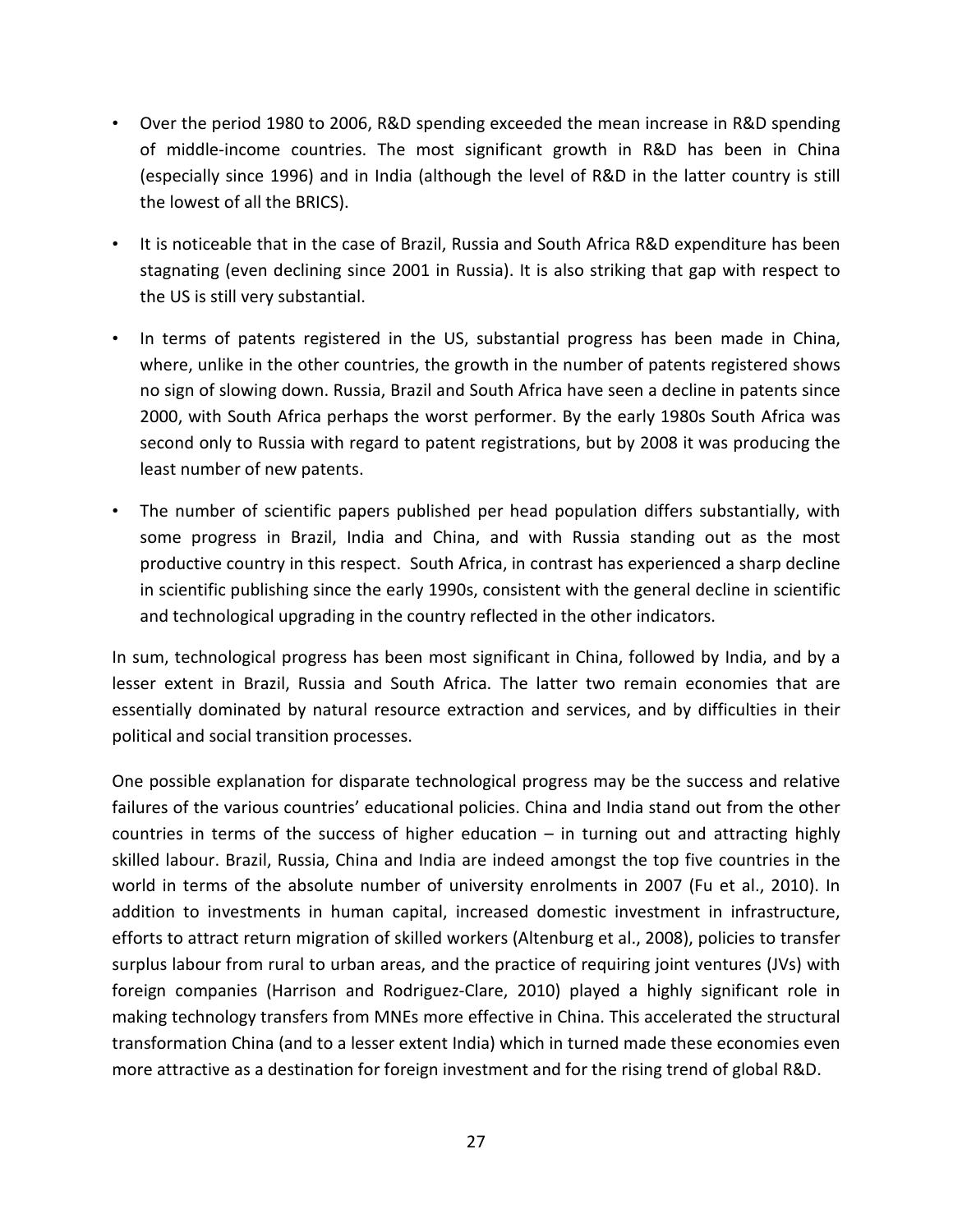In contrast, South Africa, the science and technology laggard is widely seen as being hampered by a lack of skilled workers, and experiencing a significant brain drain. As we show further this has been accompanied by a decline in the share of domestic investment in gross fixed capital formation in the economy. It is difficult to see how this country's Industrial Policy Action Plan (IPAP) can be successful as long as the weak performance of the country's educational sector and the outflow of skilled labour (driven additionally by high crime rates and spiralling corruption) are not rectified.

*Thirdly, as far as the role of FDI is concerned, we established that*

- The largest chunk of FDI goes to China especially after the period 1985 to 1990 and to India and Russia – especially in the period after 2005. FDI has driven China's export led growth as well as industrialization, with most FDI to China flowing into manufacturing sectors. In Brazil, Russia and South Africa there has been a reorientation of FDI over time, from manufacturing towards mining.
- India shows an impressive decline in the share of FDI going to manufacturing. In this case the bulk of FDI has flowed into the service sector, in particular financing, real estate and business services.
- In Brazil, Russia, India and South Africa FDI is increasingly orientated to either the exploitation of natural resources or service activities, or thus, less becoming less conducive to manufacturing and industrialization.
- BRICS show an increasing trend in their ratios of Gross Fixed Capital Formation (GFCF) to GDP. The most impressive increases were again found in China.

In light of the above we can conclude that the most significant difference between the most successful country China, and the other BRICS, is the degree to which domestic investments and initiatives have succeeded in channelling FDI and its technological benefits towards the manufacturing sector*.* 

Finally, , a big challenge remains for the BRICS. Much still needs to be done to facilitate technological upgrading. A significant technological gap remains, also in the leader, China.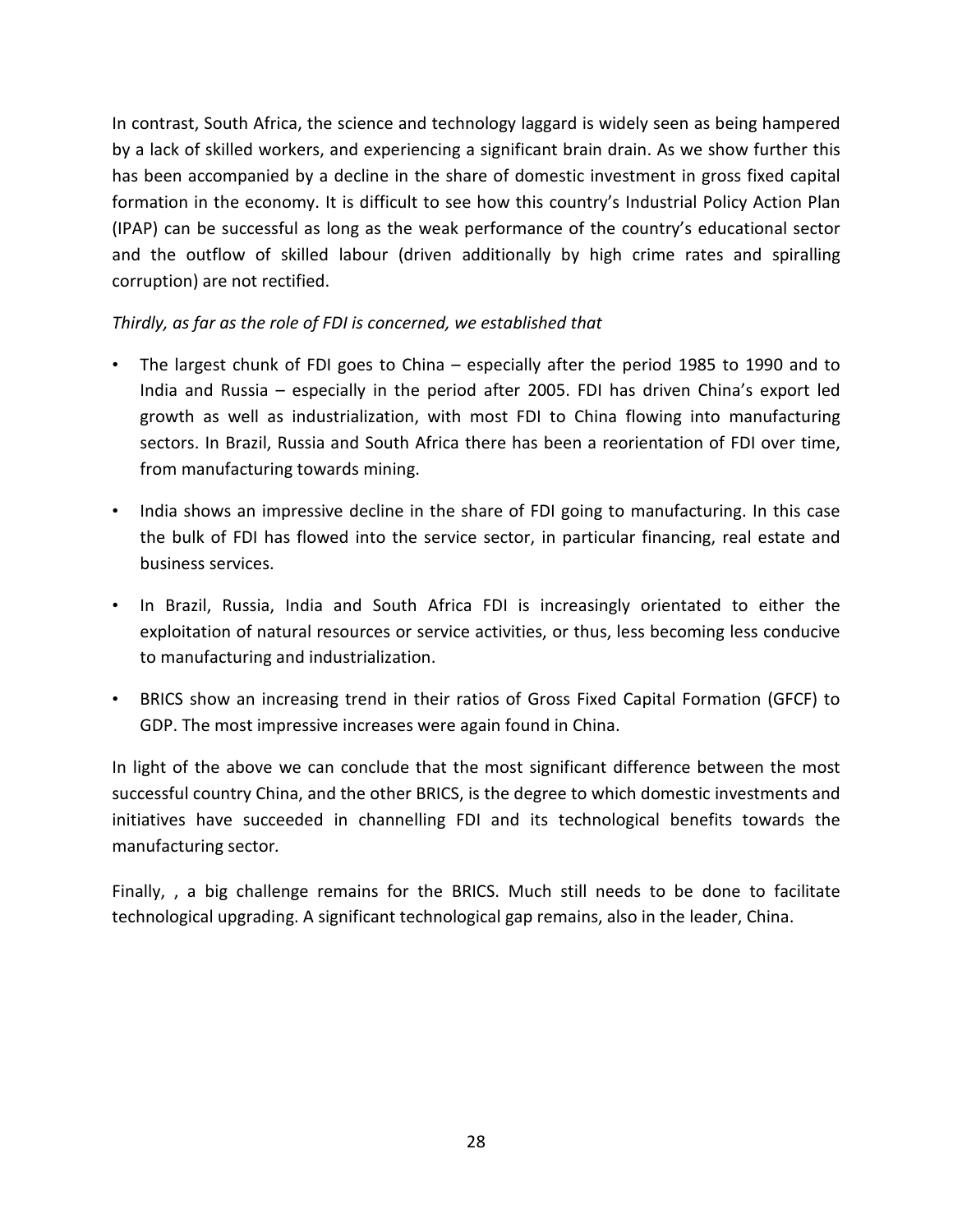# **Acknowledgement**

This paper is derived from a background paper prepared by the authors for the UNIDO report: "*Structural Change, Poverty Reduction and Industrial Policy in the BRICS*", Vienna: UNIDO and UNU-MERIT, 2012. The full UNIDO Report is available at [http://institute.unido.org/documents/M1\\_Home/BRICS\\_report.pdf.](http://institute.unido.org/documents/M1_Home/BRICS_report.pdf) We are grateful to the participants at the UNIDO Workshop on this topic held on 16-17 August 2012 in Vienna, in particular to Ludovico Alcorta and Nobuya Haraguchi, for their constructive comments**.**

# **References**

Abramovitz, M. (1989b). 'Thinking about Growth', in: M. Abramovitz, *Thinking about Growth and other Essays on Economic Growth and Welfare*, Cambridge: Cambridge University Press, pp. 3-79.

Ács, Z. and Naudé, W.A. (2013). 'Entrepreneurship, Stages of Development, and Industrialization', (In Szirmai, A., Naudé, W.A. and Alcorta, L. eds. *Pathways to Industrialization in the Twenty First Century*. Oxford: Oxford University Press.)

Aitken, B.J. and Harrison, A.E. (1999). 'Do Domestic Firms Benefit from Direct Foreign Investment? Evidence from Venezuela', American *Economic Review*, 89: 605-618.

Alfaro, L. and Charlton, A. (2008). "Growth and the Quality of Foreign Direct Investment: Is all FDI Equal?" *CEP Discussion Paper no. 830*.

Alfaro, L. and Rodriguez-Clare, A. (2004). 'Multinationals and Linkages: An Empirical Investigation', *Economia*, Spring 4(2).

Alfaro, L., Chandra, V., Kalemli-Ozcan, S. and Sayek, S. (2004). 'FDI and Economic Growth: The Role of Local Financial Markets', *Journal of International Economics*, 64 (1): 89-112.

Altenburg, T. (2006). 'Governance Patterns in Value Chains and their Development Impact', *European Journal of Development Research*, 18 (4): 498-521.

Altenburg, T., Schmitz, H. and Stamm, A. (2008). 'Breakthrough? China's and India's Transition from Production to Innovation', *World Development*, 36 (2): 325-344.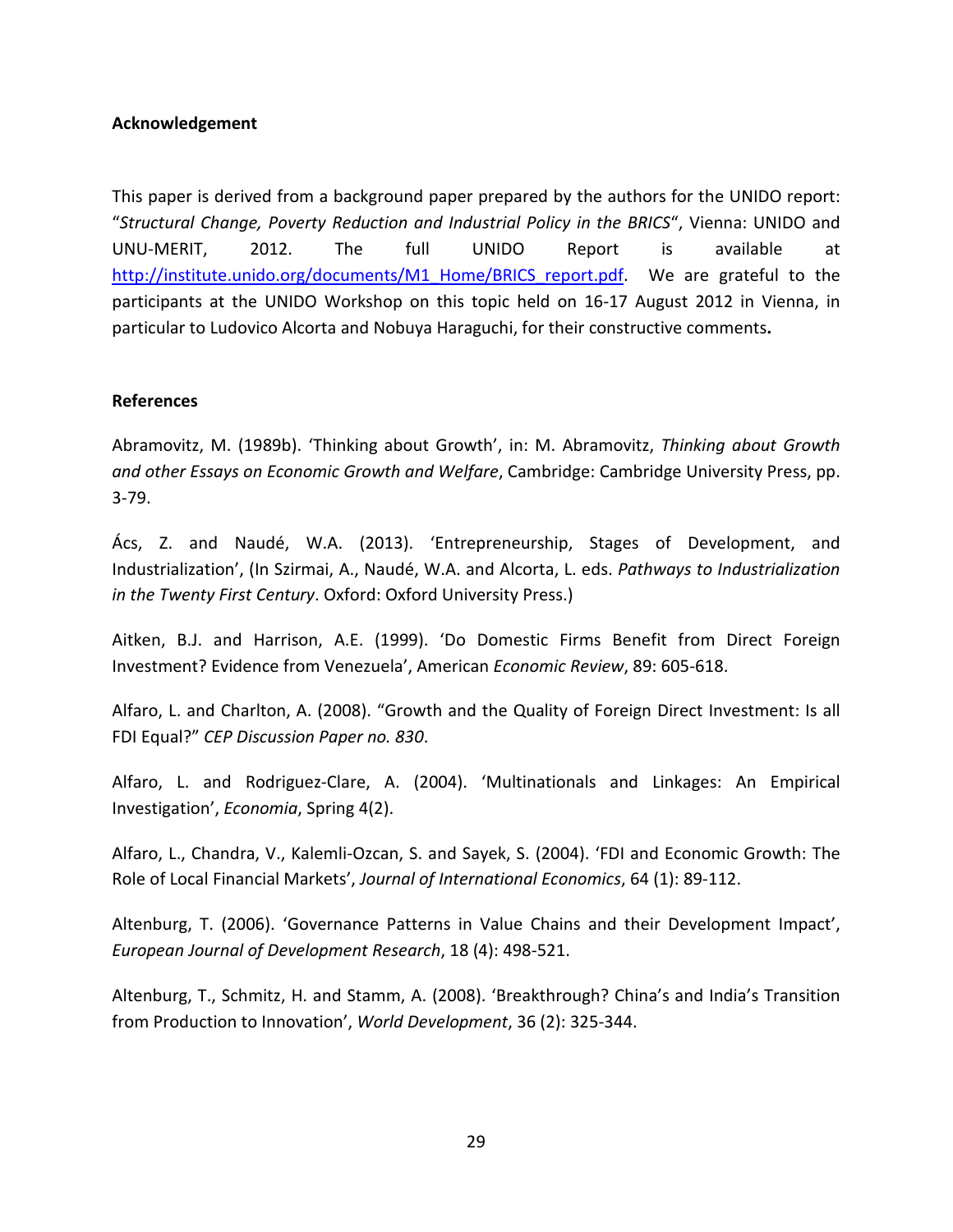Amsden A. H. (2011), 'Firm Ownership and Entrepreneurship', in A. Szirmai, W. Naudé and M. Goedhuys (eds), *Entrepreneurship, Innovation and Development*, Oxford, Oxford University Press, pp.

Athukorala,P.C. and Menon, J. (2010), 'Global Production Sharing Patterns and Determinants of Trade Flows in East Asia', ADB *Working Paper Series on Regional Integration no. 41*, Asian Development Bank.

Baldwin, R. E. (2003). 'Openness and Growth: What's the Empirical Relationship?' Working Paper 9578. Cambridge, MA: National Bureau for Economic Research.

Baldwin, R.E. (2011). 'Trade and Industrialization after Globalization's 2nd Unbundling: How Building and Joining a Supply Chain are Different and Why it Matters', *NBER Working Paper no. 17716*.

Blalock, G. and Gertler, P. (2003). Technology from Foreign Direct Investment and Welfare Gains through the Supply Chain. Mimeo: Cornell University.

Blomström, M. and Kokko, A. (1998). 'Multinational Corporations and Spillovers', *Journal of Economic Surveys*, 12 (3): 247-277.

Blonigen, B. and Wang, M (2005). 'Inappropriate Pooling of Wealthy and Poor Countries in Empirical Studies? Does Foreign Direct Investment Accelerate Economic Growth? Institute for International Economics: Center for Global Development.

Borenzstein, E., De Gregorio, J. and Lee, J.W. (1998). 'How Does Foreign Direct Investment Affect Economic Growth?' *Journal of International Economics*, 45: 115-135.

Bournakis, I., M. Vecchi, and F. Venturi (2011). 'Offshoring and Specialization: Are Industries Moving Abroad?', Quaderno no. 98, December.

Broadman, H. G. and X. Sun, (1997). 'The distribution of foreign direct investment in China', *Policy Research Working Paper Series 1720*, The World Bank.

Carlsson, B. (2006). 'Internationalization of Innovative Systems: A Survey of the Literature', *Research Policy*, 35: 56-67.

Castellaci, F. and Archibugi, D. (2008). 'The Technology Clubs: The Distribution of Knowledge Across Nations', *Research Policy*, 37 (10): 1659-1673.

Castellani, D. and Zanfei, A. (2002). Technology Gaps, Absorptive Capacity and the Impact of Inward Investments on Productivity of European Firms. Mimeo: University of Urbino.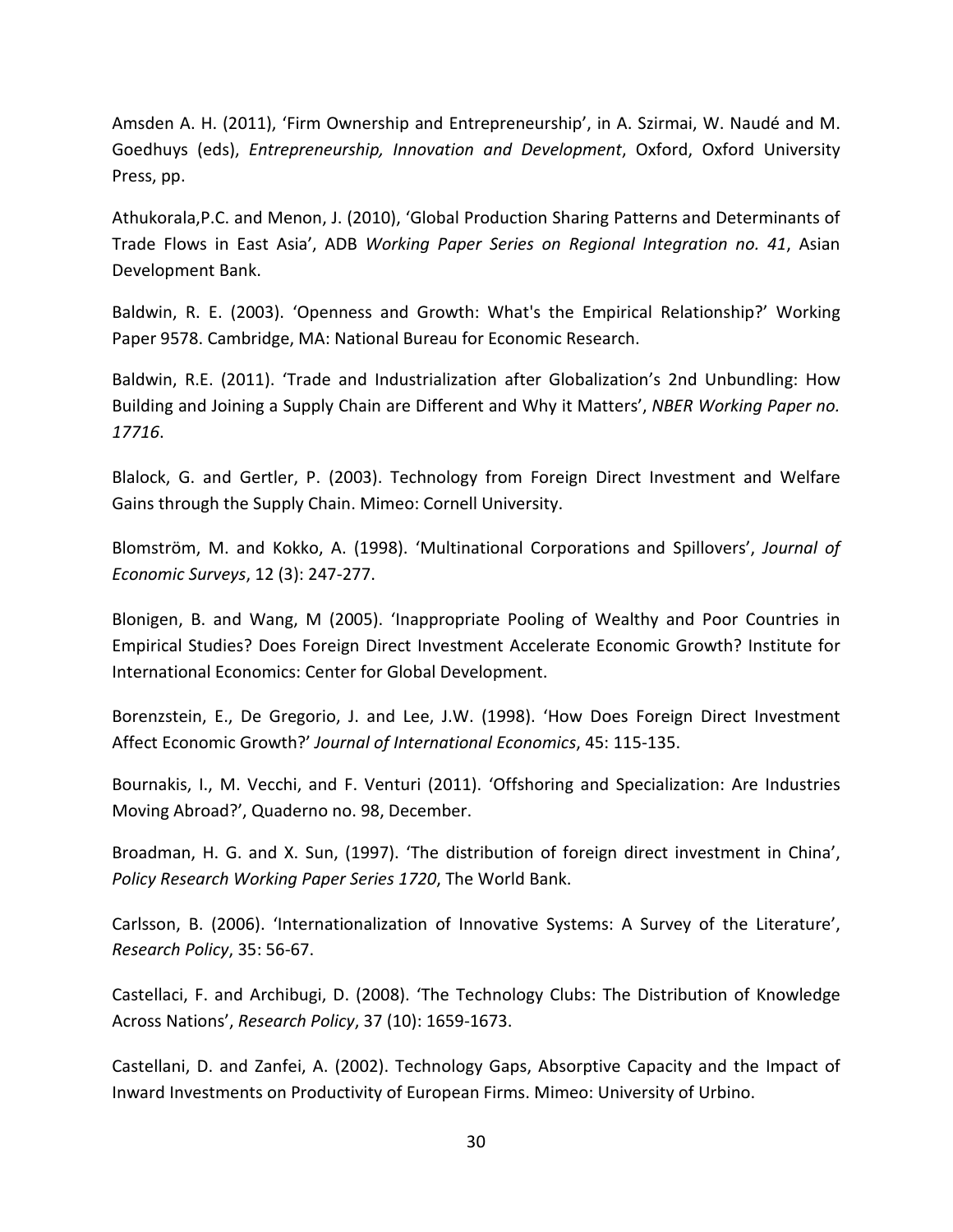Castellacci, F. and Natera, J.M. (2011). *A new panel dataset for cross-country analyses of national systems, growth and development (CANA).*

Chandra, V. and Kolavalli, S. (2006). " Technology, Adaptation and Exports: How Some Countries Got it Right"(In Chandra, V. ed. Technology, Adaptation and Exports. Washington DC: The World Bank).

Chang, S.J., Chung, J. and Xu, D. (2007). 'FDI and Technology Spillovers in China', CEI Working Paper Series 2007-7.

Chen, S., Jefferson, G.H. and Zhang, J. (2011). 'Structural Change, Productivity Growth and Industrial Transformation in China", *China Economic Review*, 22: 133-150.

Chenery, H. B. (1960). 'Patterns of Industrial Growth'. *American Economic Review*, 50 (4): 624- 54.

Chuang, Y.C. and Hsu, P.F. (2004). 'FDI, Trade and Spillover Efficiency: Evidence from China's Manufacturing Sector", *Applied Economics*, 36 (10): 1103-

Cimoli, M., G. Dosi, R. Nelson, and J. Stiglitz (2006). 'Institutions and Policies Shaping Industrial Development. An Introductory Note'. Paper prepared for the task force on Industrial Policies and Development. New York: Columbia University.

Coxhead, I. and Jayasuriya, S. (2010). 'China, India and the Commodity Boom: Economic and Environmental Implications for Low-Income Countries', *The World Economy*, 525-551.

De Vries, G., Erumban, A., Timmer, M., Voskoboynikov, I., and H. Wu (2012). 'Deconstructing the BRICs: Structural transformation and aggregate productivity growth', *Journal of Comparative Economics*, Volume 40, Issue 2, May 2012, Pages 211-227.

Dosi, G. (1982). 'Technological Paradigms and Technological Trajectories: The Determinants and Directions of Technical Change and the Transformation of the Economy', *Research Policy*, 11 (3): 147-162.

Du, L., Harrison, A. and Jefferson, G. (2008). 'Testing for Horizontal and Vertical Foreign Investment Spillovers in China', Working Paper, University of California at Berkeley.

Dunning, J. and Narula, R. (2000). 'Industrial Development, Globalization and Multinational Enterprises: New Realities for Developing Countries', *Oxford Development Studies*, 28 (2): 141- 167.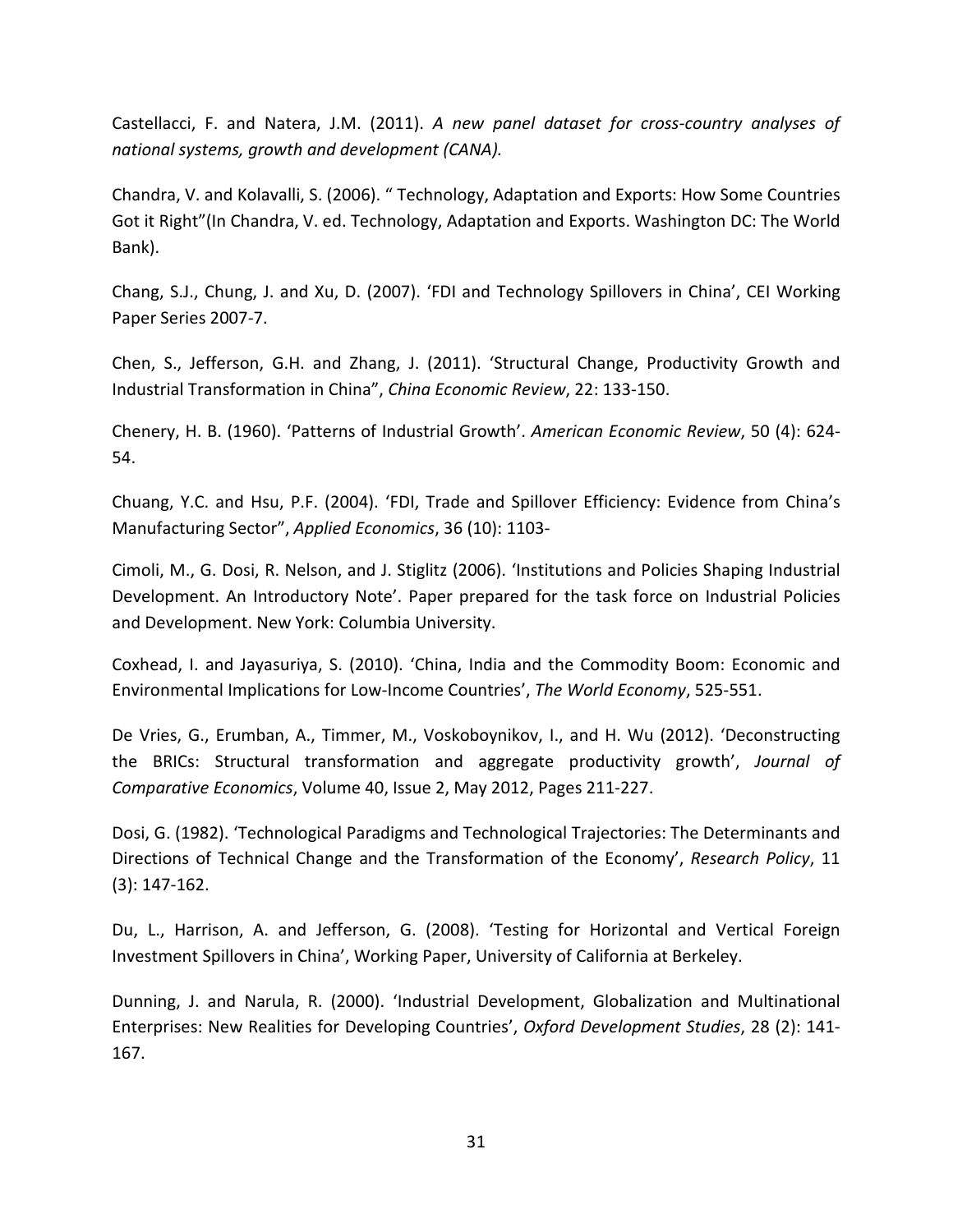Eaton, J. and Kortum, S. (1999). 'International Technology Diffusion: Theory and Measurement", *International Economic Review*, 40 (3): 537 –

Eaton, J. and Kortum, S. (2001).'Technology, Trade and Growth: A Unified Framework', *European Economic Review*, 45: 742-755.

Eberhardt, M., Helmers, C. and Yu, Z. (2011). 'Is the Dragon Learning to Fly? An Analysis of the Chinese Patent Explosion', *CSAE Working Paper WPS/2011-15*. University of Oxford.

*Economist, The* (2012). 'The masala Mittelstand: Manufacturing is taking off in India. But not in the way many hoped', The Economist, 11 August 2012 online at <http://www.economist.com/node/21560263?frsc=dg|a>

Fagerberg J. and M.M. Godinho (2005). 'Introduction', in. J. Fagerberg, D.C. Mowery and R.R. Nelson (eds) (2005) The Oxford Handbook of Innovation, Oxford: Oxford University Press, pp. 514-542.

Fagerberg, J., Shrolec, M. and Verspagen, B. (2010). 'Innovation and Economic Development' (In *Handbooks in Economics*, vol 2, chapter 20, pp. 834-871).

Fagerberg, J., M. Srholec, and M. Knell (2007). 'The Competitiveness of Nations: Why Some Countries Prosper while Others Fall Behind', *World Development*, 35 (10): 1595-620.

Feenstra, R. (1998). 'Integration of Trade and Disintegration of Production in the Global Economy', *Journal of Economic Perspectives*, 14 (4). 31-50.

Figueirdo, P. (2007). 'Industrial Policy Changes and Firm-Level Technological Capability Development: Evidence from Northern Brazil', *World Development*, 36 (1): 55-88.

Fischer, W.A. and Von Zedtwitz, M. (2004). 'Chinese R&D: Naissance, Renaissance or Mirage?", *R&D Management*, 34 (4): 349-365.

Fong, H.D. (1942). 'The Prospects for China's Industrialization', *Pacific Affairs*, 15 (1): 44-60.

Franco, E., Ray, S. and Ray, P.K. (2011). 'Patterns of Innovation Practices of Multinational-Affiliates in Emerging Economies: Evidence from Brazil and India', *World Development*, 39(7): 1249-1260.

Fu, X., Pietrobelli, C. and Soete, L. (2010). 'The Role of Foreign Technology and Indigenous Innovation in the Emerging Economies: Technological Change and Catching-up', *World Development*, 39 (7): 1204-1212.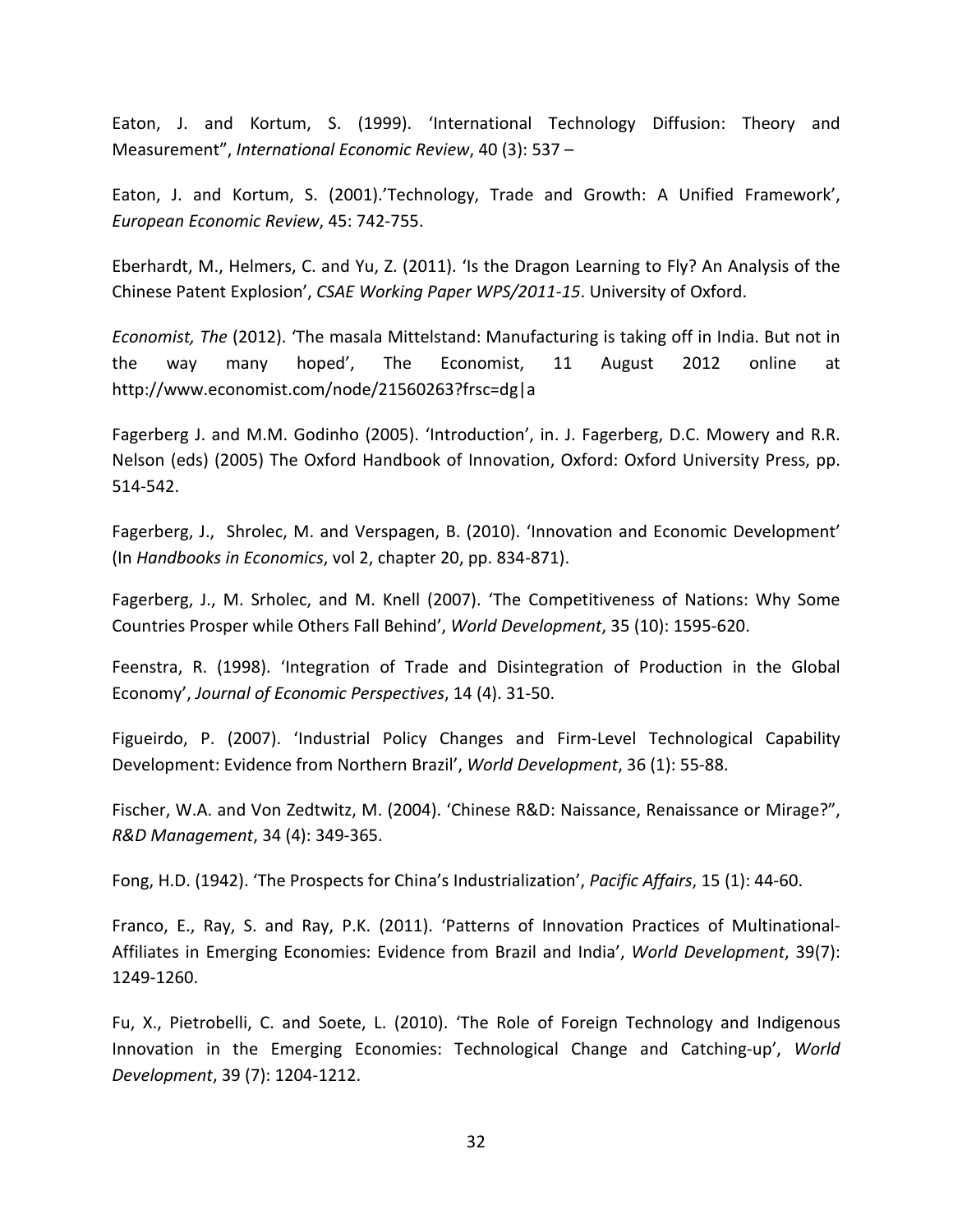Gerschenkron, A. (1982). *Economic Backwardness in Historical Perspective*. Cambridge MA: Harvard University Press.

Gimet, C., B. Guilhon and N. Roux (2010). 'Fragmentation and Immiserising Specialization: The Case of the Textile and Clothing Sector', *Working Paper 1003*, Groupe D'Analyse et de Theorie Economique Lyon – St Etienne. March.

Girma, S., Gong, Y. and Görg, H. (2009). 'What Determines Innovation Activity in Chinese State-Owned Enterprises? The Role of Foreign Direct Investment', *World Development*, 37 (4): 866- 873.

Görg, H. and Greenaway, D. (2004). 'Much Ado about Nothing? Do Domestic Firms Really Benefit from Foreign Direct Investment?', *The World Bank Research Observer*, 19 (2): 171-197.

Görg, H. and Strobl, E. (2002). 'Multinational Companies and Indigenous Development: An Empirical Analysis', *European Economic Review*, 46: 1305-132.

Grossman, G.M. and E. Rossi-Hansberg (2008). 'Trading Tasks: A Simple Theory of Offshoring', *American Economic Review*, 98 (5): 1978-1997.

Grossman, G.M. and Helpman, E. (2005). 'Outsourcing in a Global Economy', *Review of Economic Studies*, 72 (1). 135-159.

Hale, G. and Long, C. (2007). 'Are There Productivity Spillovers from Foreign Direct Investment in China?", *Pacific Economic Review*, 16 (2): 135-153.

Harrison, A. and Rodríguez-Clare, A. (2010). 'Trade, Foreign Investment, and Industrial Policy for Developing Countries', Chapter 63 of the *Handbook of Development Economics*, volume 5, pp. 4039-4214.

Haskel, J.E., Pereira, S.C. and Slaughter, M.J. (2007). 'Does Inward Foreign Direct Investment Boost Productivity of Domestic Firms?' *The Review of Economics and Statistics*, 89 (3): 482-496.

Hausmann, R., Hwang, J. and Rodrik, D. (2007). 'What You Export Matter', *Journal of Economic Growth*, 12 (1): 1-25.

Hobday, M. (1994). 'Export-Led Technology Development in the Four Tigers: The Case of Electronics', *Development and Change*, 25 (2): 333-361.

Houseman, S., Kurz, C., Lengermann, P. and Mandel, B. (2010). 'Offshoring and the State of American Manufacturing', *UPJohn Institute Working Paper no. 10-166*.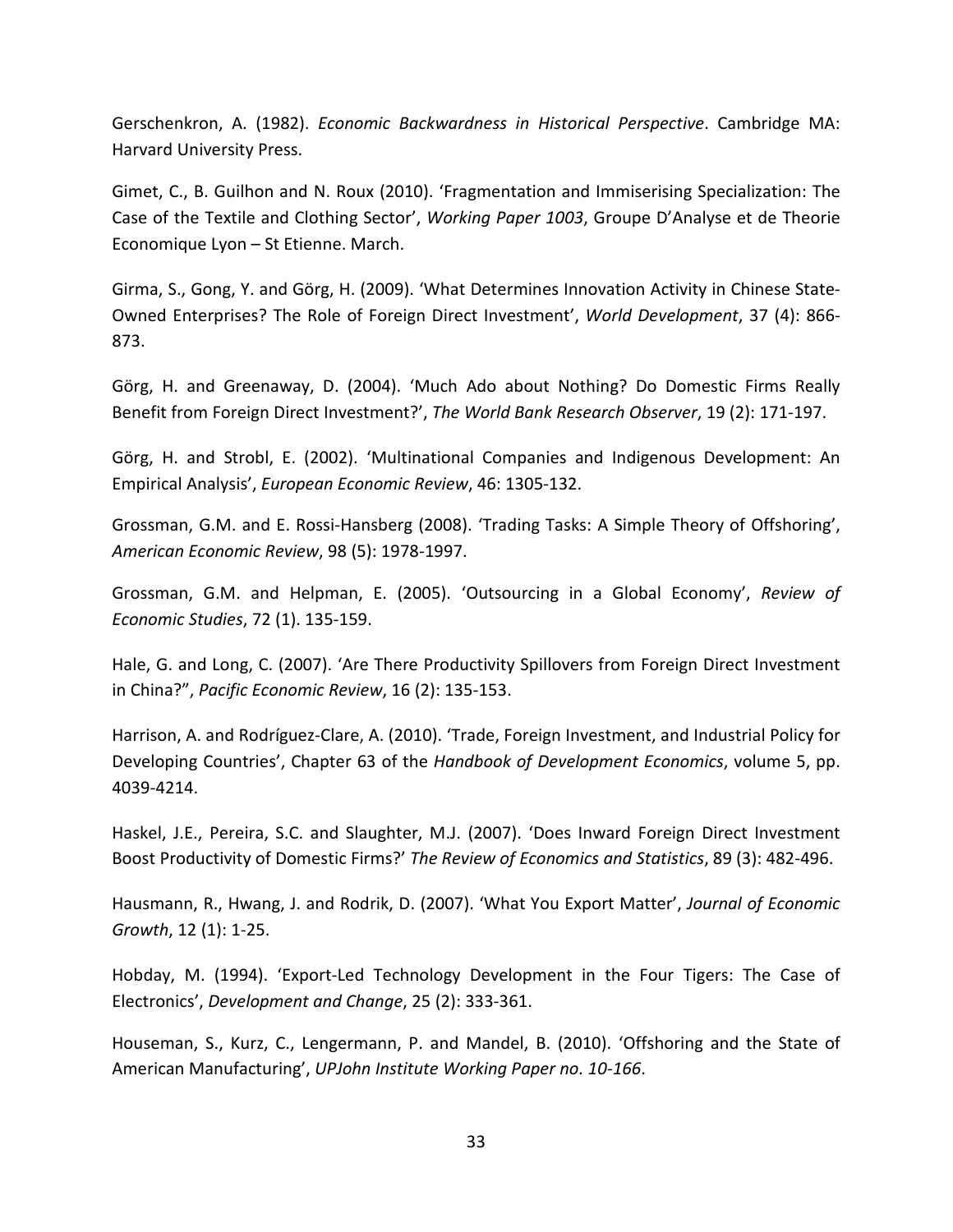Hsieh, C-T. and Klenow, P. (2009). 'Misallocation and Manufacturing TFP in China and India', *The Quarterly Journal of Economics*, 124 (4): 1403-1448.

Hu, G.A. (2010). 'Propensity to Patent, Competition and China's Foreign Patenting Surge', *Research Policy*, 39: 985-993.

Hu, G.A. , Jefferson, G. and Jinchung, Q. (2005). 'R&D and Technology Transfer: Firm-Level Evidence from Chinese Industry', *Review of Economics and Statistics*, 87 (4): 780-786.

Hu, G.A. and Jefferson, G. (2002). 'FDI Impact and Spillover: Evidence from China's Electronic and Textile Industries', *The World Economy*, 25: 1063-1076.

Hu, G.A. and Jefferson, G. (2008). 'Science and Technology in China', (In Brandt, L. and Rawski, T. eds. *China's Great Economic Transformation*. New York: Cambridge University Press).

Hu, M-C. and Mathews, J.A. (2008). 'China's National Innovative Capacity', Research Policy, 37 (9): 1465-1479.

Hummels, D., J. Ishii and K. Yi (2001). 'The Nature and Growth of Vertical Specialization in World Trade', *Journal of International Economics*, 54:75-96.

Iwasaki, I. and K. Suganuma (2005): 'Regional Distribution of Foreign Direct Investment in Russia', *Post-Communist Economies*, 17:2, 153-172

Javorcik, B.S. (2004). 'Does Foreign Direct Investment Increase Productivity of Domestic Firms? In Search of Spillovers through Backward Linkages', *American Economic Review*, 94 (3):

Jefferson, G., Hu, G.A., Guan, X. and Yu, X. (2003). 'Ownership, Performance and Innovation in China's Large-and Medium-Size Industrial Enterprise Sector', *China Economic Review*, 14 (1): 89- 113.

Kaplinsky, R. (2011). 'Commodities for Industrial Development: Making Linkages Work', *Development Policy, Statistics and Research Branch Working Paper 01/2011*, UNIDO.

Kathuria, V. (2000). 'Productivity Spillovers from Technology Transfer to Indian Manufacturing Firms', *Journal of International Development*, 12: 343-369.

Keller, W. (2004). 'International Technology Diffusion", *Journal of Economic Literature*, 42: 752- 782.

Kemeny, T. (2009). 'Are InternationalTechnology Gaps Growing or Shrinking in the Age of Globalization?', Journal of Economic Geography,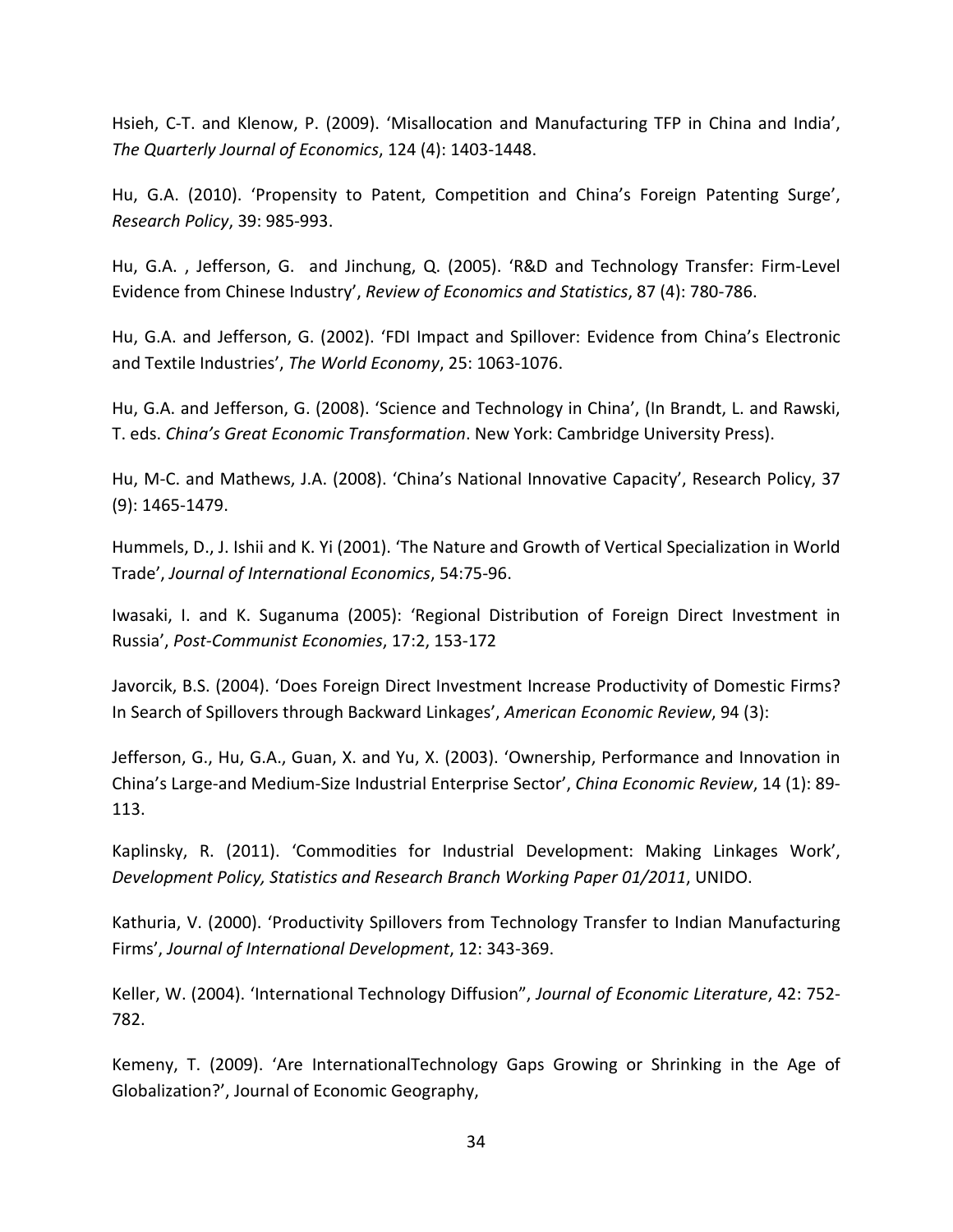Kemeny, T. (2010). 'Does Foreign Direct Investment Drive Technological Upgrading?' *World Development*, 38 (11): 1543-1554.

Konings, J. (2001). 'The Effects of Foreign Direct Investment on Domestic Firms: Evidence from Firm Level Panel Data in Emerging Economies', *Economics of Transition*, 9: 619-633.

Kugler, M. (2001). 'The Diffusion of Externalities from Foreign Direct Investment: The Sectoral Pattern of Technology Spillover', Mimeo: University of Southampton.

Kumar, N. (2005). 'Liberalisation, Foreign Direct Investment Flows and Development: Indian Experience in the 1990s', *Economic and Political Weekly*, Vol. 40, No. 14 (Apr. 2-8, 2005), pp. 1459-1469

Lall, S. (2004). 'Introduction and Overview', (In Lall, S. and Uratu, S. eds. *Competitiveness, FDI and Technological Activity in East Asia.* Cheltenham : E. Elgar Publishers).

Lavopa, A. and A. Szirmai (2012). "Manufacturing growth, manufacturing exports and economic development, 1960-2010", paper presented at the *14th International Jospeh A Schumpeter Society Conference*, Brisbane, Australia, 2nd-5th July.

Le Bas, C. and Sierra, C. (2002). 'Location versus Home Country Advantages in R&D Activities: Some Further Results on Multinationals' Locational Strategies', *Research Policy*, 31 (3): 589-609.

Lederman, D. and Saenz, L. (2005). 'Innovation and Development Around the World, 1960- 2000', *World Bank Policy Research Working Paper no. 377*

Ki, J. and K. Lee, 'Toward a theory of catch up cycle and industrial leadership. The Case of the World Steel Industry', May, Seoul National University, Department of Economics, 2011 (mimeo).

Li, S. and Xia, J. (2008). 'The Roles and Performance of State Firms and Non-State Firms in China's Economic Transition', *World Development*, 36 (1): 39-54.

Li, X., Liu, X. and Parker, D. (2001). 'Foreign Direct Investment and Productivity Spillovers in the Chinese Manufacturing Sector', *Economic Systems*, 25: 305-321.

Li, Y., Wang, H. and Zheng, Y. (2008). 'Enterprise Evolution: Important Path of Industrial TFP Growth in China', *Economic Research Journal*, 6: 12-24.

Lin, C., Lin, P. and Song, F. (2010). 'Property Rights Protection and Corporate R&D: Evidence from China', *Journal of Development Economics*, 93 (1): 49-62.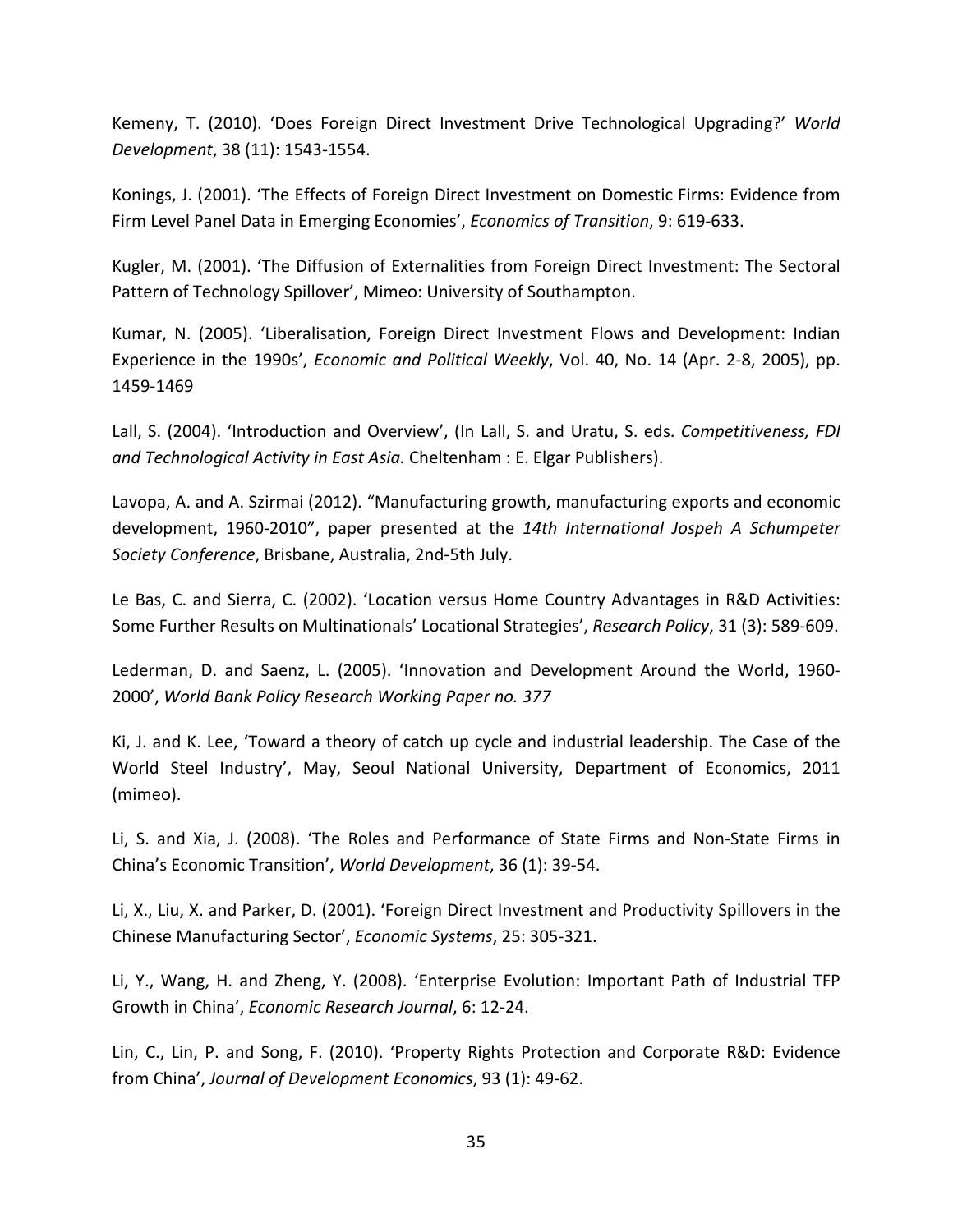Liu, Z. (2008). 'Foreign Direct Investment and Technology Spillovers: Theory and Evidence', *Journal of Development Economics,* 85: 176-193.

Lloyd, P.J. (1996). 'The Role of Foreign Investment in the Success of Asian Industrialization', *Journal of Asian Economics*, 7 (3): 407-433.

Lundvall, B.-A. (1992). *National Systems of Innovation: Towards a Theory of Innovation and Interactive Learning*. London: Pinter.

Marsh, P. (2013). *The New Industrial Revolution*. Yale: Yale University Press.

Massarani, L. (2012). 'Innovation is 'imperative,' says Brazil science minister', *Nature*, 25 January (doi:10.1038/nature.2012.9903).

Muendler, M-A. (2004). 'Trade, Technology and Productivity: A Study of Brazilian Manufacturers, 1986-1998', CESIfo Working Paper no. 1148.

Narula, R. and Lall, S. (eds.) (2006). *Understanding FDI-assisted economic development*. Oxford : Routledge.

Nassif, D. (2007). 'National Innovation Systems and Macroeconomic Policies: Brazil and India in Comparative Perspective', *UNCTAD Discussion Paper 184*. Geneva.

Naudé, W.A., A. Santos-Paulino, and M. McGillivray (2009). *Vulnerability in Developing Countries*. Tokyo: UNU Press.

Naudé, W.A. and Szirmai, A. (2012). The Importance of Manufacturing in Economic Development: Past, Present and Future Perspectives. *Working Paper*, UNU-MERIT. United Nations University.

Nelson, R.R. (1993). *National Systems of Innovation: A Comparative Study*. New York: Oxford University Press.

Nixson, F. (2012). *The Dynamics of Global Value Chain Development: A BRICS Perspective*, Paper prepared for the UNIDO project: The Untold Story: Structural Change for Poverty Reduction: The Case of the BRICS, September 2012.

Nordàs, H.K. (2008). 'Vertical Specialization and its Determinants', *Journal of Development Studies*, 44 (7): 1037-1053.

O'Brien, P.K. (2001). 'Industrialization; Typologies and History of', *International Encyclopedia of the Social and Behavioural Sciences*, pp. 7360 – 7367.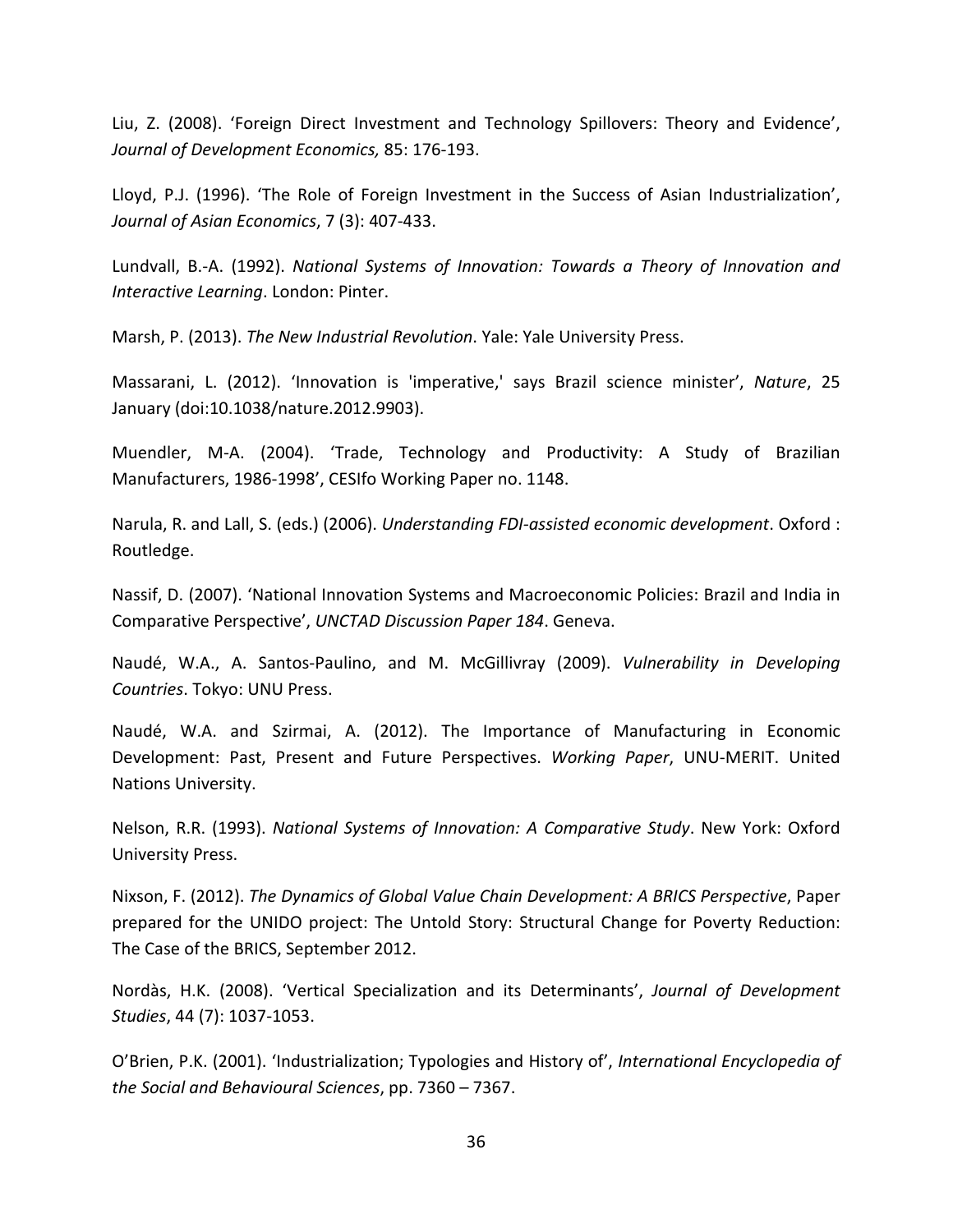O'Neill, J. (2001). 'Building Better Global Economic BRICs', in *Global Economics Paper* No: 66, GS Global Economics Website

Puga, D. and Trefler, D. (2010). 'Wake Up and Smell the Ginseng: International Trade and the Rise of Incremental Innovation in Low-Wage Countries', *Journal of Development Economics*, 29 (4): 304-313.

Robinson, J. A. (2009). 'Industrial Policy and Development: A Political Economy Perspective'. Paper prepared for the 2009 World Bank ABCDE Conference, Seoul, Korea, 22–24 June.

Rodriguez-Clare, A. (2010). 'Off-shoring in a Ricardian World', *American Economic Journal: Macroeconomics*, 2(2): 227-258.

Rodrik, D. (2006). 'What's So Special About China's Exports?', *China and World Economy*, 14: 1- 19.

Romer, P.M. (1994). 'The Origins of Endogenous Growth', *Journal of Economic Perspectives*, 8 (1): 3-22.

Sachs, J.D. (1996). 'Notes on the Life Cycle of State-Led Industrialization', *Japan and the World Economy*, 8: 153-174.

Saggi, K. (2002). 'Trade, Foreign Direct Investment, and International Technology Transfer: A Survey', *World Bank Research Observer,* 17 (2): 191-235.

Saliola, F. and Zanfei, A. (2009). 'Multinational Firms, Global Value Chains and the Organization of Knowledge Transfers', *Research Policy*, 38 (): 369-381.

Saxenian, A. (2006). *The New Argonauts: Regional Advantage in a Global Economy*. Cambridge MA: Harvard University Press.

Schott, P.K. (2008). 'The Relative Sophistication of Chinese Exports', *Economic Policy*, 23 (53): 5 - 49.

Subramanian, A. (2011). Eclipse: Living in the Shadow of China's Economic Dominance. Washington DC: Peterson Institute for International Economics.

Subramanian, A. (2012). 'Have the BRICS Outlived Their Usefulness?'**,** Peterson Perspectives : Interviews on Current Topics, 29 March 2012, available at <http://www.iie.com/publications/interviews/pp20120328subramanian-brics.pdf>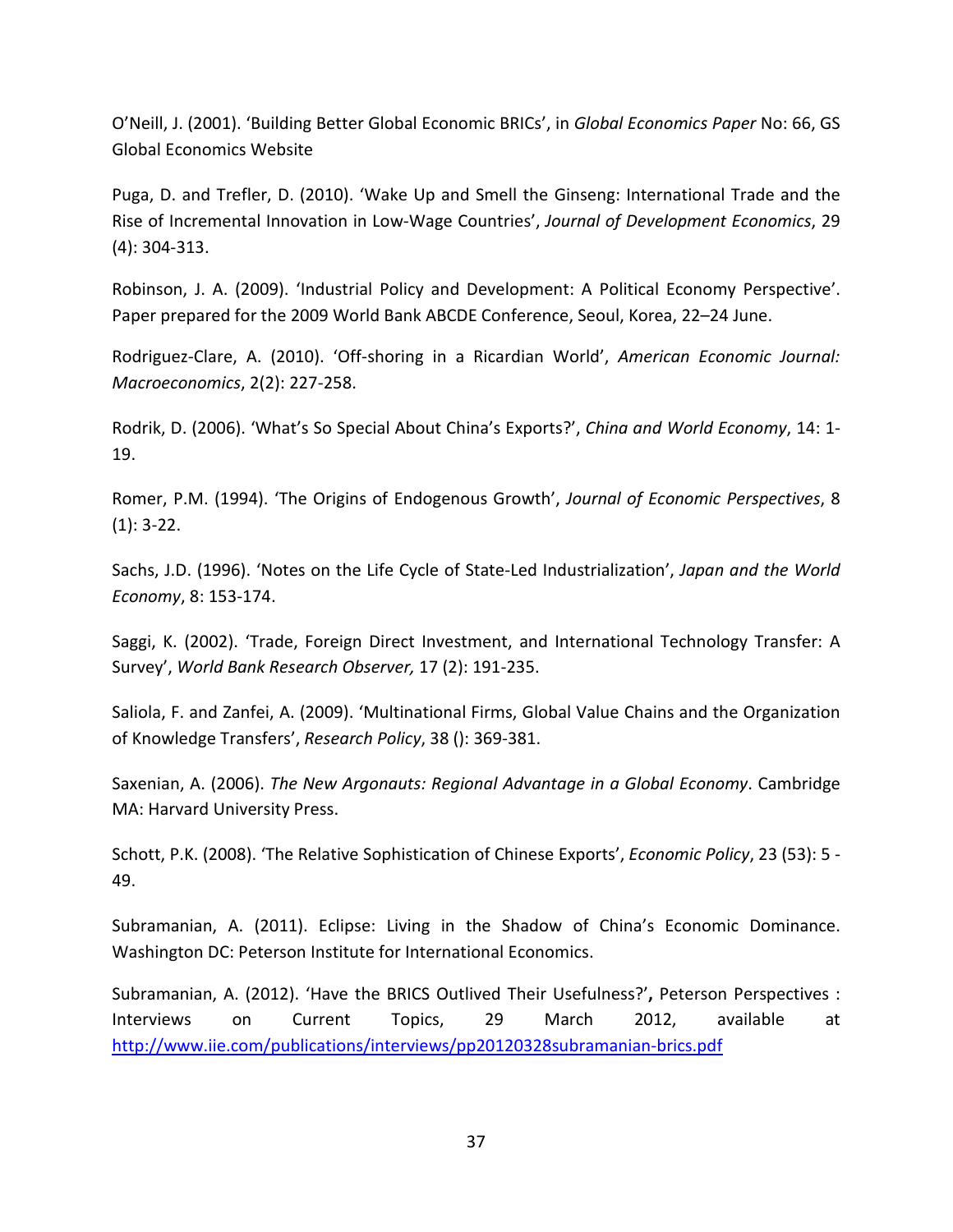Syrquin, M. (1988). 'Patterns of Structural Change'. In H. B. Chenery and T. N. Srinivasan (eds), *Handbook of Development Economics*, vol. 1. Amsterdam: Elsevier Science Publishers, 203-73.

Szirmai, A. (2005). *Dynamics of socio-economic development.* Cambridge: Cambridge University Press.

Szirmai, A. (2012a). 'Industrialization as an Engine of Growth in Developing Countries, 1950- 2005', *Structural Change and Economic Dynamics*, , 23 (4), December 2012, pp. 406-20, http://www.sciencedirect.com/science/article/pii/S0954349X1100018X

Szirmai, A (2012b). *Proximate, Intermediate and Ultimate Causality: Theories and Experiences of Growth and Development,* Working Papers on Institutions and Economic Growth: IPD WP01), UNU-MERIT Working Paper Series, 2012-32, May 2012 (76 pp).

Szirmai, A. (2012c). 'Explaining Success and Failure in Economic Development' in D.S. Prasada Rao and B. van Ark, (eds.), *World Economic Performance. Past, Present and Future*, Edward Elgar, chapter 9.

Szirmai, A., Naudé, W.A. and Alcorta, L. eds. (2013). *Pathways to Industrialization in the 21st Century*. Oxford: Oxford University Press.

Tang, M. and Hussler, C. (2011). 'Betting on Indigenous Innovation or Relying on FDI: The Chinese Strategy for Catching Up', *Technology in Society*, 33: 23-35.

Thomas, L., and Leape, J. (2005). 'Foreign Direct investment in South Africa: The initial impact of the Trade, Development, and Cooperation Agreement between South Africa and the European Union', CREFSA, London School of Economics, October.

Timmer, M. and Szirmai, A. (2000). 'Productivity Growth in Asian Manufacturing: the Structural Bonus Hypothesis Examined', *Structural Change and Economic Dynamics*, 11: 371-392.

Tregenna, F. (2011). 'Manufacturing Productivity, Deindustrialization, and Reindustrialization', *UNU-WIDER Working Paper* no. 2011-57, Helsinki.

Tuan, C., Ng, L., F., Y., and Zhao, B. (2009) 'China's post-economic reform growth: The role of FDI and productivity progress', *Journal of Asian Economics* 20, 280-293.

Thurik, R. (2010). 'From the Managed to the Entrepreneurial Economy: Considerations for Developing and Emerging Economies', (In Naudé, W.A. ed. *Entrepreneurship and Economic Development.* London: Palgrave McMillan. Pp. 147-165).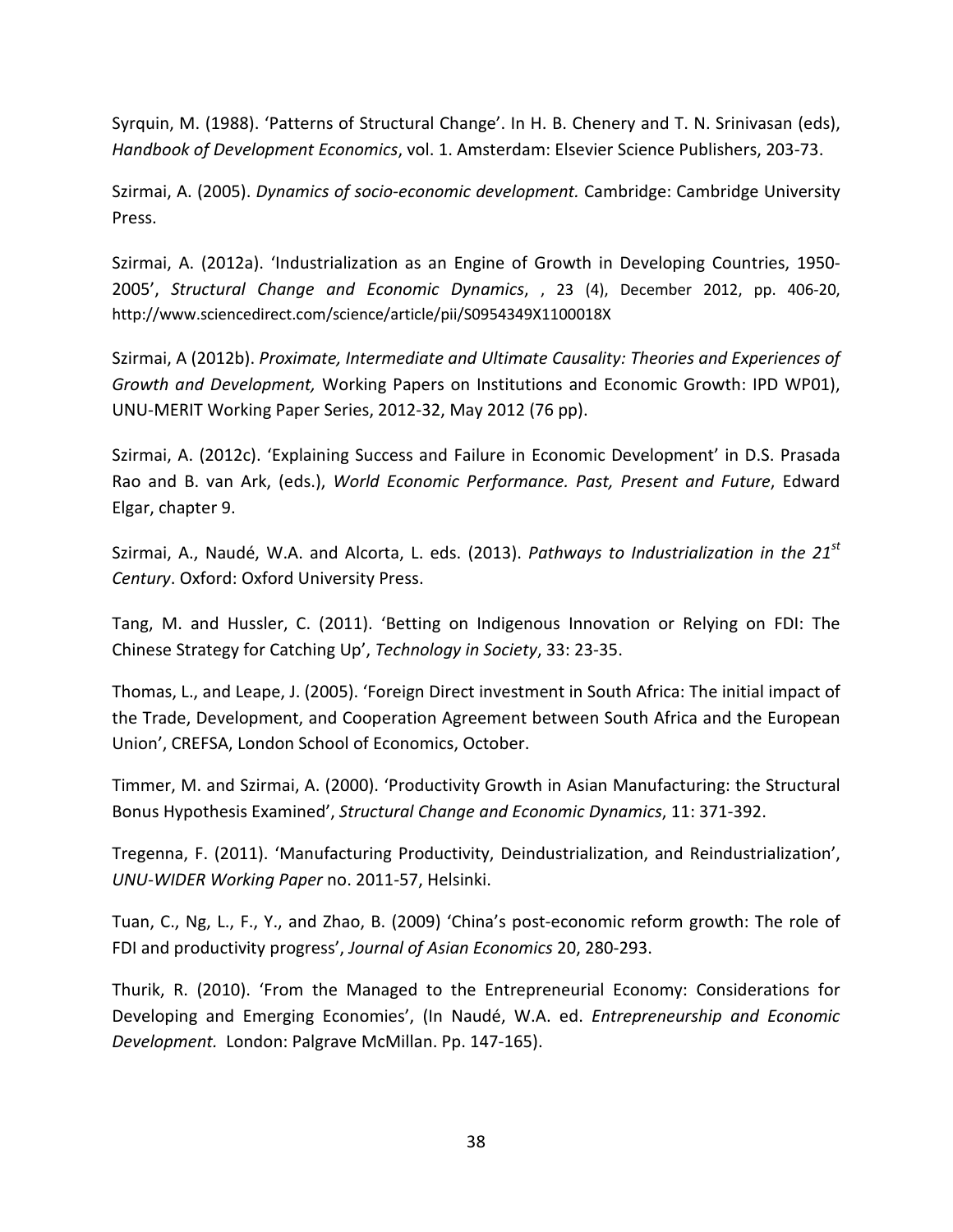UNCTAD (2005). *World Investment Report 2005: TNCs and the Internationalization of R&D.*  Geneva: United Nations Conference on Trade and Development.

UNCTAD (2011). *World Investment Report 2011: Non Equity Modes of International Production and Development*. Geneva: United Nations Conference on Trade and Development.

Van Ark, B. and M. Timmer (2003). 'Asia's Productivity Performance and Potential: The Contribution of Sectors and Structural Change'. In: The Conference Board.

Van Dijk, M. (2002). 'South African manufacturing performance in international perspective, 1970-1999', *GGDC Research Memorandum 200258*, Groningen Growth and Development Centre, University of Groningen.

Veloso, F. and Soto, J.M. (2001). 'Incentives, Infrastructure and Institutions: Perspectives on Industrialization and Technical Change in Late-Developing Nations', *Technological Forecasting and Social Change,* 66: 87-109.

Verspagen, B. (2004). 'Innovation and Economic Growth', in: J. Fagerberg, D.C. Mowery and R.R. Nelson (eds), *The Oxford Handbook of Innovation*, Oxford: Oxford University Press, 487-513.

Von Tunzelmann, G.N. (1995). *Technology and Industrial Progress: The Foundations of Economic Growth.* Aldershot: E. Elgar Publishers.

Von Tunzelmann, G.N. (1997). 'Innovation and Industrialization: A Long-Term Comparison', *Technological Forecasting and Social Change*, 56: 1-23.

Wang, J. and Blomström, M. (1992). 'Foreign Investment and Technology Transfer: A Simple Model', *European Economic Review*, 36 (1): 137

Wang, L. and A. Szirmai (2008). 'Productivity growth and structural change in Chinese manufacturing, 1980–2002', Industrial and Corporate Change, Oxford University Press, vol. 17(4), pages 841-874, August.

Wang L., H. Meijer and A. Szirmai (2013) Technological Spillovers and Industrial Growth in Chinese Regions, mimeo, under review

Wilson, D. And Purushotothaman, R. (2003). 'Dreaming with the BRICs: The Path to 2050', *Goldman Sachs Research Paper no. 99*.

Wright, G. (1990). 'The Origins of American Industrial Success, 1879-1940', *American Economic Review*, 80 (3): 651-668.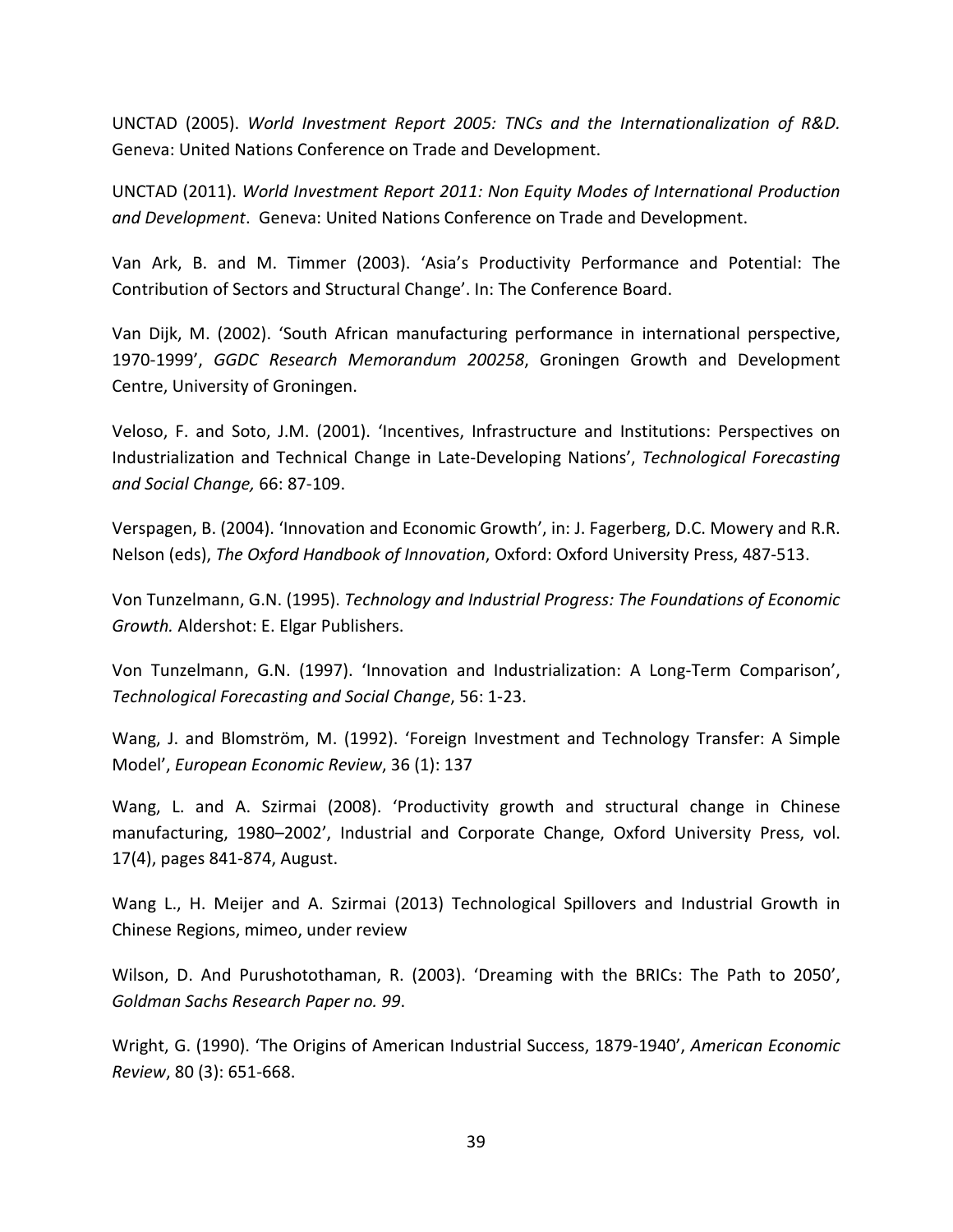Xiwei, Z. and Xiangdong, Y. (2007). 'Science and Technology Policy Reform and its Impact on China's National Innovation System', *Technology in Society*, 29: 317-325.

Yi, K.M. (2003). 'Can Vertical Specialization Explain the Growth of World Trade?', *Journal of Political Economy*, 11 (1): 52 – 102.

Yueh, L. (2009). 'Patent Laws and Innovation in China', *International Review of Law and Economics*, 29 (4): 304-313.

Zheng, L. and Xue, L. (2010). 'The Evolution of China's IPR System and its Impact on the Patenting Behaviours and Strategies of Multinationals in China', *International Journal of Technology Management*, 51 (2-4): 469-496.

Zhou, P. and Leydesdorff, L. (2006). 'The Emergence of China as a Leading Nation in Science', *Research Policy,* 35 (1): 83-104.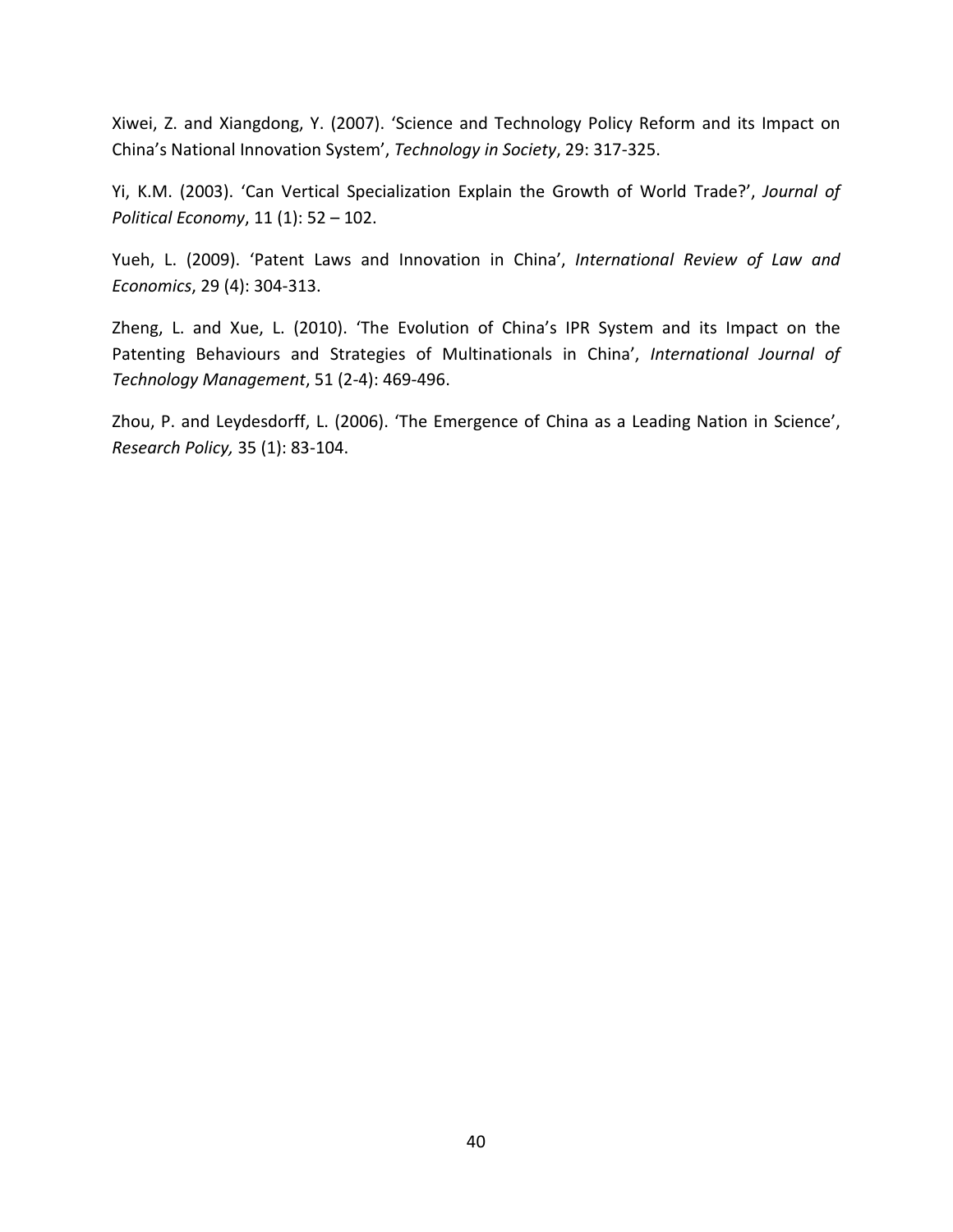# **Appendix: Description of Data**

In this appendix we detail the main data sources and methods used to construct the tables on sectoral distribution of FDI in BRICS countries (Tables 11 and 12).

# **BRAZIL**

| 1981-1995: | Sectoral distribution of FDI based on "Distribuição por ramo de atividade<br>da empresa receptora (1980-Jun/1995)"<br>(http://www.bcb.gov.br/?INVEDIR)<br>The original data refers to yearly stocks of FDI. Flows have been<br>calculated as yearly differences in the stocks and thus include both<br>(inward and outward) FDI. To build the sectoral distribution, negative<br>variations (sectors in which the stock decreased between two years) were<br>imputed as zero. |
|------------|-------------------------------------------------------------------------------------------------------------------------------------------------------------------------------------------------------------------------------------------------------------------------------------------------------------------------------------------------------------------------------------------------------------------------------------------------------------------------------|
| 1996-2000: | Sectoral distribution of FDI based on "Investimento estrangeiro direto -<br><b>Tabelas</b><br>1995<br>1996<br>2000"<br>Censo<br>ingressos<br>e<br>$\alpha$<br>http://www.bcb.gov.br/rex/IED/Port/ingressos/htms/index1.asp?idpai=I<br><b>NVEDIR</b><br>The original data refers to yearly flows.                                                                                                                                                                              |
| 2001-2006  | Sectoral distribution of FDI based on "Investimento estrangeiro direto -<br>Tabelas - Censos 1995/2000 e ingressos 2001 a 2006"<br>http://www.bcb.gov.br/rex/IED/Port/ingressos/htms/index2.asp?idpai=I<br><b>NVEDIR</b><br>The original data refers to yearly flows.                                                                                                                                                                                                         |
| 2007-2009  | "Sectoral distribution of FDI based on ""Investimento estrangeiro direto -<br>Tabelas - Ingressos a partir de 2007"<br>http://www.bcb.gov.br/rex/IED/Port/ingressos/htms/index3.asp?idpai=I<br><b>NVEDIR</b><br>The original data refers to yearly flows                                                                                                                                                                                                                      |

# **RUSSIA**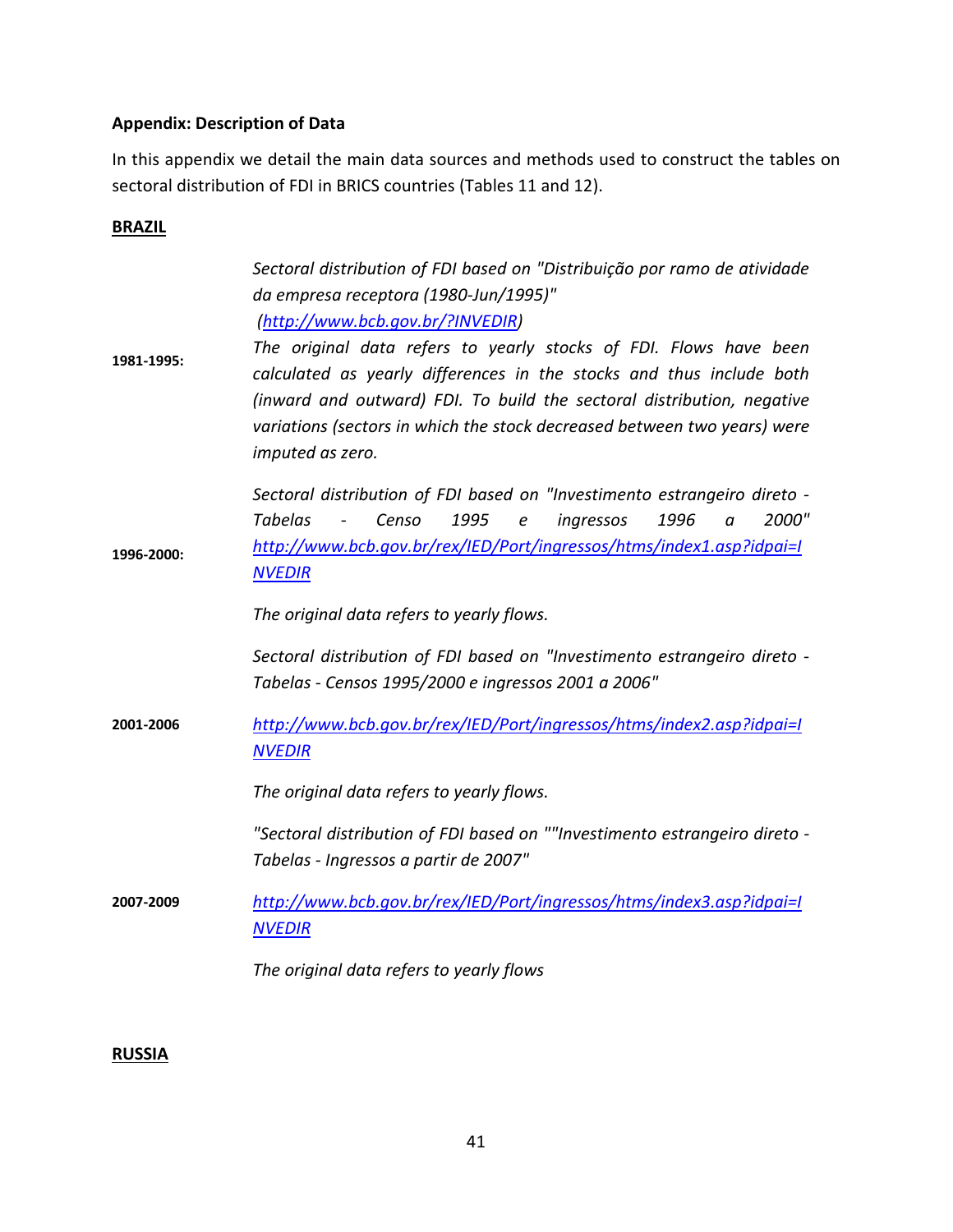**1995-2003:** *Sectoral distribution of FDI based on Iwasaki and Suganuma (2005). This paper presents information of FDI by sector based on Goskomstat RF (2001, 2003a, 2004). Unfortunately the disaggregation is lower than the one used here and thus some sectors include part of FDI which belongs to other sectors. For the years 1998-2000 there is also information available at UNCTAD. Since it is very similar to the one presented in Iwaski and Suganuma (2005) but for a shorter period, we decided to use the latter source.* **2005-2010:** *Sectoral distribution of FDI based on Federal State Statistics Service: "Russia in Figures. Table 23.11", various issues. [http://www.gks.ru/wps/wcm/connect/rosstat/rosstatsite/main/publishin](http://www.gks.ru/wps/wcm/connect/rosstat/rosstatsite/main/publishing/catalog/statisticCollections/doc_1135075100641) [g/catalog/statisticCollections/doc\\_1135075100641](http://www.gks.ru/wps/wcm/connect/rosstat/rosstatsite/main/publishing/catalog/statisticCollections/doc_1135075100641)*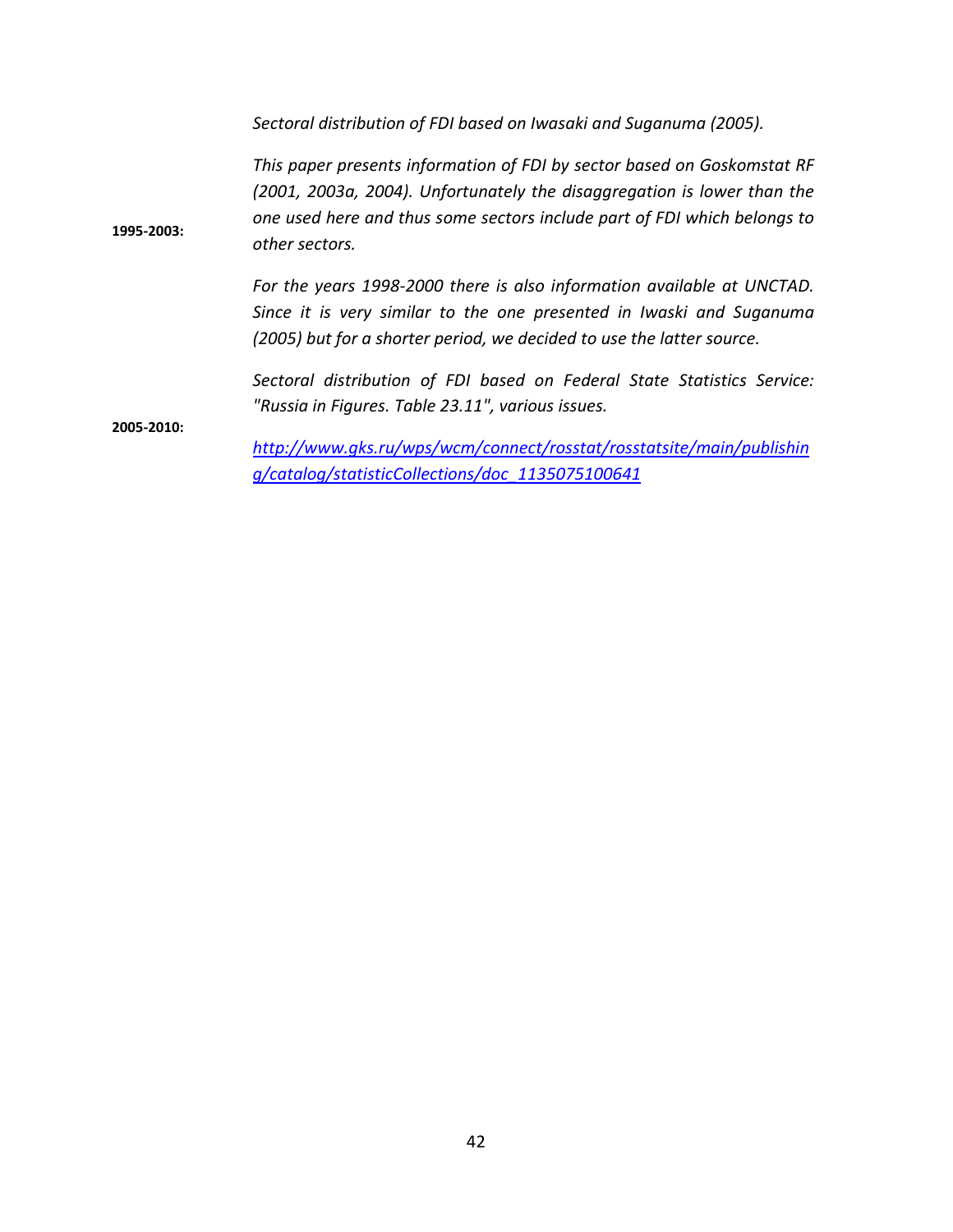| <b>INDIA</b>   |                                                                                                                                                                                                                                                                 |
|----------------|-----------------------------------------------------------------------------------------------------------------------------------------------------------------------------------------------------------------------------------------------------------------|
| 1980 and 1990: | Sectoral distribution of FDI based on Kumar (2005).                                                                                                                                                                                                             |
|                | The original data refers to FDI stocks. Unfortunately it was not possible to<br>calculate the implicit FDI inflows. Thus we assumed that the distributions<br>of the FDI stock in 1990 is representative of the distribution of FDI inflows<br>during 1986-1990 |
| 1991-2004:     | Sectoral distribution of FDI based on SIA Newsletter, January edition for<br>the years: 1999 to 2005 (http://dipp.gov.in/English/Archive/Archive.aspx)                                                                                                          |
|                | The original data refers to cumulative inflows of FDI starting on August<br>1991. Flows have been calculated as yearly differences in the cumulative<br>inflows.                                                                                                |
| 2005-2010:     | Sectoral distribution of FDI based on SIA Newsletter, January edition for<br>the years: 2006 to 2011 (http://dipp.gov.in/English/Archive/Archive.aspx)                                                                                                          |
|                | The original data refers to yearly inflows.                                                                                                                                                                                                                     |

#### **CHINA**

|       | 1984, 1988 and Sectoral distribution of FDI based on Broadman and Sun (1997). |
|-------|-------------------------------------------------------------------------------|
| 1993: |                                                                               |

**1995-2010:** *Sectoral distribution of FDI based on shares published in the China Statistical Yearbook (CSY), various issues.*

*<http://www.stats.gov.cn/english/statisticaldata/yearlydata/>*

*Note: Given the lack of information on FDI by industrial sectors within manufacturing, a proxy estimation has been used. This proxy is based on yearly figures of Fix Assets in Foreign firms by industrial sector published in the CSY. Sectoral FDI has been approximated as the yearly change in fix assets of foreign founded enterprises in each industry.*

#### **SOUTH AFRICA**

**1994-2004** *Sectoral distribution of FDI based on UNCTAD "WID Country Profile - South*